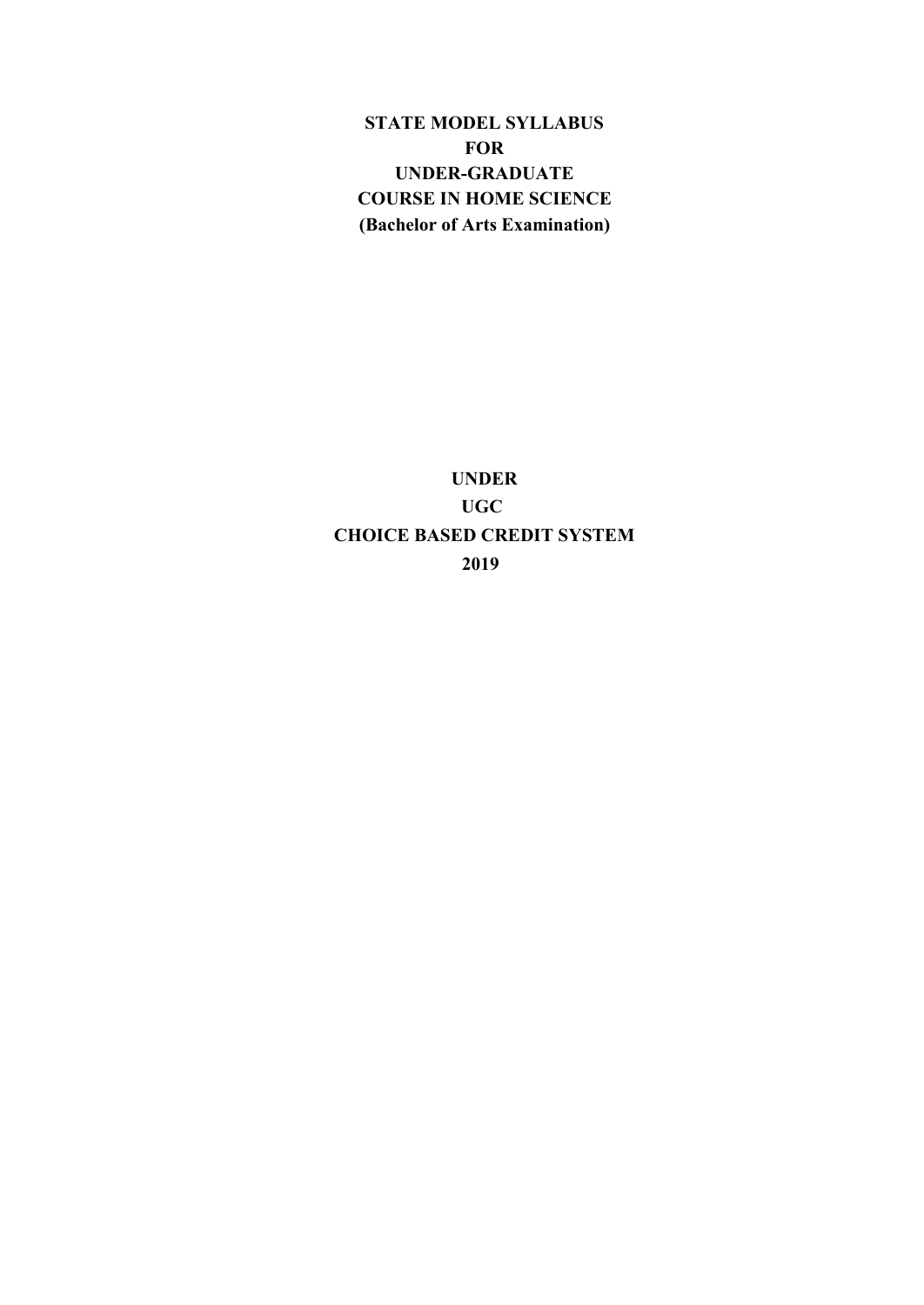| <b>Semester</b>       | <b>Course Opted</b>    | <b>Course Name</b>                                    | <b>Cre</b>                                                                                                                                         |
|-----------------------|------------------------|-------------------------------------------------------|----------------------------------------------------------------------------------------------------------------------------------------------------|
| I                     | Ability                | English Communications/ Environmental Science         | <b>Alits</b>                                                                                                                                       |
|                       | Ephapudsment           |                                                       |                                                                                                                                                    |
|                       | <b>COursEhebry</b>     | Human Development I: The Childhood Years              | 4                                                                                                                                                  |
|                       | CC -I Practical        | Human Development I: The Childhood Years Practical    | $\overline{2}$                                                                                                                                     |
|                       | CC-2 Theory            | Food and Nutrition                                    |                                                                                                                                                    |
|                       | CC-2 Practical         | Food and Nutrition Practical                          | າ                                                                                                                                                  |
|                       | GE-I Theory            | <b>Human Nutrition</b>                                | 6                                                                                                                                                  |
|                       |                        |                                                       |                                                                                                                                                    |
| $\mathbf{I}$          | Ability                | <b>English Communications/ Environmental Science</b>  | 4<br>$\mathcal{D}$<br>6<br>4<br>4<br>$\mathfrak{D}$<br>$\overline{2}$<br>6<br>4                                                                    |
|                       | Enhapudsment           |                                                       |                                                                                                                                                    |
|                       | <b>COURGHHOTY</b>      | <b>Extension Education</b>                            |                                                                                                                                                    |
|                       | CC-3 Practical         | <b>ExtensionEducation</b>                             |                                                                                                                                                    |
|                       | CC-4 Theory            | <b>Family Resource Managementractical</b>             |                                                                                                                                                    |
|                       | CC-4 Practical         | <b>Family Resource Management Practical</b>           |                                                                                                                                                    |
|                       | GE-2 Theory            | Human Development and Family Studies                  |                                                                                                                                                    |
|                       |                        |                                                       |                                                                                                                                                    |
| III                   | CC-5 Theory            | Textiles                                              |                                                                                                                                                    |
|                       | CC-5 Practical         | <b>Textiles Practical</b>                             |                                                                                                                                                    |
|                       | CC-6 Theory            | Dynamics of Communication                             |                                                                                                                                                    |
|                       | CC-6 Practical         | <b>Dynamics of Communication Practical</b>            |                                                                                                                                                    |
|                       | CC-.7 Theory           | Personal Finance & Consumer Studies                   |                                                                                                                                                    |
|                       | CC-7 Practical         | Personal Finance & Consumer Studies Practical         |                                                                                                                                                    |
|                       | <b>SEC-I</b>           | Home based catering / Maternal and Child nutrition    |                                                                                                                                                    |
|                       | GE-3 Theory            | <b>Family Resource Management</b>                     |                                                                                                                                                    |
| IV                    | CC-8 Theory            | Human Development II: Development in Adolescence      | 4<br>$\overline{2}$<br>4<br>$\overline{2}$<br>6<br>4<br>$\overline{\mathcal{L}}$<br>4<br>$\overline{2}$<br>4<br>$\overline{\mathcal{L}}$<br>4<br>C |
|                       |                        | andadrdesttemoalAdolescence                           |                                                                                                                                                    |
|                       | CC-8 Practical         | Human Development II: Development in Adolescence      |                                                                                                                                                    |
|                       |                        | and Adulthood Practical                               |                                                                                                                                                    |
|                       | CC-9 Theory            | Nutrition: A Life Cycle Approach                      |                                                                                                                                                    |
|                       | CC-9 Practical         | Nutrition: A Life Cycle Approach Practical            |                                                                                                                                                    |
|                       | CC-10 Theory           | <b>Fashion Design</b>                                 |                                                                                                                                                    |
|                       | CC-10 Practical        | <b>Fashion Design Practical</b>                       |                                                                                                                                                    |
|                       | SEC-2                  |                                                       |                                                                                                                                                    |
|                       | GE-4 Theory            | <b>Family Resource Management</b>                     |                                                                                                                                                    |
| $\overline{\text{V}}$ | CC-11 Theory           | <b>Therapeutic Nutrition</b>                          |                                                                                                                                                    |
|                       | CC-11 Practical        | <b>Therapeutic Nutrition Practical</b>                |                                                                                                                                                    |
|                       | CC-12 Theory           | Physiology and Promotive Health                       |                                                                                                                                                    |
|                       | CC-12 Practical        | Physiology and Promotive Health Practical             |                                                                                                                                                    |
|                       | <b>DSE-I Theory</b>    | <b>Indian Textiles Heritage</b>                       |                                                                                                                                                    |
|                       | DSE-1 Practical        | <b>Indian Textiles Heritage Practical</b>             |                                                                                                                                                    |
|                       | DSE-2 Theory           | <b>Communication Systems and Mass Media</b>           |                                                                                                                                                    |
|                       | <b>DSE-2 Practical</b> | <b>Communication Systems and Mass Media practical</b> |                                                                                                                                                    |

## **B.A. Home Science**

Contd ...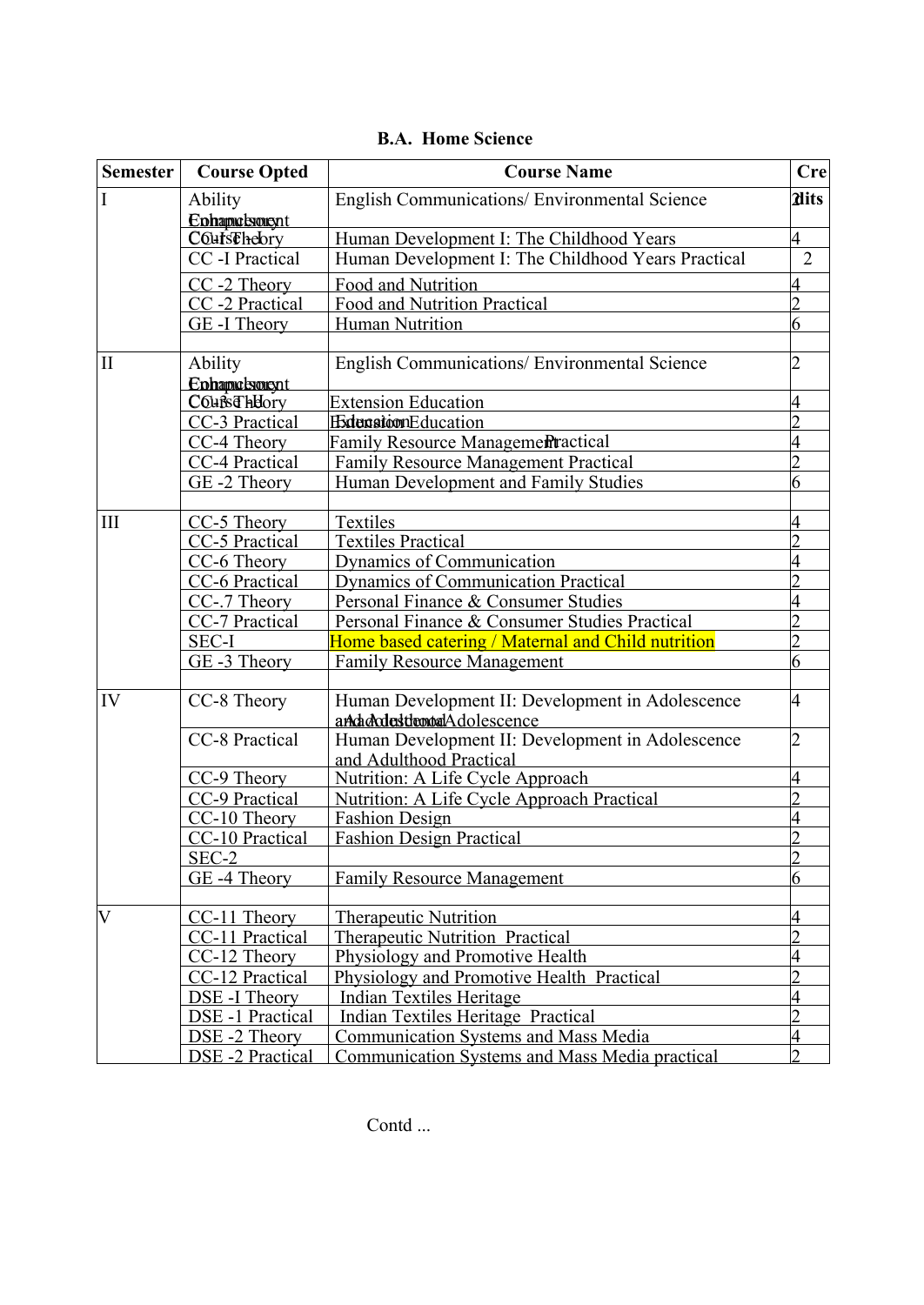| VI | CC-I 3 Theory    | <b>Research Methodology in Home Science</b>      |     |
|----|------------------|--------------------------------------------------|-----|
|    | CC-13 Practical  | Research Methodology in Home Science Practical 2 |     |
|    | CC-14 Theory     | Socio Economic Environment                       |     |
|    | CC-14 Practical  | Socio Economic Environment Practical             |     |
|    | DSE-3 Theory     | Marriage and family relationship                 |     |
|    | DSE -3 Practical | Practical Marriage and family relationship       |     |
|    | DSE -4 Theory    | <b>Public Nutrition</b>                          |     |
|    | DSE -4 Practical | Public Nutrition Practical                       |     |
|    |                  | <b>Total</b>                                     | 140 |

## **HONOURS PAPERS:**

**Core course** – 14 papers

#### **Discipline Specific Elective** – 4 papers

Generic Elective for Non Home Science students – 4 papers.

Total – 100 marks

Credit per paper – 6

Teaching hours per paper  $-50$  hours  $+10$  hours tutorial

Marks per paper with practical – Midterm : 15 marks, End term: 60 marks, Practical: 25 marks

## **Generic Elective**

Marks per paper – Mid term : 20 marks, End term : 80 marks

## **HOME SCINECE PASS**

**Core course** – 4 papers

**Discipline Specific Elective** – 2 papers

**Generic Elective -**1 paper

**SEC-** 3 papers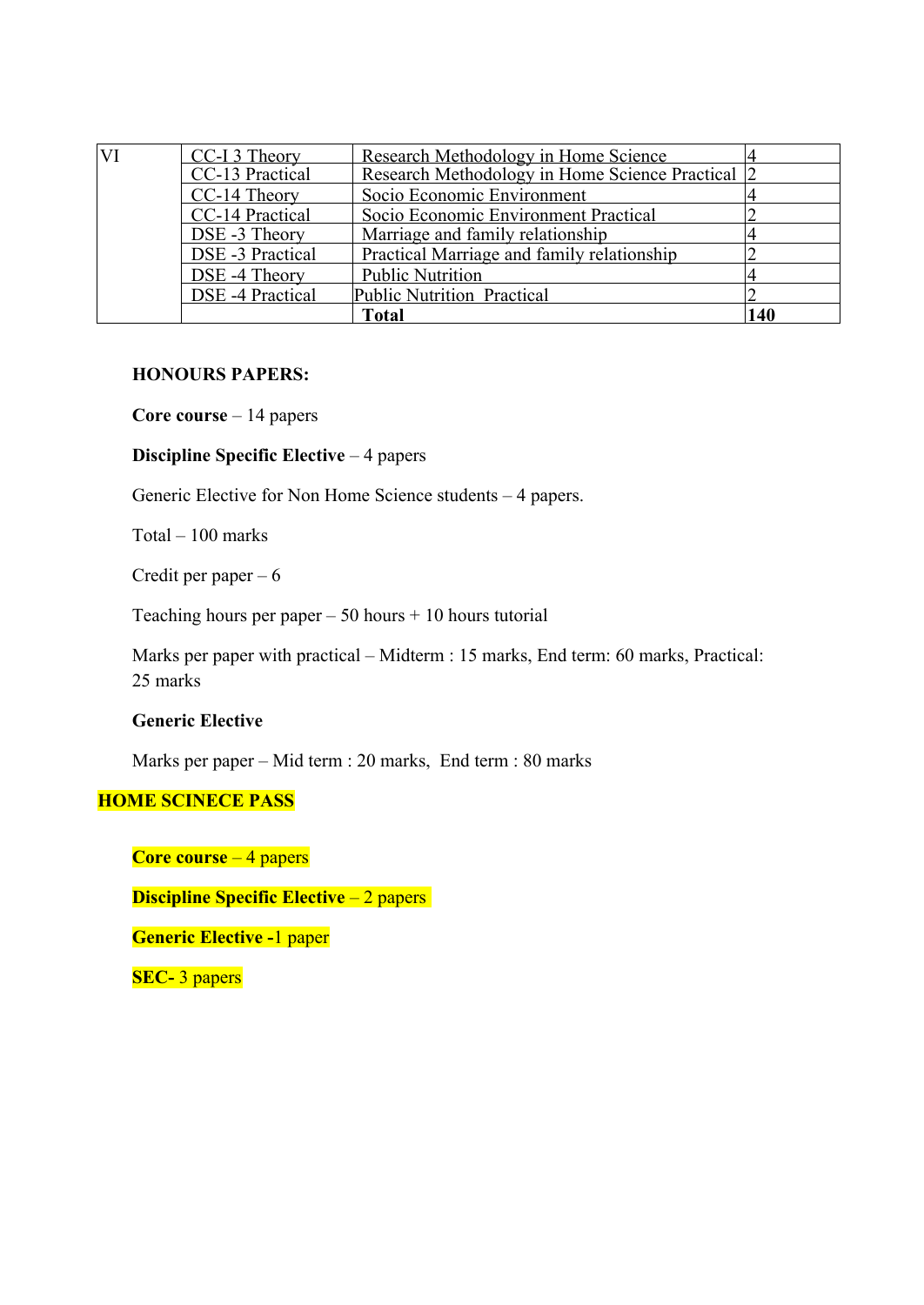# **BA HOME SCIENCE (HONS) CORE COURSES**

# **Core Course 1: HUMAN DEVELOPMENT 1: THE CHILDHOOD YEARS (CREDITS: THEORY-4, PRACTICAL-2)**

#### **THEORY LECTURES:60**

## **Objective**

- 1. To understand importance of Human development & principles involved in it.
- 2. To study the developmental pattern of children starting from prenatal period up to middle childhood years in the areas of physical ,motor, social , emotional  $\&$ language development.

## **Unit 1: Introduction to Human Development**

- Definition of growth and development, scope of child development
- Scientific methods of Studies of Child Development
- Principles of Growth and Development
- Stages of human Development

## **Unit II: Prenatal Development, Birth and the Neonate**

- Conception, Pregnancy
- Stages of Prenatal Development and factors affecting prenatal Development
- Capacities of the new born

## **Unit III: Infancy and Preschool years (0-5 years)**

- Physical and motor development
- Social and Emotional development
- Language development

## **Unit IV: Late Childhood years (6-10 years)**

- Physical and motor development
- Social and emotional development
- Language development

## **PRACTICAL**

- 1. Prepare poster showing different emotions (pleasant and unpleasant).
- 2. Plan and develop activities to facilitate cognitive development through preparation of materials such as Posters, toys etc.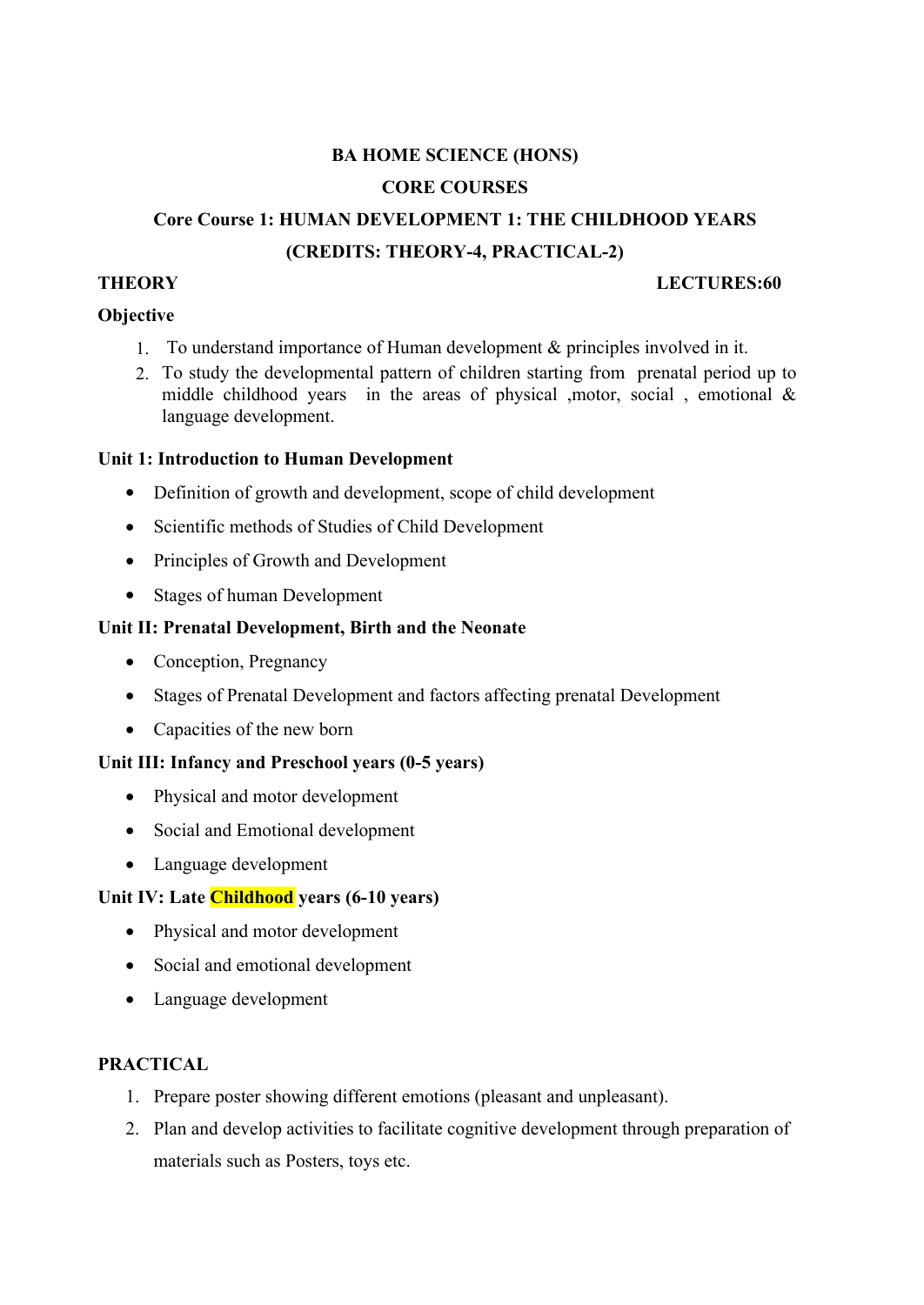3. Study the role of familial (parents) and non familial (pears/teachers/neighbors) people in a child's life

## **RECOMMENDED READINGS**

#### **Text book:**

- Hurlock, E.B. (2008). Developmental Psychology. Tata McGraw-Hill. New Delhi
- Singh, A. (Ed). (2015). Foundations of Human Development: A life span approach. New Delhi: Orient Black Swan.

#### **Reference book:**

- Bee. H.(1995). The developing child. Harper Collins.
- Berk, L.E. (2007). Development through the lifespan Delhi: Pearson Education.
- Rice. F.P. (1998). Human development: A lifespan approach. New Jersey: prentice Hall.
- Santrok, J.W. (2007). A topical approach to life-span development. New Delhi: Tata McGraw- Hill.

## **Core course 2: FOOD AND NUTRITION**

## **(CREDITS: THEORY-4 PRACTICAL-2)**

## **THEORY**

## **LECTURES: 60**

## **Objectives:**

- To understand basic concepts of food, nutrition and their related terms
- To study the functions, requirement & deficiency of macro & micronutrients in the human body.
- To examine the difference between weights & measures of raw & cooked foods.
- To gain knowledge on nutritional contribution of various foods and principles involved in its cooking.

#### **Unit I: Basic concepts in food and nutrition**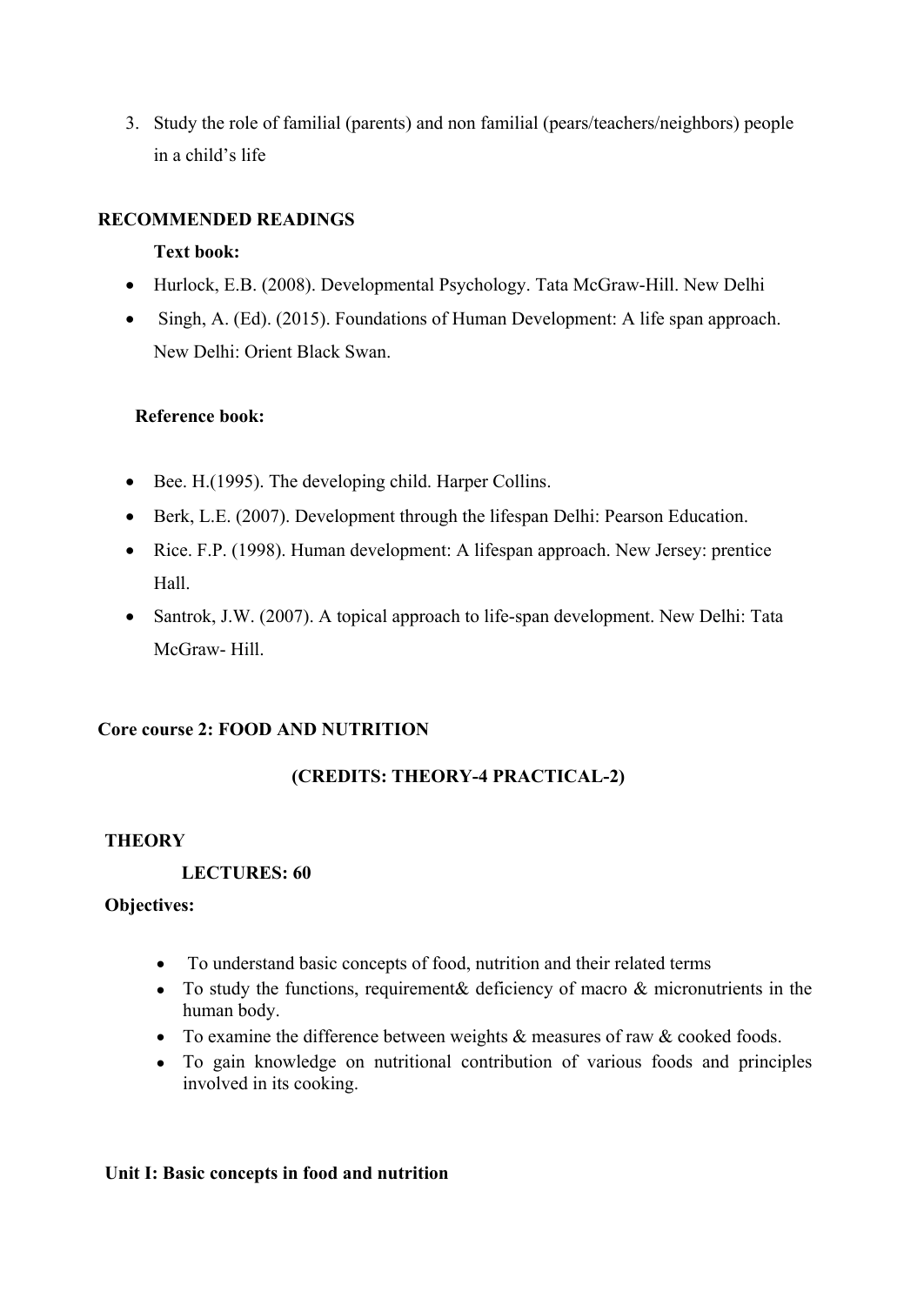- Basic terms used in study of food and nutrition.
- Understanding relationship between food, nutrition and health.
- Classification of food
- Functions of food- physiological, psychological and social.

## **Unit II: Nutrients**

- Classification,Functions, dietary sources, daily requirement and clinical manifestations in deficiency/ excess of the following nutrients:
- Carbohydrates, Proteins and Lipids
- Fat soluble vitamins- A, D, E and K
- Water soluble vitamins- Thiamin, Riboflavin, Niacin, Folate, Vitamin B12 and Vitamin C,
- Minerals- Calcium, Iron, Zinc and Iodine.

#### **Unit III: Food groups**

Nutritional contribution and changes during cooking of the following food groups:

- Cereal
- Pulses
- Fruits and vegetables
- Milk & milk products
- Meat, poultry and fish

## **Unit IV: Methods of cooking and enhancing the nutritional quality of foods-**

- Methods of cookingDry, moist, frying and microwave cooking---their advantages and disadvantages.
- Enhancing the nutritional quality of foods ---Supplementation, germination, fermentation, fortification and GM foods.

## **PRACTICAL**

**1.**Weights and measures- Raw and Cooked food (Rice, dal, chapatti, egg, seasonal vegetables)

**2.** Understanding the **principles of cooking involved and nutritional quality** of following foods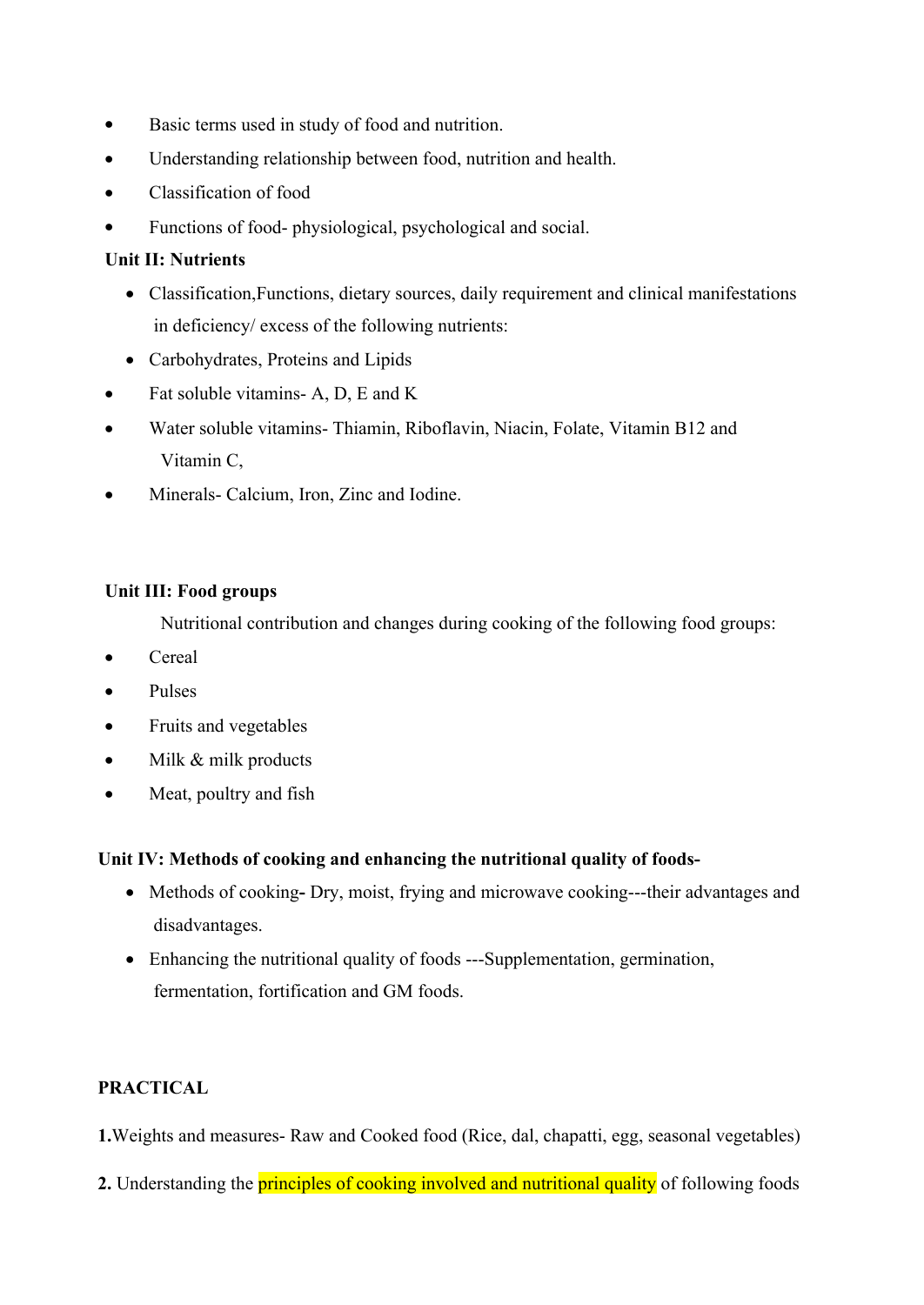- Cereals: Boiled rice, pulao, chapatti, paratha, puri, pastas
- Pulses: whole, dehusked
- Vegetables: curries, dry preparations
- Milk and milk products: Kheer, custard

**3.** Understanding the principles of cooking involved and nutritional quality of the following foods.

- Baked products: Biscuits, cookies, cakes, tarts and pies
- Snacks: pakoras, cutlets, samosas, upma, poha, and sandwiches
- Salads: salads and salad dressings.
- Fermented products : Idli, dosa, appam, kulcha, dhokla etc.

## **RECOMMENDED READINGS**

## **Text Book:**

- Sri lakshmi (2007) .Food science  $.4<sup>th</sup>$  edition. New age international Ltd.
- Swaminathan,M. -Essentials of Food and Nutrition. Ganesh and Company

## **Reference book:**

- Bamji MS, KrishnaswamyK.Brahman GNV (2009). Textbook of Human Nutrition  $3^{rd}$ edition. Oxford and IBH publish Co Pvt Ltd.
- Wardlaw and insel MG Insel PM (2004). Perspectives in Nutrition's sixth edition Mosby.
- Chadha R and Mathur P (eds) Nutrition: a lifecycle approach. Orient Blackswan, New Delhi. 2015
- Khanna K, Gupta S, Seth R, Mahhna R, Rekhi T (2004). The art and science of cooking; a practical manual revised edition elite publishing house pvt Ltd.
- Raina U. Kashyap S, Narula V, Thomas S, Suvira, Vir S, Chopra S (2010). Basic food preparation -A complete manual, fourth edition. Orient black swan Ltd.

## **Core course:3- EXTENSION EDUCATION THEORY LECTURES 60**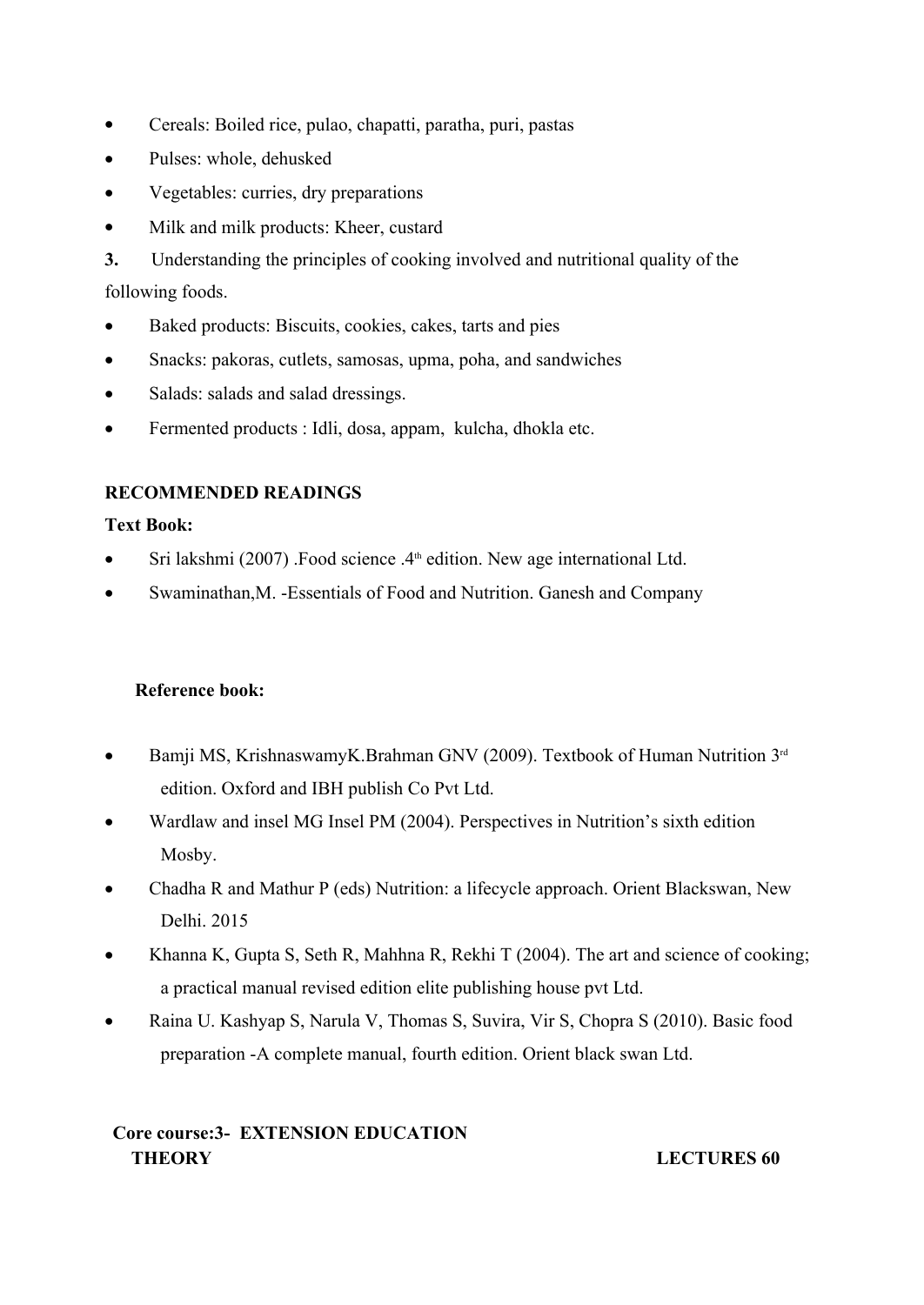## **Objectives:**

- To enable the student to understand the meaning, principles, philosophy of Home Science Extension Education.
- To enable the student to know about different methods used in Extension Education.
- To enrich the Knowledge of the students about teaching learning process in Extension education.

## **UNIT -I**

- **Extension Education-** Definition needs and objectives.
	-
	- Principles of extension education.<br>• Behavioral changes brought about by extension education.

## **UNIT II**

## **Role of Extension Education in Development –**

- Role of Home Science & its inter relationship with Community Development.
- Role & qualities of Home Science extension workers.

## **UNIT III**

## **Methods of teaching in Extension Education**-

- Individual, group & mass methods. Individual Methods: Farm and Home Visits, Office Calls, Telephone Calls, Personal letters. • Group Methods: Method Demonstration, Result Demonstration. Group
- Discussion, Field Trips, Lecture, Seminars and Workshop<br>Mass Methods: Leaflets, Circular Letter, Radio, T.V. Bulletins, News
- Articles, Their advantages & disadvantages.

## **UNIT IV**

- **Teaching-Learning process-**<br>• Meaning, principles & steps in teaching learning process.
	- Criteria for effective extension teaching. Elements of teaching and
	- learning situation. Criteria for effective learning. Principles of learning. Factors affecting learning.

## **Core paper III: Practical**

## **Practical: 25 Marks**

• Prepare posters: women empowerment, violence against women, child  $\&$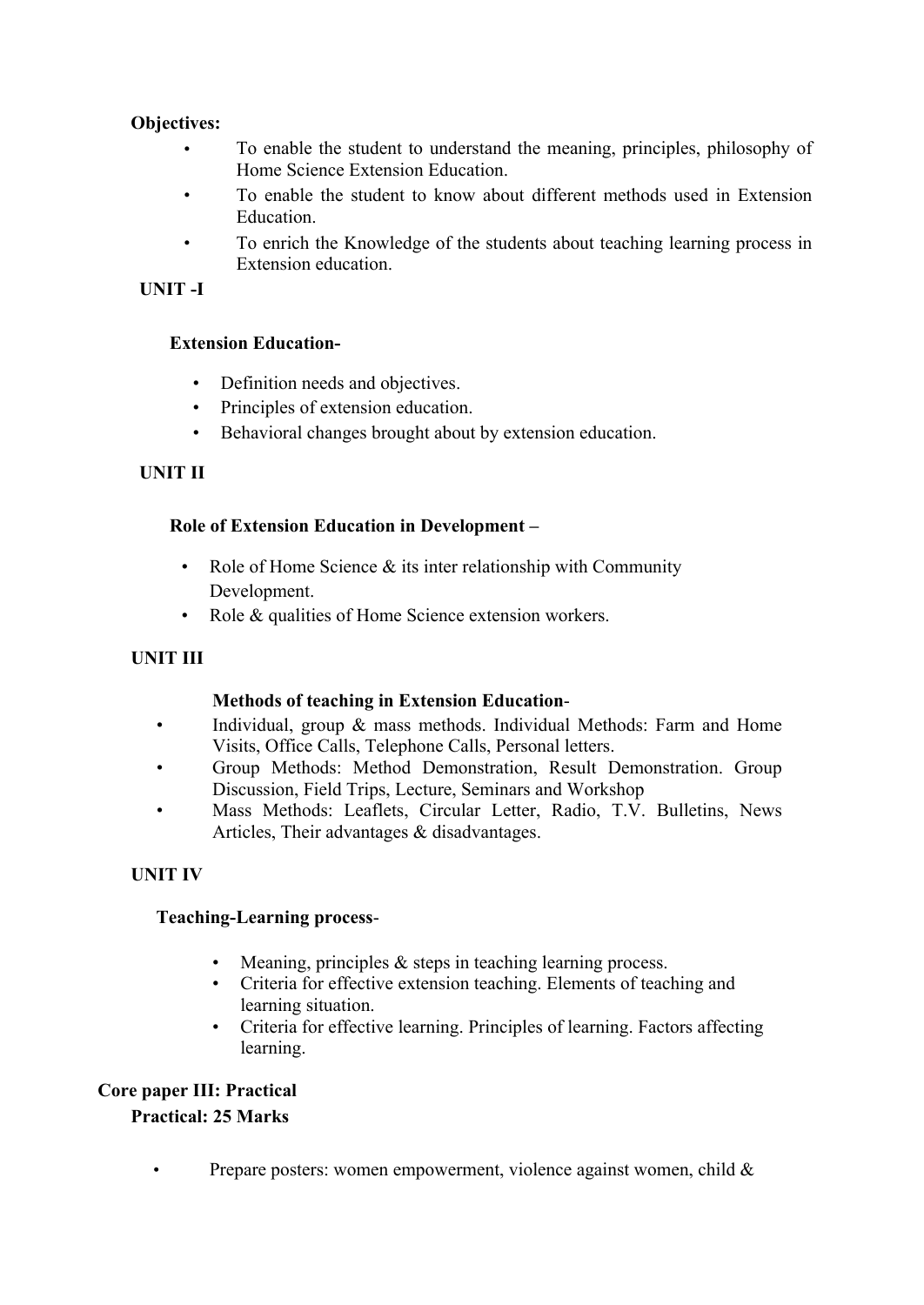maternal health issues, environmental pollution.

• Prepare a project report within one thousand words on any one of the above issues.

## **Text Book:**

- 1.Education and communication for development O.P. Dahama and O.P. Bhatnagar.
- 2.Extension Education and Communication–V.K. Dubey and Indira Bishnoi

#### **Reference Books:**

- Extension communication and management G.L. Ray.
- Extension Techniques for Rural Management C. Satapathy & Sabita Mishra.
- Extension Education A. Reddy

## **Core course 4 FAMILY RESOURCE MANAGEMENT**

## **(CREDITS: THEORY -4 PRACTICAL-2)**

## **THEORY LECTURES: 60**

## **Objectives:**

- To achieve goals in life through judicious resource management
- To utilize the available resources effectively.

## **Unit I: Introduction to Family Resource Management and its application**

- Concept and scope of family resource management
- Processes in resource Management
- Decision Making

#### **Unit II: Resources**

- Meaning, classification and characteristics of family resources, factors affecting utilization of resources.
- Motivating factors in home management: values, standards and goals and their interrelationship.

## **Unit III: Availability and management of specific resources by an individual/ family**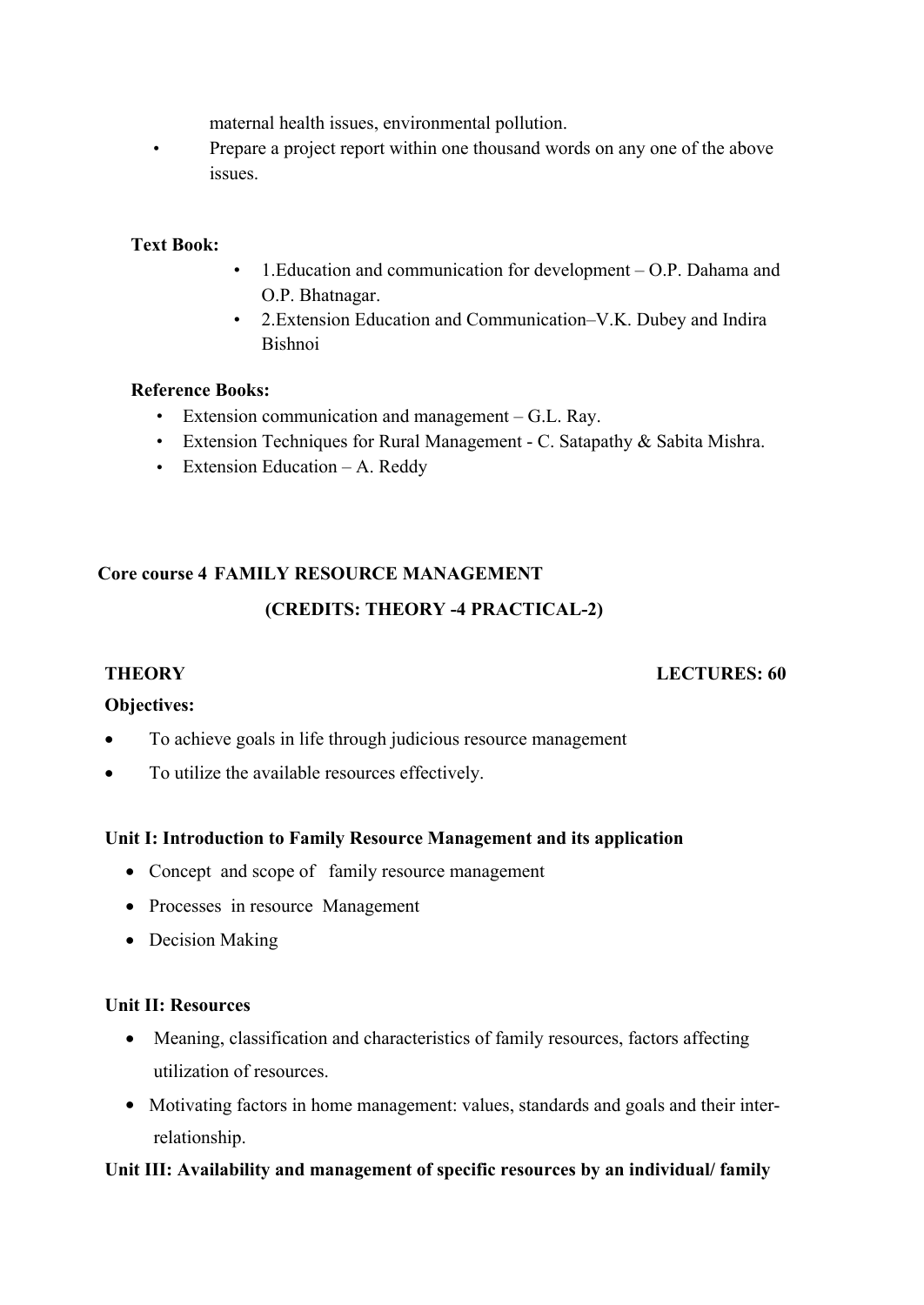- Money-Types of income, Supplementing family income
- Time-Concept, Factors and steps in time management

## **Unit IV: Availability and management of specific resources by an individual/ family**

- Energy- Efforts, Fatigue, Work simplification
- Steps in successful event planning—Planning, Budgeting and Evaluating.

## **PRACTICAL**

- 1. SWOC analysis
- 2. Building decision making abilities through management games (Any two)
- 3. Preparation of time plans for one day for self and family. Event planning for family occasion.(Any one).

## **RECOMMENDED READINGS**

## **Text Book**

- Rao V.S and Narayana P.S., Principles and practices of management, 2007, konark publishers Pvt Ltd.
- Nickell, P and Dorsey, J.M., Management in family living,2015,CBS Publishers and **Distributors**

## **Reference Book**

- Management for Modern Families I.H.Gross and E.W. Crandall.
- Home Management Vergese, Ogale, Srinivasan
- Home Management for Indian Families. M.K.Mann
- Home Management Education Planning Group, Arya publishing house,Delhi.
- Text book of Home Science- Premlata Mallick.
- An Introduction to family Resource management-Premavathy Seetharaman, Sonia Batra & Preeti mehera
- Koontz H and O'Donnel C, 2005Management- A System and Contingency analysis of Managerial Functions. New York: Mc Graw – Hill Book Company
- Kretiner, 2009, Management Theory and Applications, Cengage Larning : India

 **Core course 5: TEXTILES**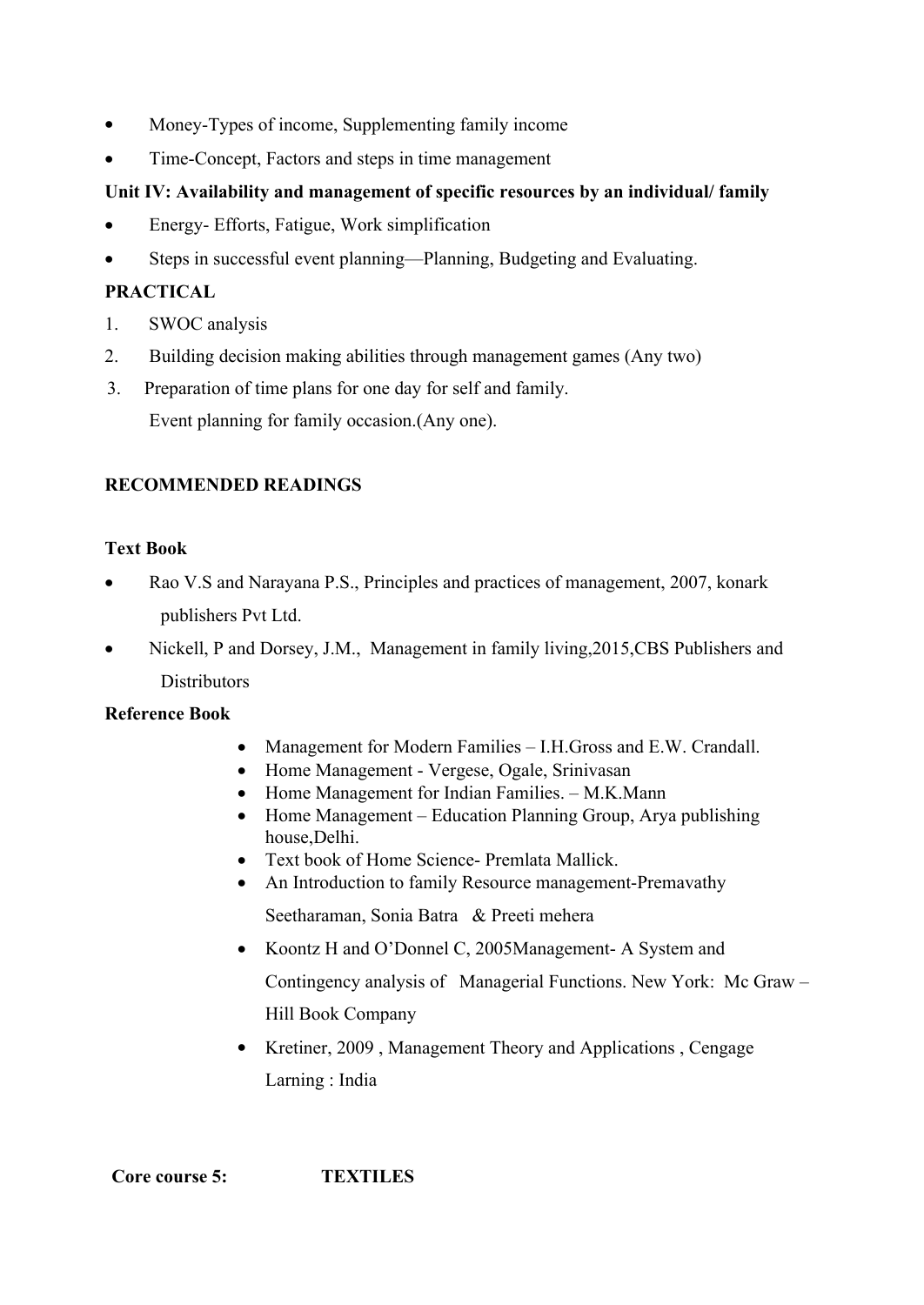## **(CREDITS: THEORY-4, PRACTICAL-2)**

## **THEORY LECTURES: 60**

## **Objectives:**

- To know the manufacturing process of different types of textile fibers, their structures and uses
- To know the manufacturing process of different types of fabrics.
- To impart knowledge on different textile finishes

## **Unit I: Introduction to Textile Fibres**

- Meaning and classification of fibres
- Production, properties and usage of fibres Natural fibre: cotton, flax, silk and wool Man-made fibers: Rayon(Viscose)

## **Unit II: Yarn construction and their properties**

- Yarn formation
- Mechanical spinning (cotton system, wool system, worsted system) chemical spinning (wet, dry, melt)
- Types of yarns: Staple and filament, simple yarn, complex yarns

## **Unit III: Techniques of fabric construction, finishing, dyeing and printing**

- Parts of a loom
- Operations of a loom
- Classification of weaves (Plain, Basket, Ribbed, Twill, Satin, Sateen)- Structure, Properties, usages

## **Unit IV: Finishing**

- Finishing-Mechanical finishes-Beetling, Calendaring, Embossing, Glazing, Napping.
- Chemical Finishes- Mercerization, Ammoniating.
- Dyeing Types of dyes

## **PRACTICAL**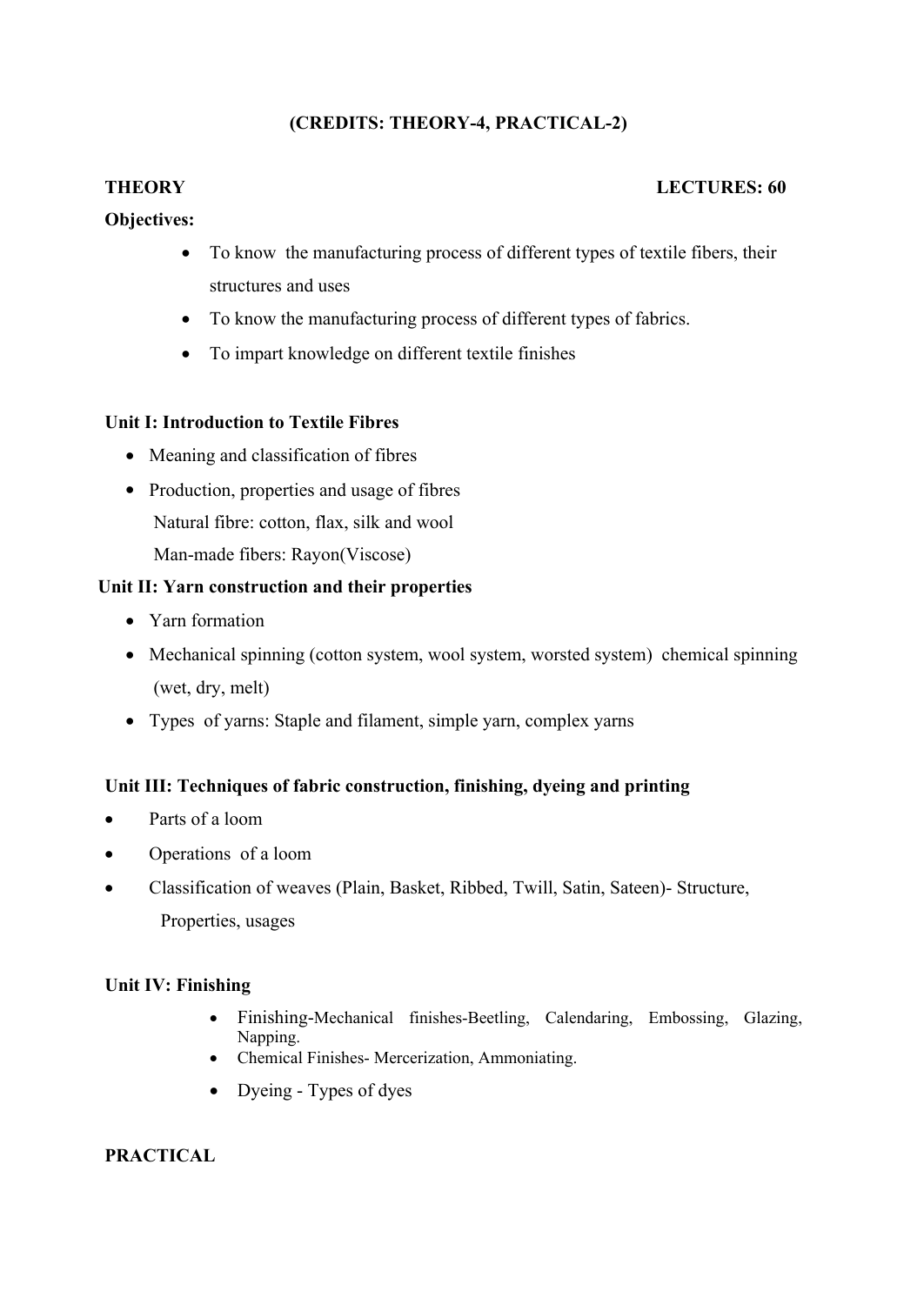1. Fiber identification tests- visuals, burning, microscopic

Yarn identification- single, ply, cord, textured, elastic, monofilament, multifilament and spun yarn.

- 2. Thread count and balance, Dimensional stability,
- 3. Weaves- Identification and their design interpretation on graph (any three)

## **RECOMMENDED READINGS:**

## **Text Book:**

Corbman P.B. (1985) Textiles- Fiber to fabric  $(6<sup>th</sup> Edition)$ , Gregg Division /Mc Graw Hill Book Co, US.

## **Reference Book:**

- Joseph, M.L. (1988) Essentials of Textiles ( $6<sup>th</sup>$  Edition), Holt, Rinehart and Winston Inc, Florida.
- Vilensky G. (1983) Textile science, CBS Publishers and Distributors, Delhi.
- Tortora, G. Phyllis, Understanding Textiles, Mc Millanm Co. USA.
- Sekhri S. (2013) Textbook of Fabric Science: Fundamentals to finishing, PHI Learning, Delhi.

## **Core course 6: DYNAMICS OF COMMUNICATION**

## **(CREDITS: THEORY-4, PRACTICAL-2)**

#### **THEORY LECTURES: 60**

## **Objectives:**

- To understand the different spheres of communication
- To understand the concept, process, models and process of communication

#### **Unit I: Communication:**

- Historical background, concept and nature
- Functions of communication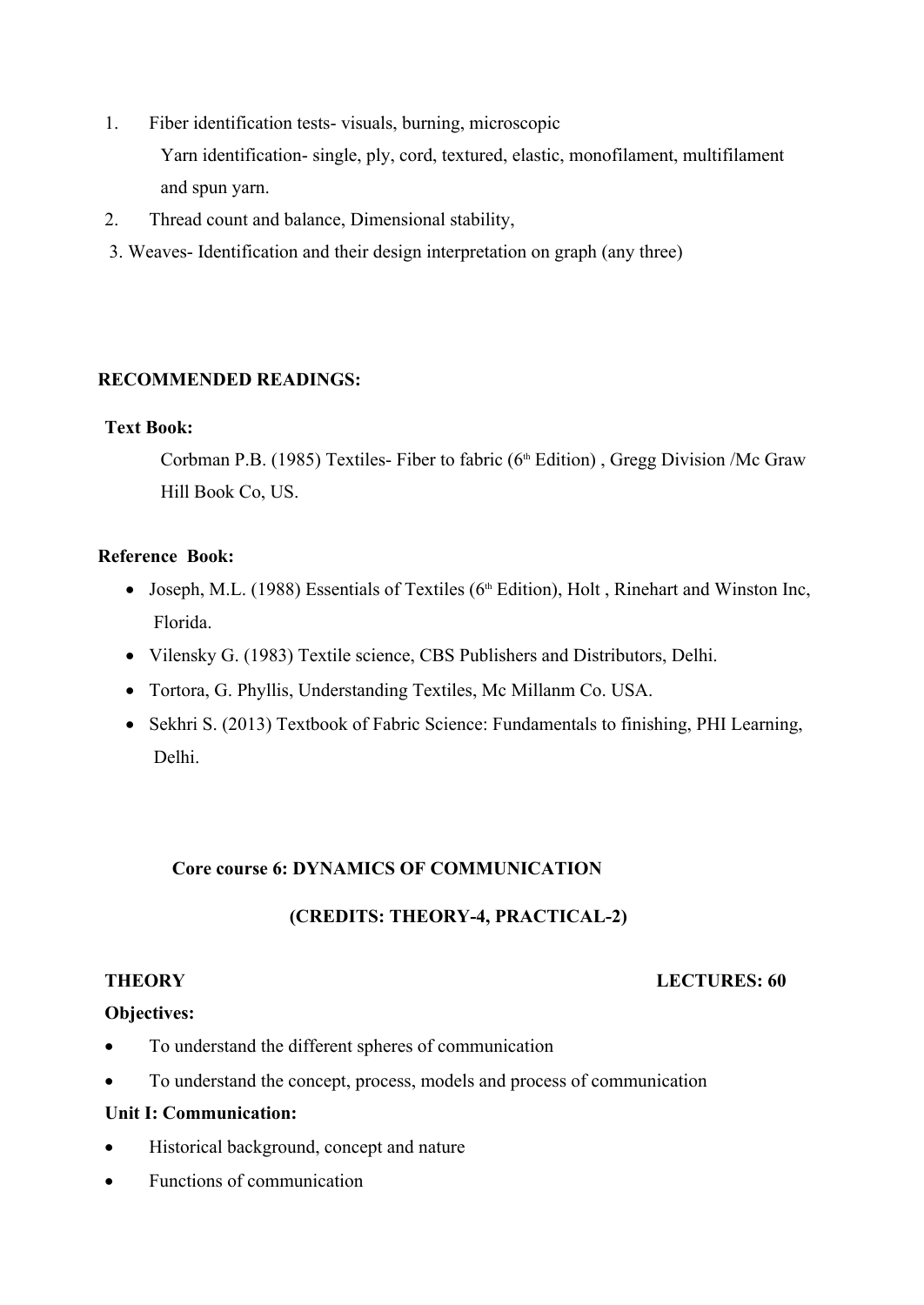- Types of communication- formal and informal communication; verbal and non-verbal communication
- Scope of communication- education, corporate communication, management of organizations advertising and public relations.

## **Unit II: Principles, elements and models Communication**

- Signs, symbols and codes in communication
- Postulates / principles of communication
- Elements of communication and their characteristics
- Models of communication--Aristotle, Losswell, Shannon &Weaver, Osgood and Schramm,
- Riley models
- Barriers to communication

#### **Unit III: Effective communication**

 Concept, nature and relevance to communication process: Empathy, Persuasion, Perception, Listening

## **Unit IV: Diffusion, adoption & innovation**-

Concept & elements of diffusion

Adoption – Characteristics, stages& factors associated with adoption. Sources of information, characteristics of adopters.

## **PRACTICAL**

- 1. Developing skills of communication by forming small groups among the students.
- 2. Review of selected issues published in newspapers.
- 3. Writing short stories, related to health and nutrition for conveying messages to the society.

## **RECOMMENDED READINGS**

## **Text book:**

- Devito. J. (1998) Human communication New York: Harper & Row.
- Extension communication and management G.L.Ray.

## **Reference Book:**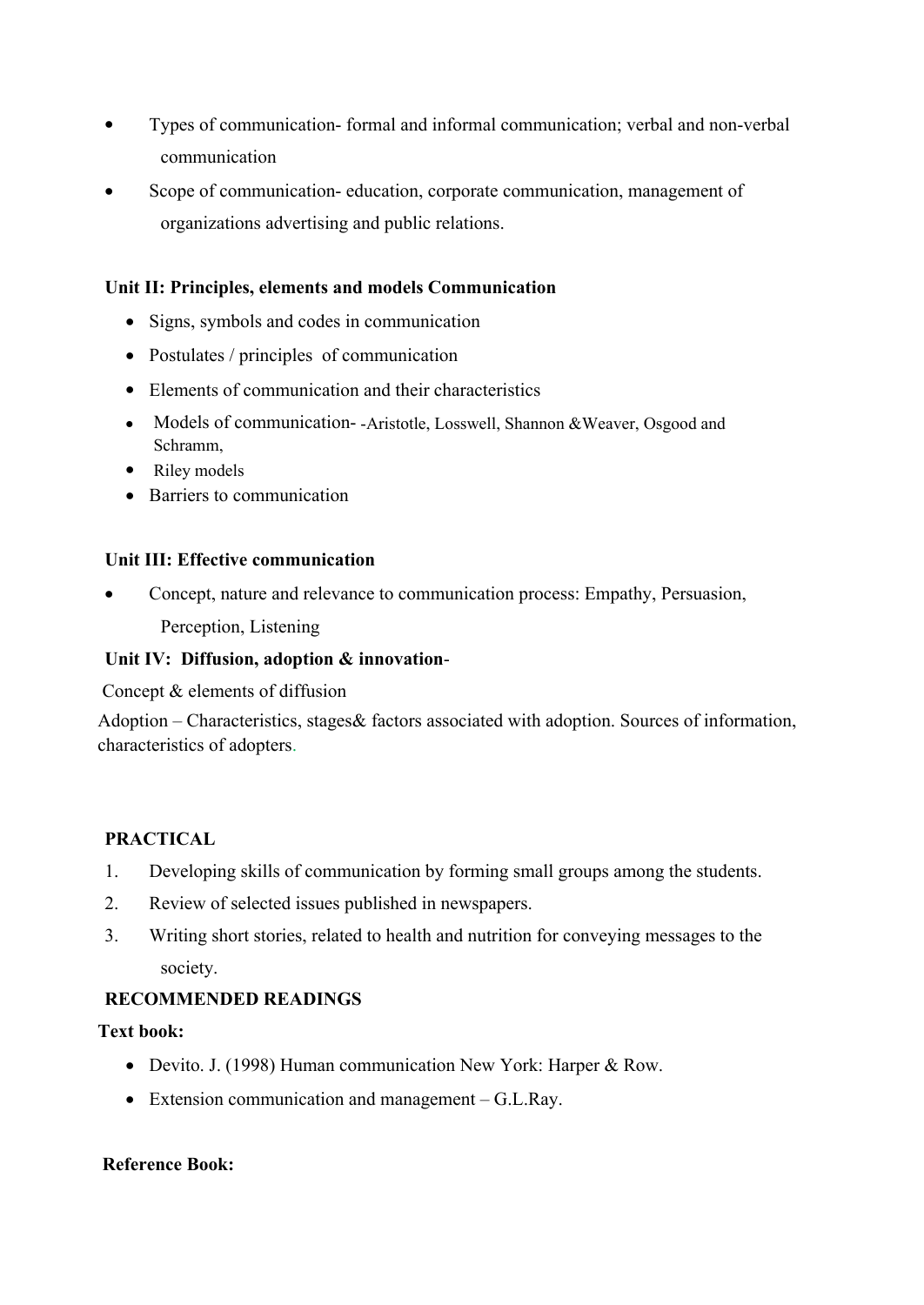- Barker, L. (1990) "Communication" New Jersey prentice Hall Inc 171.
- Patri and Patri (2002); Essentials of communication Greenspan publication  **Core course 7: PERSONAL FINANCE AND CONSUMER STUDIES**

**(CREDITS: THEORY-4 PRACTICAL-2)**

## **THEORY LECTURES: 60**

## **Objectives:**

.

- To gain knowledge about the need of consumer education
- To create awareness among consumers through education

## **Unit I: Income and expenditure**

- Budgets, maintaining household accounts
- Factors influencing expenditure
- Family savings and investments-objectives and types of savings.

## **Unit II: Consumer in India: Consumer problems and education**

- Definition of a consumer
- Role of consumers National income, per capita income.
- Changing nature of the business world, e- commerce, e-business.
- Consumer problems- products and service related problems and solution.

## **Unit III: Consumer Protection**

- Consumer education and empowerment.
- Consumer protection

# **Unit IV: Legislative Measures for Consumer Protection, Standardization and quality control measures**:

- Consumer organizations Role and function
	- Basic legislative framework for consumer protection in India- consumer protection Act 1986, alternative redressed mechanisms, mediation centers.
	- ISI, FPO, AGMARK, ISO FSSAI, Eco mark, , handloom mark,.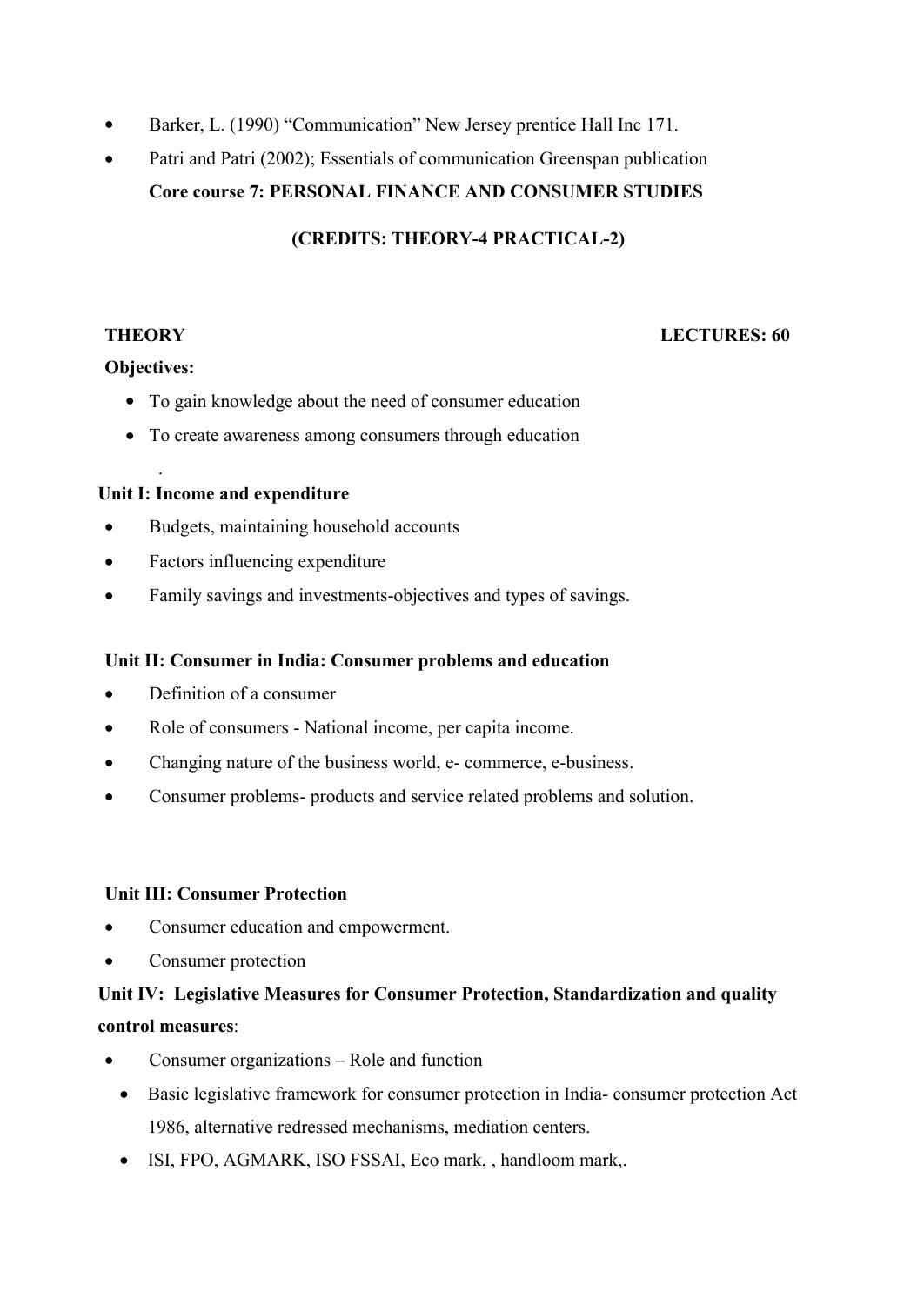## **PRACTICAL**

- 1. Evaluation of advertisements in the print media
- 2. Evaluation of labels on different types of food products (at least three).
- 3. Learning to fill up different forms of banks and post office. (at least three).

#### **RECOMMENDED READING**

#### **Text Book :**

• Khanna S.R. Hanspal S. Kapoor S. & Awashti H.K. 2007, Consumer affairs, Universities press India Pvt Ltd.

#### **Reference Book :**

- Sawhney H.K & Mital, M, 2007, Family finance & consumer studies, Elite publishing House Pvt Ltd.
- Seetharaman P. and Sethi, M. 2001, Consumerism, Strength and Tactics, New Delhi CBS Publisher

## **Core Course 8: HUMAN DEVELOPMENT II**

## **DEVELOPMENT IN ADOLESCENCE AND ADULTHOOD**

#### **(CREDITS: THEORY-4 PRACTICAL-2)**

#### **THEORY LECTURES: 60**

#### **Objectives:**

- To know the different developmental tasks during adolescence.
- To know the socio-emotional and cognitive developments of adulthood.

#### **Unit I : Puberty**

Characteristic and age at puberty

- Puberty growth spurt
- Body changes at puberty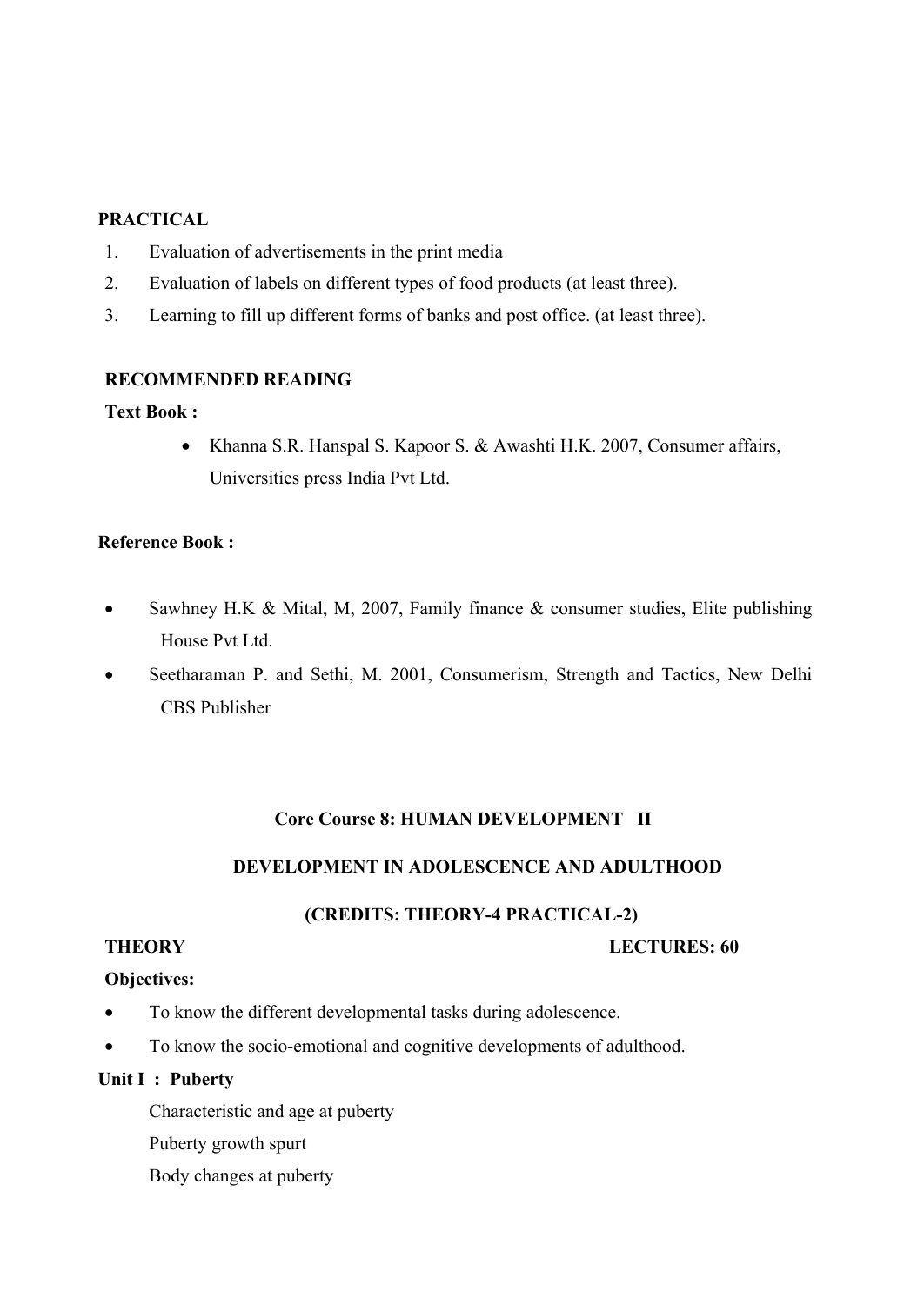## Effect of puberty

## **Unit II : Adolescence**

- Characteristics of adolescent years
- Developmental tasks during Adolescence
- Physical changes
- Emotional changes

## **Unit III : Early Adulthood**

- Developmental tasks of early adulthood
- Characteristics of early adulthood
- Changes in interest
- Social mobility

## **Unit IV : Early Adulthood and family adjustment**

- Marital adjustment
- Adjustment to parenthood
	- Adjustment to singlehood

## **PRACTICAL**

- 1. To study creativity during adolescence
- 2. Use of the questionnaire method to study the responsibility of an adult in roles as :

Father/ husband

Mother/wife

- 3. Use of the questionnaire method to study the responsibility of an adult in roles as :
- Single parent
- Employed woman

## **RECOMMENDED READINGS**

## **Text book:**

• Singh A. (Ed.) 2015 : Foundation of Human Development, A life span approach, New Delhi, Orient Black Swan.

## **Reference Book:**

Berk. L.E. (2007) Development through the lifespan, Delhi: Person Education.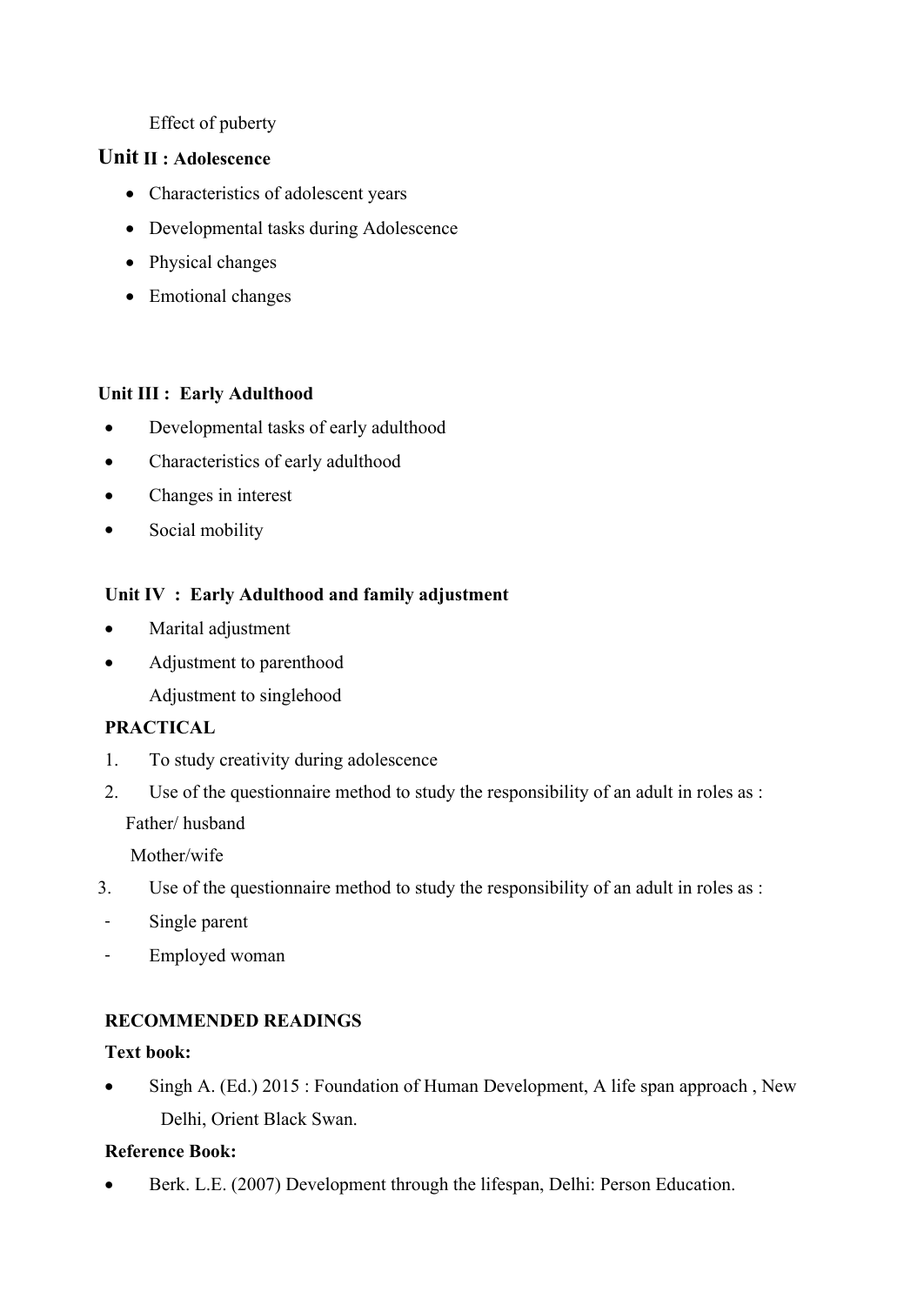- Rice F.P(1998) Human Development: A lifespan approach, New Jersey: Prentice Hall
- Rutter, M. and Rutter, M (1992) A topical approach to life-span, development, New Delhi Tata Mc Graw-Hill.
- Sntrock J.W. (2007) A tropical approach to life- spam development, New Delhi: Tata McGraw- Hill
- Tennant, M and Pogson, p. (1995) Learning and Change in the Adult year San Francisco, Jossey- Bass

## **Core Course 9: NUTRITION: A LIFE CYCLE APPROACH**

#### **(CREDITS: THEORY-4, PRACTICAL-2)**

## **THEORY LECTURES: 60**

## **Objectives:**

- To know the importance of nutrition in different stages of life cycle.
- To study the nutritional need in special conditions.

## **Unit I : Principle of meal planning**

- Food groups and food exchange list
- Factors affecting meal planning.
- Dietary guidelines for Indians-2017

## **Unit II**

## **Nutrition during childhood**

RDA, nutritional guidelines,

and healthy food choices-

- Infants
- Preschool children
- School children
- Adolescents

## **Unit III: Nutrition during adulthood**

RDA, nutritional guidelines, healthy food choices.

• Adult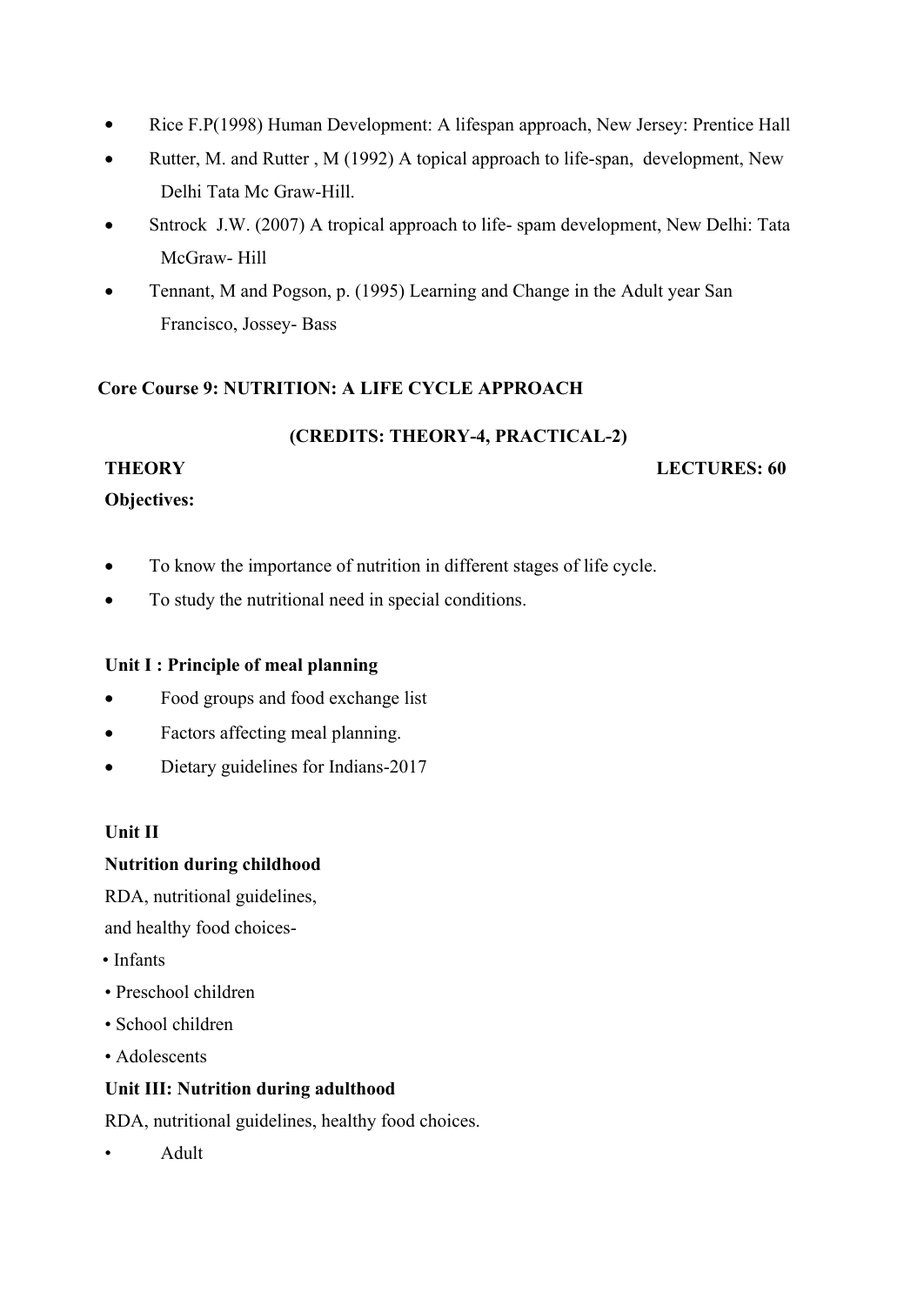- Pregnant woman
- Lactating mother
- Elderly

## **Unit IV: Nutrition for special conditions**

- Nutrition for physical fitness and sports
- Feeding problems in fussy eaters. (children)
- Food Consideration during natural disasters e.g. floods,

## **PRACTICAL**

- 1. Prepare a table on rich sources of different nutrients
- 2. Prepare a of food exchange list
- 3. Planning and preparation of diets for –
- Preschooler
- Pregnant and Lactating woman
- Elderly

## **RECOMMENDED READINGS**

## **Text Book:**

- Human Nutrition-B. Srilaxmi , New age publication.
- Principles of Nutrition and Dietetics-Swaminathan M.

## **Reference Book:**

- Gopalan C, Rama Sastri BV, Balasubramanian SC (1989)
- Nutritive Value of Indian Foods. National Institute of Nutrition, ICMR, Hyderabad.
- Seth V and Singh K (2006). Diet Planning through the Life Cycle: Part 1
- Bamji MS, Krishnaswamy, K. Brahman GNV(2009), Textbook of Human Nutition 3<sup>rd</sup> Edition, Oxford and IBH Publishing Co. Pvt. Ltd
- Khanna K, Gupta S, Seth R, Passi SJ, Mahna R, Puri S (2013). Textbook of Nutrition and Dietetics. Phoenix Publishing House Pvt. Ltd.
- Wardlaw GM, Hampi JS, DiSilvestro RA (2004). Perspectives in Nutrition, 6th edition.

McGraw Hill.

 Chadha R and Mathur P eds. Nutrition: A Lifecycle Approach. Orient Blackswan, New Delhi. 2015.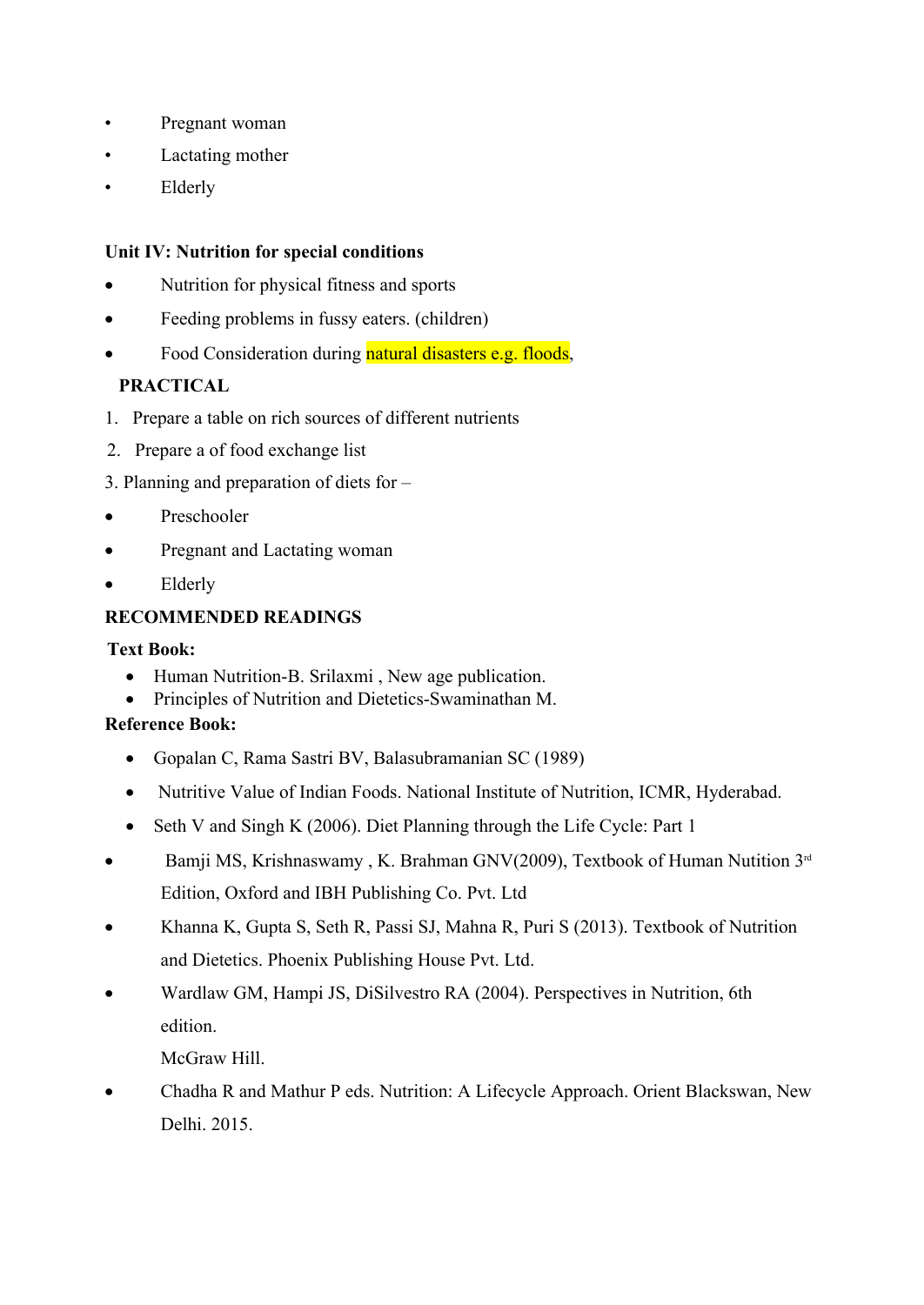## **Core Course 10: FASHION DESIGN**

## **(CREDITS: THEORY-4, PRACTICAL-2)**

## **THEORY LECTURES:60**

## **Objectives:**

- To support and collaborate with fashion, textiles and design industry to achieve a sustainable progress.
- To give advance knowledge and pushing the boundaries in fashion, textile and designing.

## **Unit I: Fashion**

Definition and background of fashion in India**,** fashion cycle

Factors favoring and retarding fashion

- Role of a designer
- Leading Fashion designing centers in India NIFT, NID, SID, NIIFT

## **Unit II: Importance of clothing**

- Origin of clothing.
- Functions of Clothing
- Factors influencing selection of clothing
- Clothing related to various activities

## **Unit III: Selection of Clothing**

- Selection of clothes according to body built
- Use of colours in clothing.
- Selection and evaluation of ready-made garments

## **Unit IV: Aesthetics in Dress.**

- Elements and principles of design
- Structural and applied design
- Sleeves, necklines, collars, pockets

## **PRACTICAL**

- 1. Flat sketching of Sleeves, necklines,
- 2. Flat sketching of collars, pockets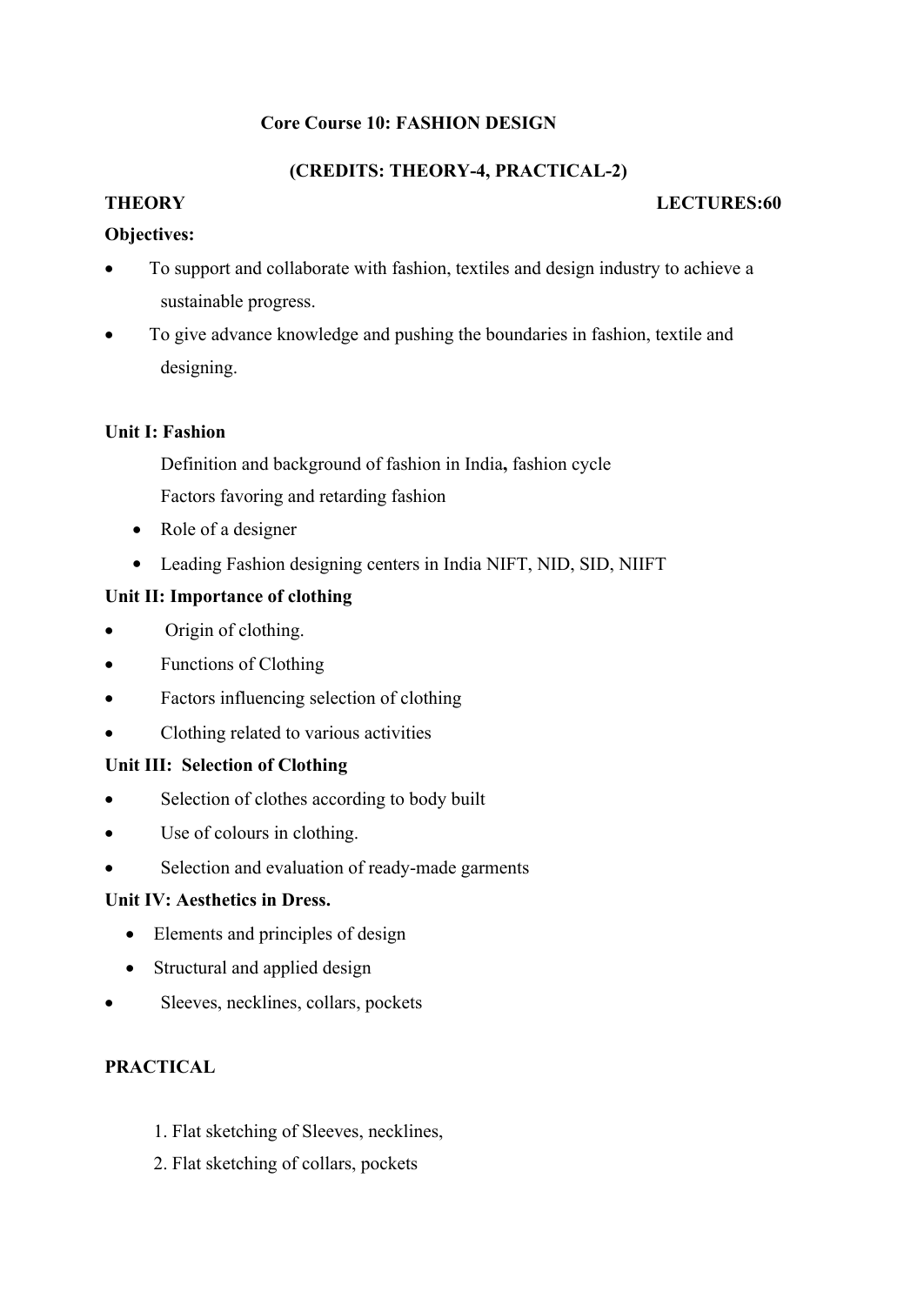## 3. Collections of dress designs of famous designers.

## **RECOMMENDED READINGS**

**Text Book:** Tata S.L., Edwards M.S., 1982, The Complete Book of Fashion Design, Harper and Row Publications, NewYork.

• The complete Book & Fashion Design, Harper and Row Publication, New York by Tate, S.L., Edwards, M.S 1982

## **Reference Book:**

- Brown, Patty, Rice J., 1998, Ready to Wear Apparel Analysis. Prentice Hall.
- Marshall S G, Jackson H O, Stanley MS, Kefgen M &Specht T, 2009, Individuality in Clothing & Personal
- Appearance, 6th Edition, Pearson Education, USA.

## **Core Course 11: THERAPEUTIC NUTRITION**

## **(CREDITS: THEORY-4, PRATICAL-2)**

#### **THEORY LECTURES: 60**

## **Objectives:**

- To study about principles of the rapeutic nutrition
- To know the nutritional need during different disease conditions.

## **Unit 1: Principles of nutrition care-**

- Nutrition Care Process
- Therapeutic adaptations of normal diet
- Progressive diets- Clear fluid, full fluid, soft and regular

## **Unit II: Etiology, clinical features and nutritional management:**

Weight Imbalances- Over weight and obesity, Under weight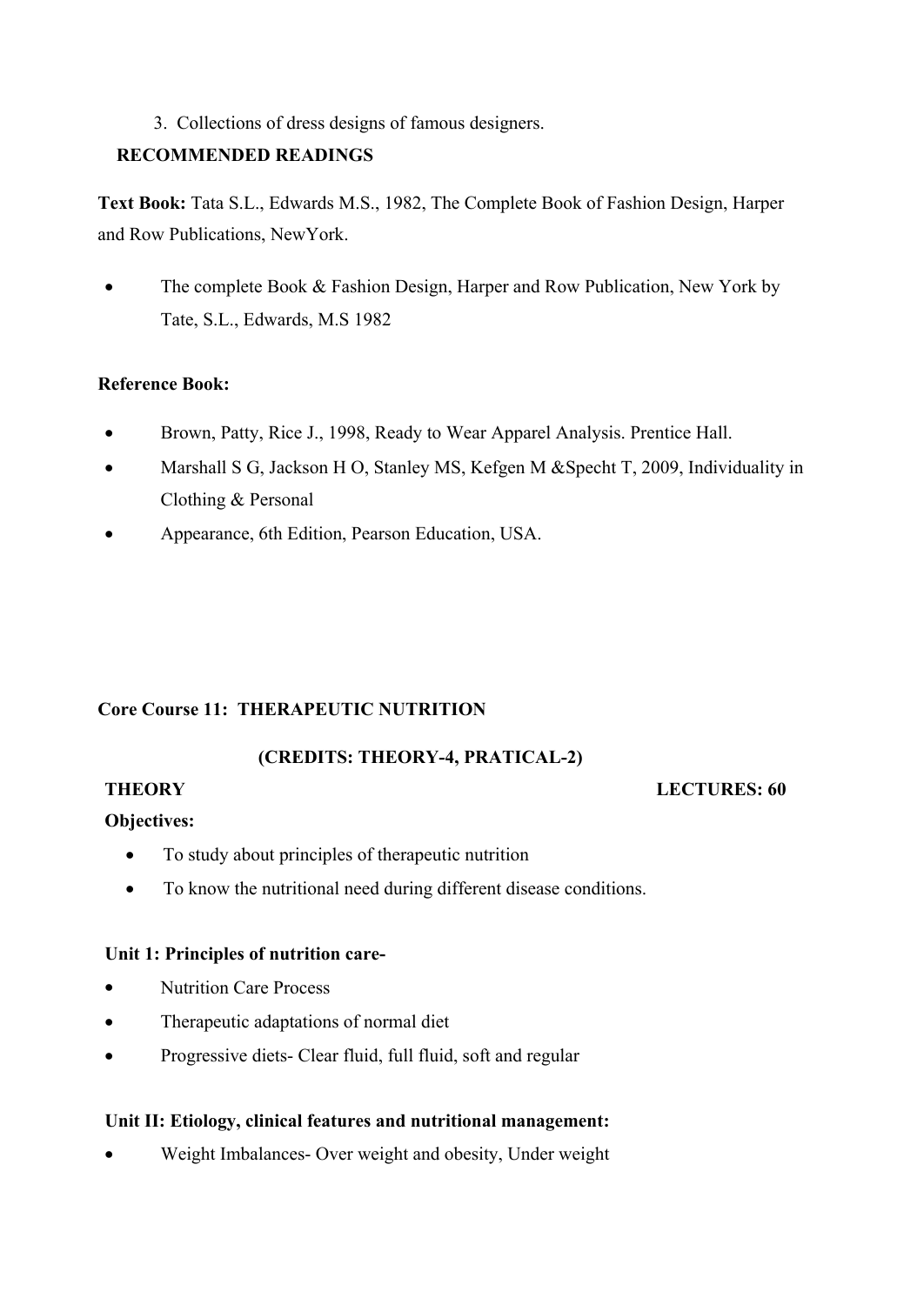- Eating disorder- anorexia nervosa and bulimia
- Type 1 and Type 2 -Diabetes Mellitus
- Hypertension and Coronary Heart Disease

## **Unit III: Etiology, Clinical features and nutritional management of the following**

- Diarrhea
- Lactose intolerance
- Liver: Infective Hepatitis

## **Unit IV: Etiology clinical features and nutritional management of the following**

- Typhoid
- Tuberculosis
- $\bullet$  HIV

## **PRATICAL**

Planning of Diets for the following\_

- 1. Therapeutic Diet- Normal, soft, clear and full fluid
- 2. Obesity, Type 2 Diabetes
- 3. Hypertension and CHD

## **RECOMMEDED READING**

## **Text Book:**

- Antia,F.P Clinical Dietetics and Nutrition
- Srilakshmi.B (2014) Dietetics. New Age International Publishers

## **Reference Book:**

- Khanna, K. Gupta S, Seth R, Passi, S.J. Mahan, R. PuriS(2013), Text book of Nutrition and Dietetics Phoenix Publishing House Pvt Ltd.
- Mahan L K and Escott Stump S (2013) Krause's food  $&$  Nutrition Theraphy, 13<sup>th</sup>ed Saunders – Elsevier
- Stacy Nix (2009) Willam's Basic Nutrition and Diet Therapy 13th Edition , Elsevier Mosby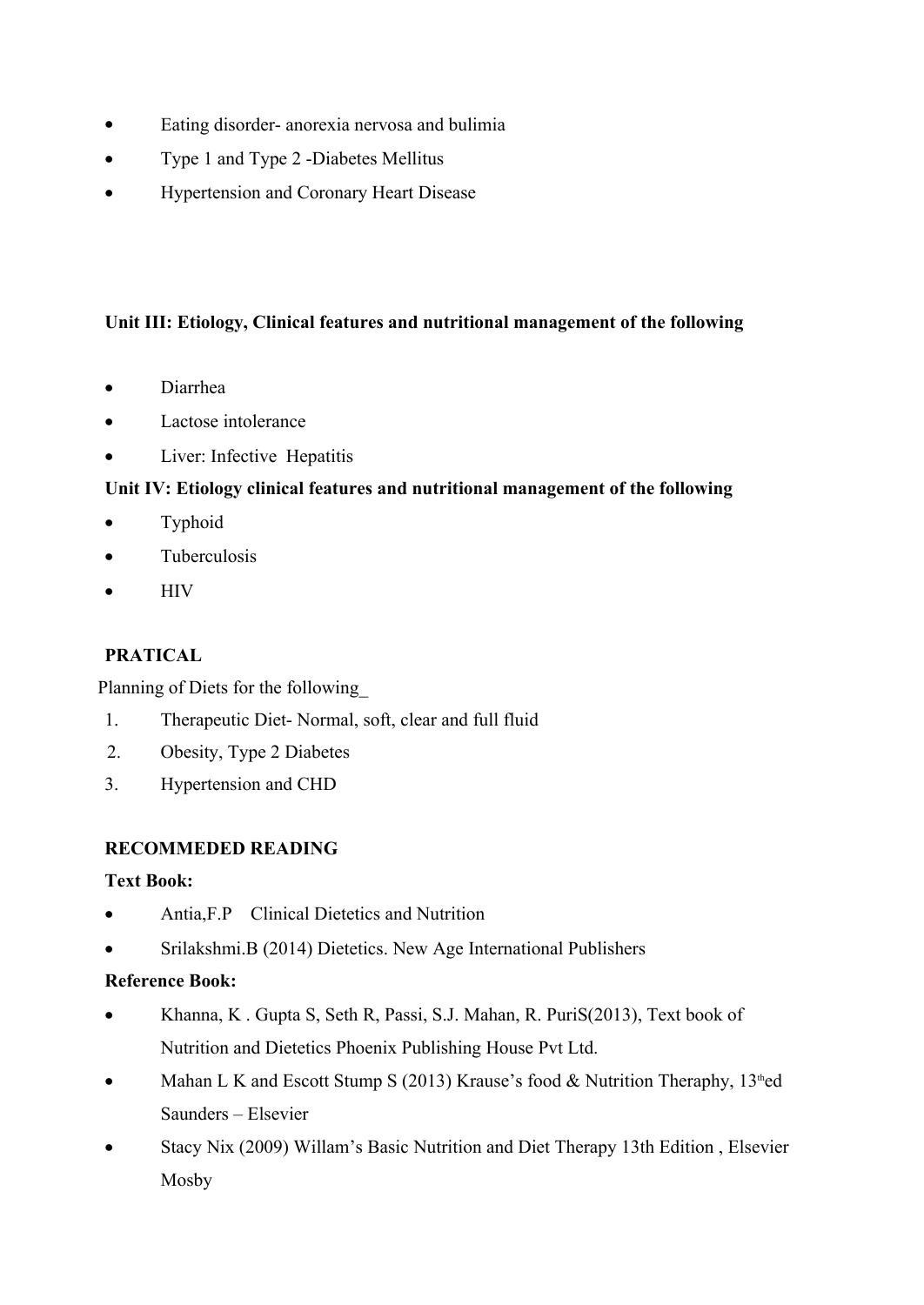- Seth V and Sing K (2007) Diet Planning through the life Cycle Part 11 Diet Therapy A Practical Manual 4, edition, Elite Publishing House Pvt. Ltd.
- ICMR (2010) Nutritive value of Indian Foods. National Institute of Nutrition , Indian Council of Medical Research Hyderabad

## **Core Course 12: PHYSIOLOGY AND PROMOTIVE HEALTH**

## **(CREDITS: THEORYT-4, PRACTICAL-2)**

## **THEORY LECTURES; 60**

## **Objectives:**

- To understand the structure and functions of various organs of the body
- To focus on different mechanism of human body

## **Unit 1: Respiratory and Circulatory Physiology**

- Structure of Lungs and its function
- Structure of Heart and its function
- Different type of blood circulation and cardiac cycle

## **Unit II: Endocrine Physiology**

 Actions and disorders of pituitary, thyroid, parathyroid, adrenal and pancreatic hormones.

## **Unit III: Renal and Reproductive physiology**

- Structure of Kidney and its function
- Male reproductive organs and its function, Female reproductive organs and their functions,
- Physiology of Menstruation and Menopause

## **Unit IV: Promotive Health**

- Concept of Health, Disease and its prevention
- General risk factors and prevention of Anemia, Jaundice and Cancer
- Drug abuse and Alcoholism
- Family planning and contraception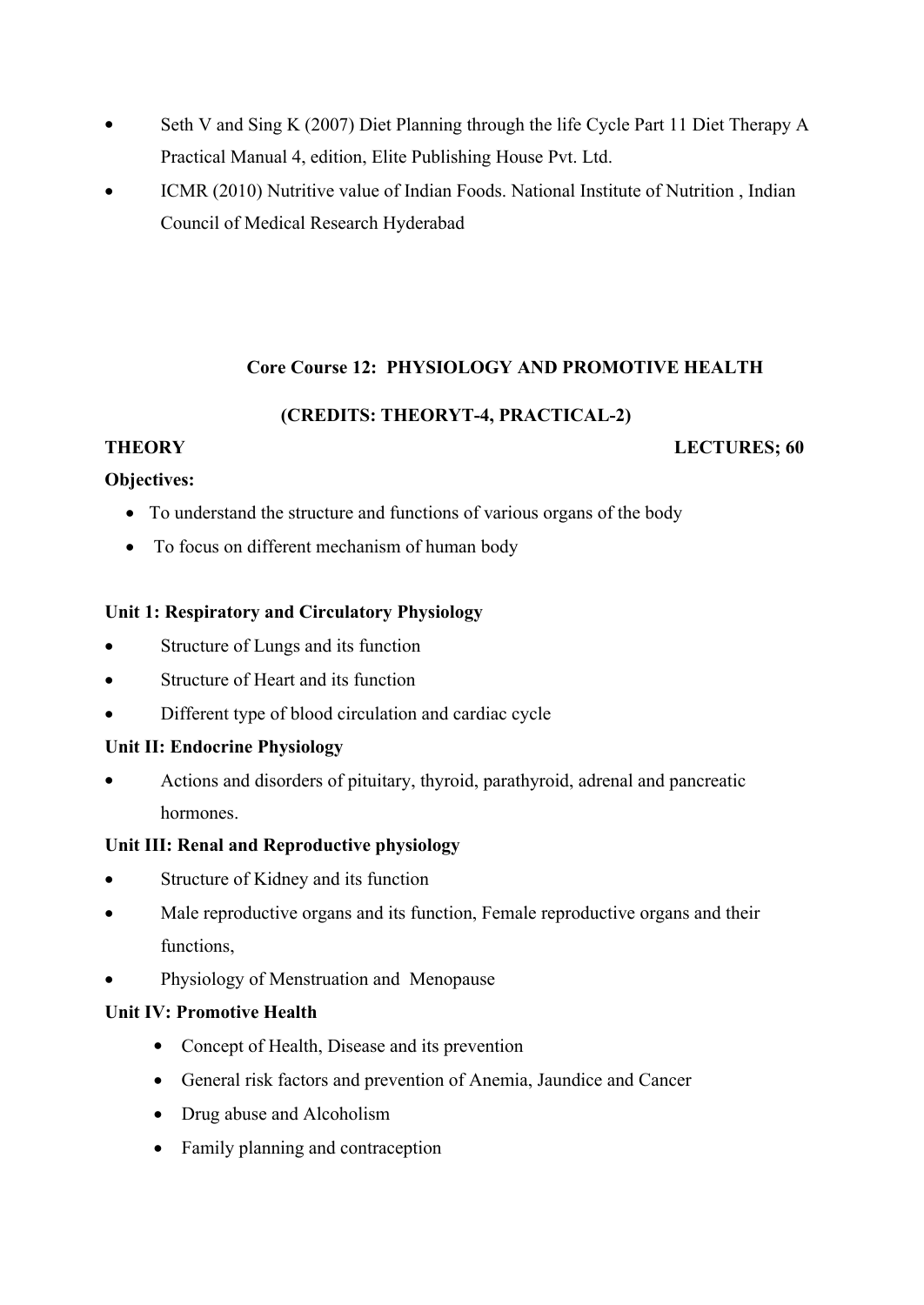## **PRATICAL**

- 1. Case study of Iron deficiency Anemia, Investigation and diagnosis, Blood indices Measurement of blood pressure by using sphygmomanometer.
- 2. Demonstration of procedures of clinical examination to see for pallor, jaundice, edema and dehydration and
- 3. Basic First Aid procedures CPR, Burns.

## **RECOMMENDED READINGS**

## **Text Book:**

- J.E. Park and K. Park (2009). Park's textbook of preventive and Social Medicine, 20<sup>th</sup> edition. M/s Banarsi Das, Jabalpur.
- Ross and Wilson (1973). Foundation of Anatomy and physiology, medical division of Longman Group Ltd

## **Reference Book:**

- Ganong WF (2003). Review of Medical Physiology, 21<sup>st</sup>ed Mc Graw Hill.
- Yash Pal Bedi (1980). A Handbook of social and preventive medicine, Atma Ram and Sons.

## **Core Couse 13: RESEARCH METHODOLOGY**

## **(CREDITS: THEORY-4 PRATICAL-2)**

## **THEORY** LECTURES: 60

## **Objectives:**

- To understand the meaning and process of research in social sciences.
- To know about the technique of collection, analysis and interpretation of data.
- To understand the meaning  $&$  process of research in social sciences.
- $\bullet$  To have fundamental knowledge about analysis of data  $\&$  the diagrammatic representation of data.
- To learn the techniques of interpretation of data & report writing.

#### **Unit1: Research- Meaning, purpose and types**

- Theoretical, empirical
- Descriptive, analytical
- Applied, fundamental
- Qualitative, quantitative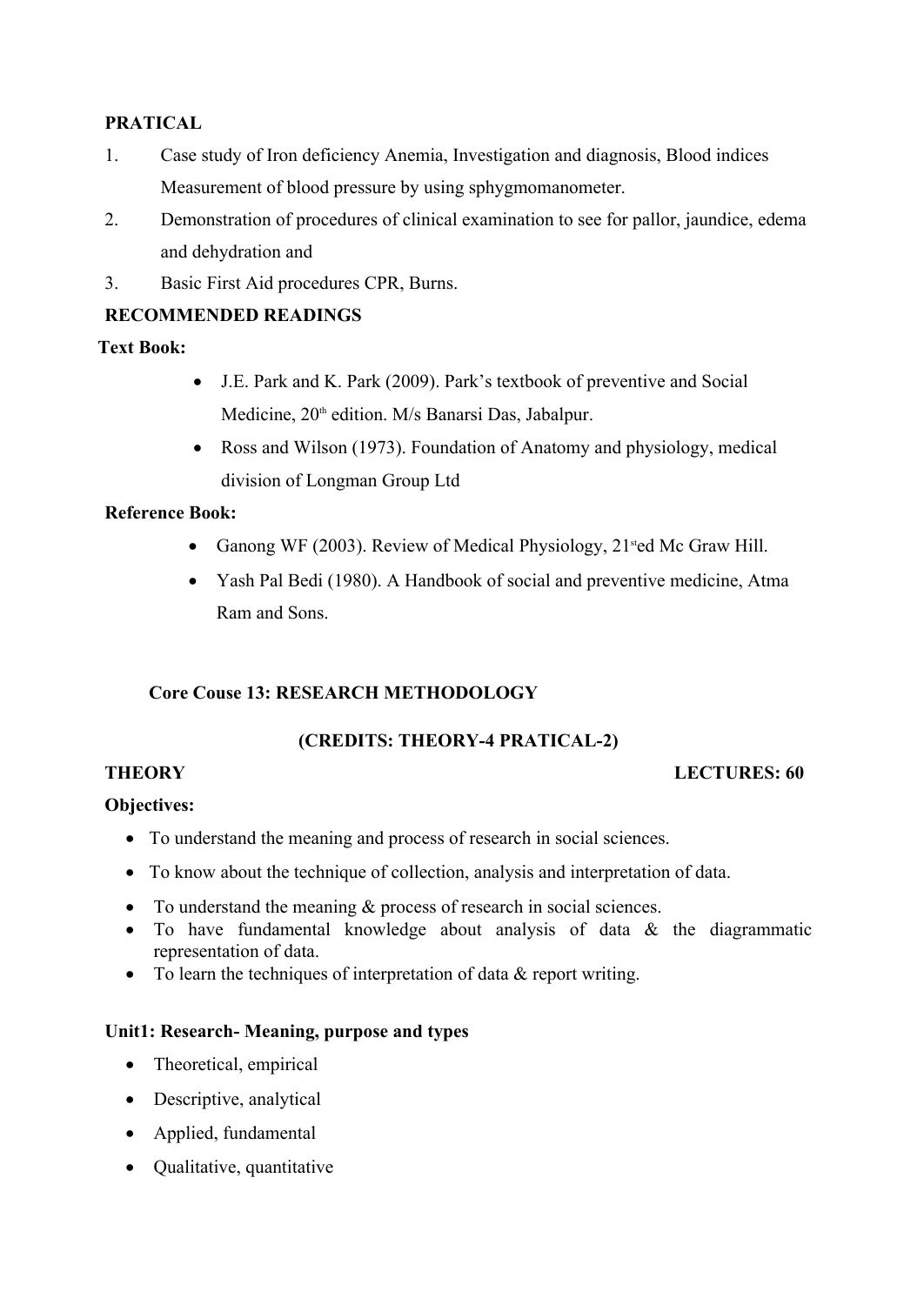## **Unit II: Research Design**

- Exploratory
- Explanatory
- and Experimental

## **Unit III: Sampling, Tools and techniques**

- Types of sampling
- Collection of data- primary and secondary data
- Tools and techniques of data collection observation , interview schedule , questionnaire, case study, FGDs
- Measures of central tendency- Mean , Median and Mode

## **Unit IV: The Research Process**

- Identifying the problems
- Review of literature
- Formulation of objectives and hypothesis
- Preparing the research design
- Data collection
- Data analysis
- Interpretation and report writing
- Bibliography/reference

## **PRATICAL**

- 1. Prepare a schedule/questionnaire on a topic
- 2. Make a pilot study by applying the above schedule.
- 3. Solve a given problem by using mean

## **RECOMMENDED READINGS**

## **Text Book:**

Kothari C.R. (2008) Research Methodology: Methods and Techniques  $2<sup>nd</sup>$  Ed. New Age International Pvt Ltd. New Delhi.

## **Reference Book:**

• Kumar R. (2006) Research Methodology: A step by step Guide for Beginners, Sage Publication, New Delhi.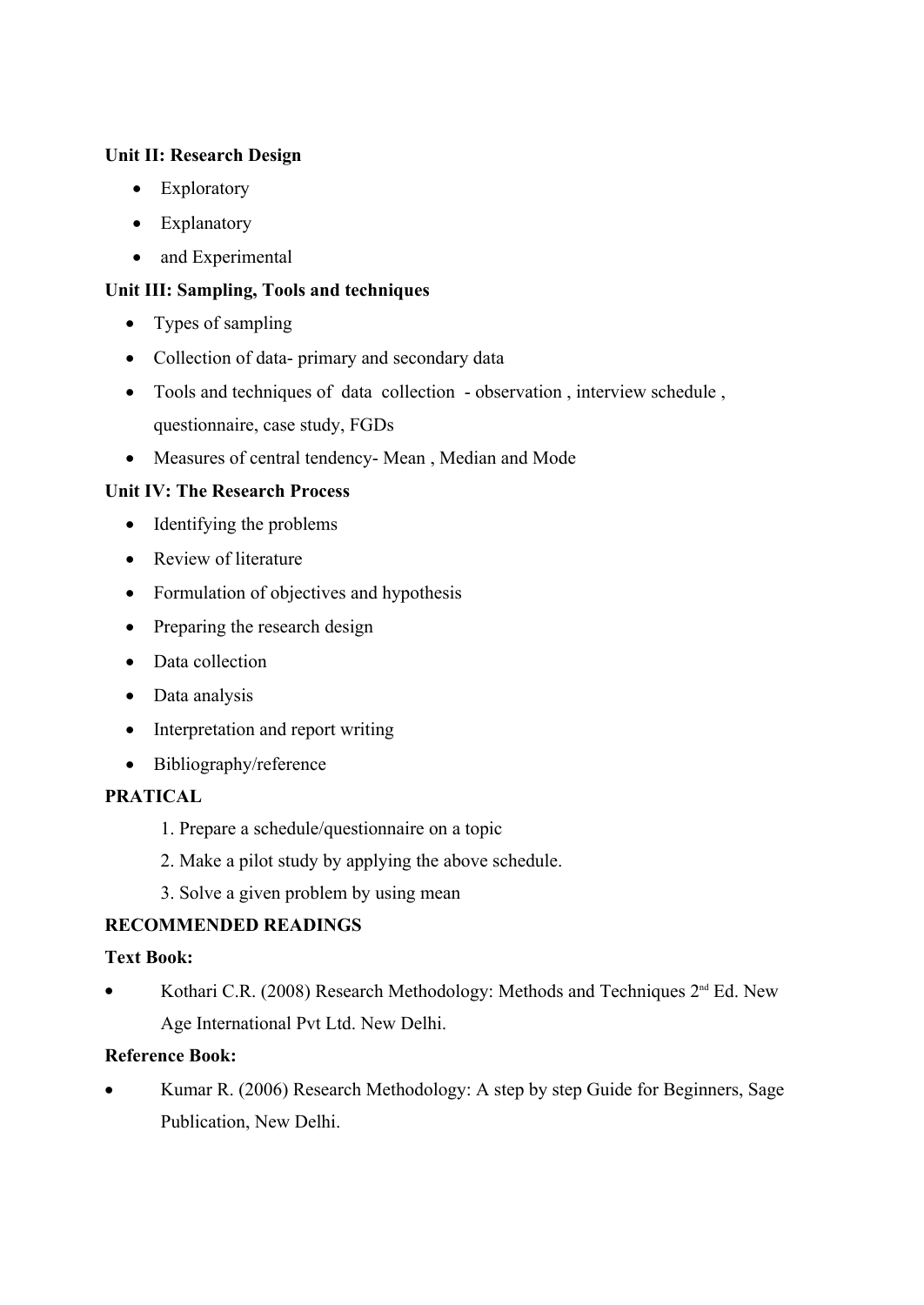- Kelinger F.N. and Lee, H.B (2000) Foundations of Behavioral Research  $4<sup>th</sup>$  Ed. Harcourt College Publishers.
- Black J.A & Champion D.J. (1976); Methods and issues in Social Research New York: John Wilely and Sons.

## **Core Course 14: SOCIO ECONOMIC ENVIRONMENT**

## **(CREDITS: THEORY:-4, PRACTICAL -2)**

#### **THEORY LECTURES: 60**

## **Objectives:**

- To know the relationship between society, economy and environment.
- Create awareness among people regarding constraints in economic environment and its consequences.

## **Unit -1: Sociological Concerns and Orientation**

#### **Sociological Orientation**

- Society, Culture and institutions
- Family, Kinship and Relationships
- Social mobility and social change
- Cultural diversity in contemporary society.

## **Unit-II: Economics Theory and Environment**

- Definition, Scope of Economics
- Wants- Classification and Characteristics
- Utility- Law of Diminishing Marginal Utility, Law of Equi- Marginal Utility , Demand- Law of Demand, Elasticity of Demand.
- Engel's Law of Consumption

## **Unit III. Money, Banking and Public Revenue**

- Types and function of money, inflation
- Types and functions of banks
- Public Revenue.

## **Unit IV. Indian Economic Environment**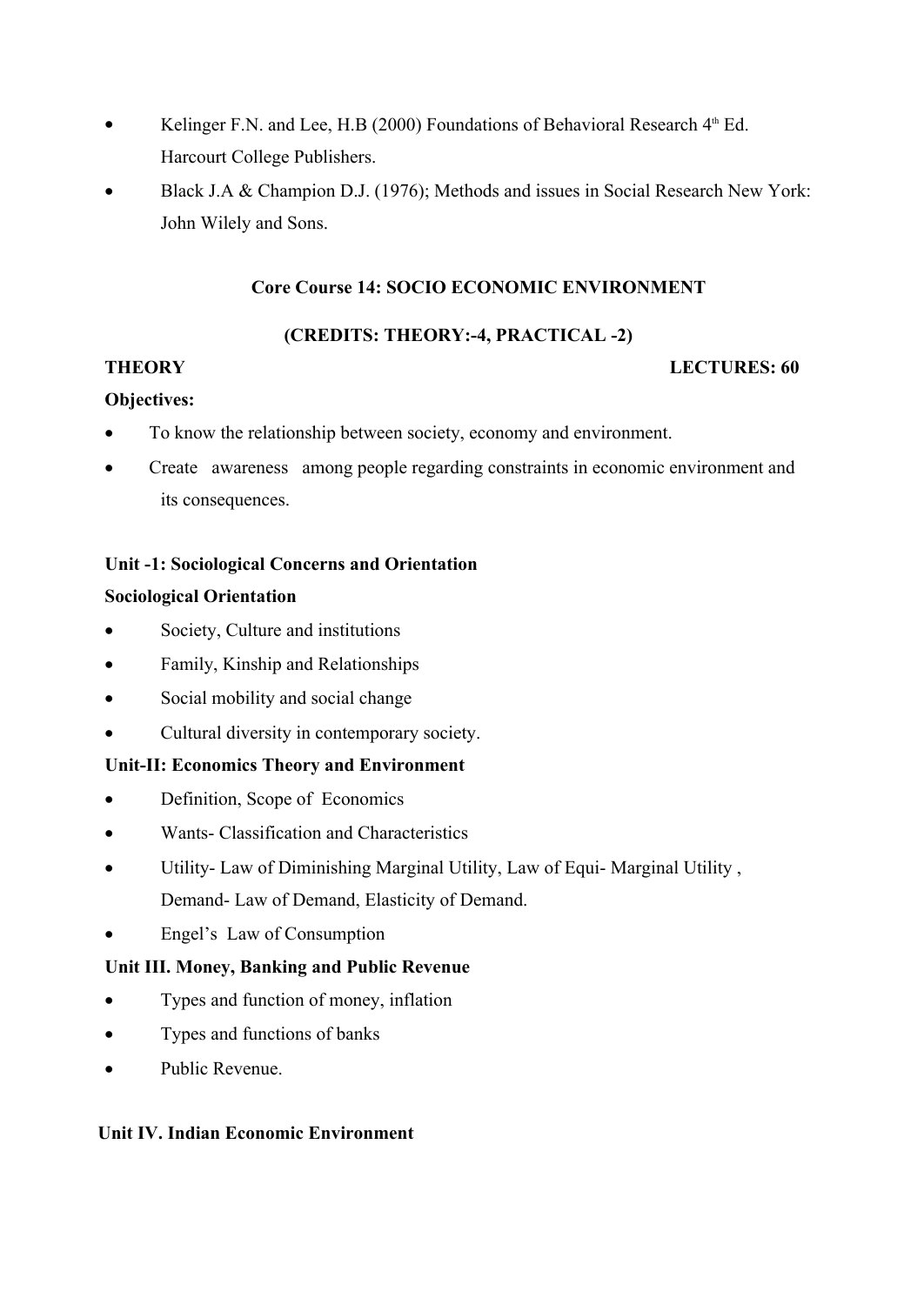- Constraints on growth: Issue of population, income distribution, poverty, unemployment and migration, food security.
- Recent development programmes of the Government of India : Jana Dhana Yojana, Sarva Sikha Yojana , Objective and Achievement
- Issues related to gender discrimination: IMR, MMR, Sex Ratio, Literacy

## **PRACTICAL**

Do a project on any of the following topic

- Changing families & Relations in Society
- Changing status and roles at home and work place
- Gender discrimination.
- current economic issues (Development and Environmental)

## **RECOMMENDED READINGS**

## **Text Book:**

- Ahuja H.L., 2010, Modern Micro Economics. Sultan Chand & sons
- Dhingra IC and Garg VK, 2010, Introductory Economic Theory. Sultan Chand & Sons
- Mishra &Puri, Recent edition 2014, Indian Economy, Himalaya Publishing House.

## **Reference Book:**

- Abhraham, M. F. (2006). Contemporary Sociology: An introduction to concepts and theories: New York: Oxford University Press.
- Beattie, J. (1964). Other cultures. Cohen and West.
- Das, V. (Ed.) (2003) The Oxford companion to sociology and social anthropology: volume 1 and 2.New Delhi: Oxford University Press.
- Johnson, M.H. (2001). Sociology: A systematic introduction. New Delhi: Allied Publishers Limited.
- Rawat, H.K. (2007). Sociology: Basic concepts. New Delhi: Rawat Publications.
- Srinivas, M.N. (Ed.) (1996). Caste: Its twentieth century avatar. New Delhi: Viking Penguin
- Mithani D.M., 2010 New Edition, Macro-Economics. Himalaya Publishing House
- Sundaram K.P.M., 2010, Introduction to Economics. RatanPrakashan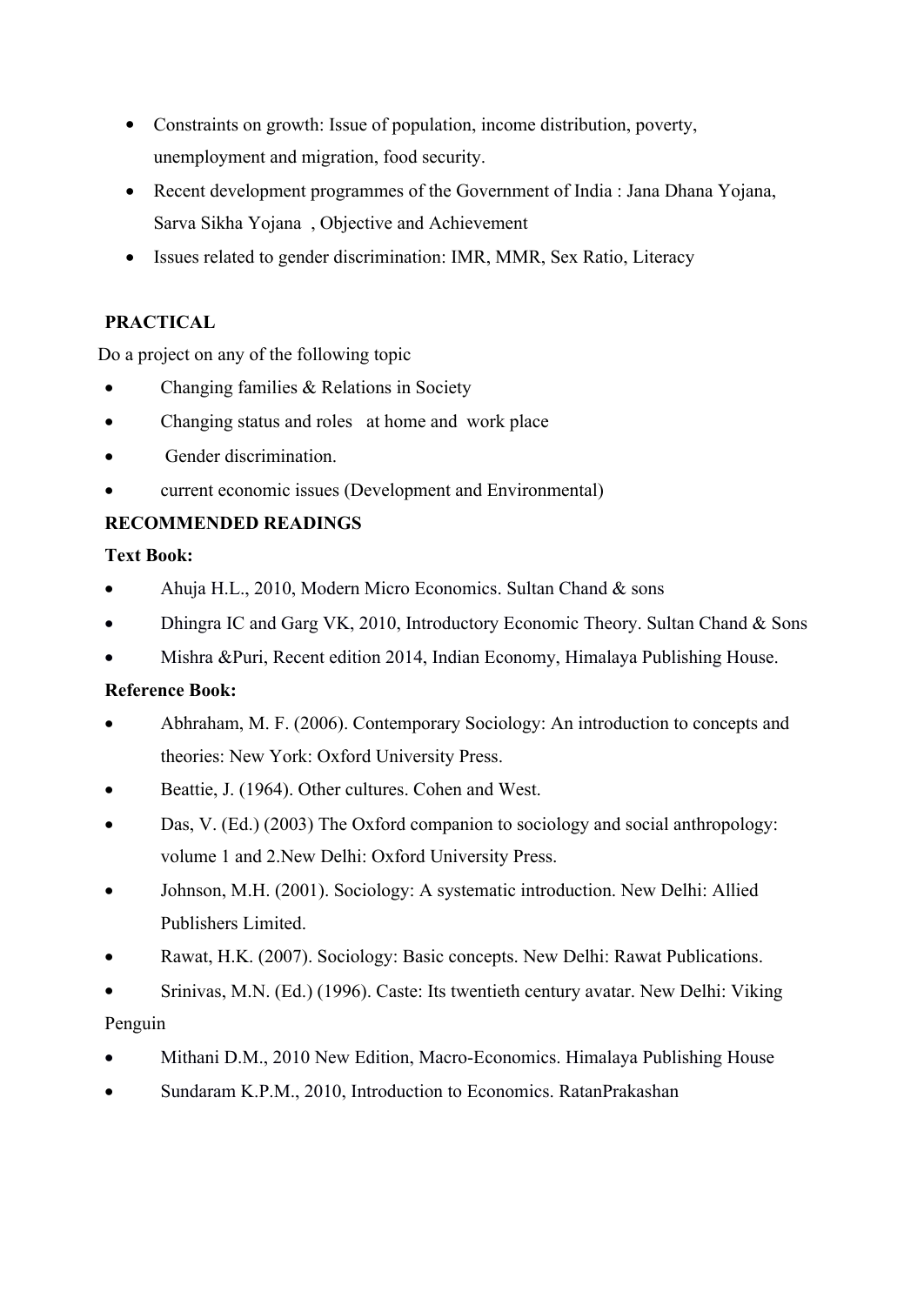#### **DISPLIINE SPECIFIC ELECTIVE (DSE)**

## **DSE 1: INDIAN TEXTILES HERITAGE (CREDITS: THEORY-4, PRACTICAL-2)**

#### **THEORY** LECTURES: 60

#### **Objectives**

- To study about different traditional textile and crafts of India
- To know the care and storage techniques of different traditional textile.
- To study the socio- economic significance of traditional textile and its popularity in modern India.
- **Unit I: Study of Textile Crafts of India: with reference to history, production centers, techniques, designs, colours and products**

Woven Textiles -Benaras Brocades, Jamdanis and Baluchars of Bengal, Kani Shawls of Kashmir.

**Unit II: Study of Textile Crafts of India: with reference to history, production centers, techniques, designs, colours and products**

Embroidered Textiles-Kanthas of Bengal, Kasuti of Karnataka, Phulkari of Punjab, Chikankari of Uttar Pradesh, Kashida of Kashmir, Gujarat embroideries.

**Unit III: Study of Textile Crafts of India: with reference to history, production centers, techniques, designs, colours and products**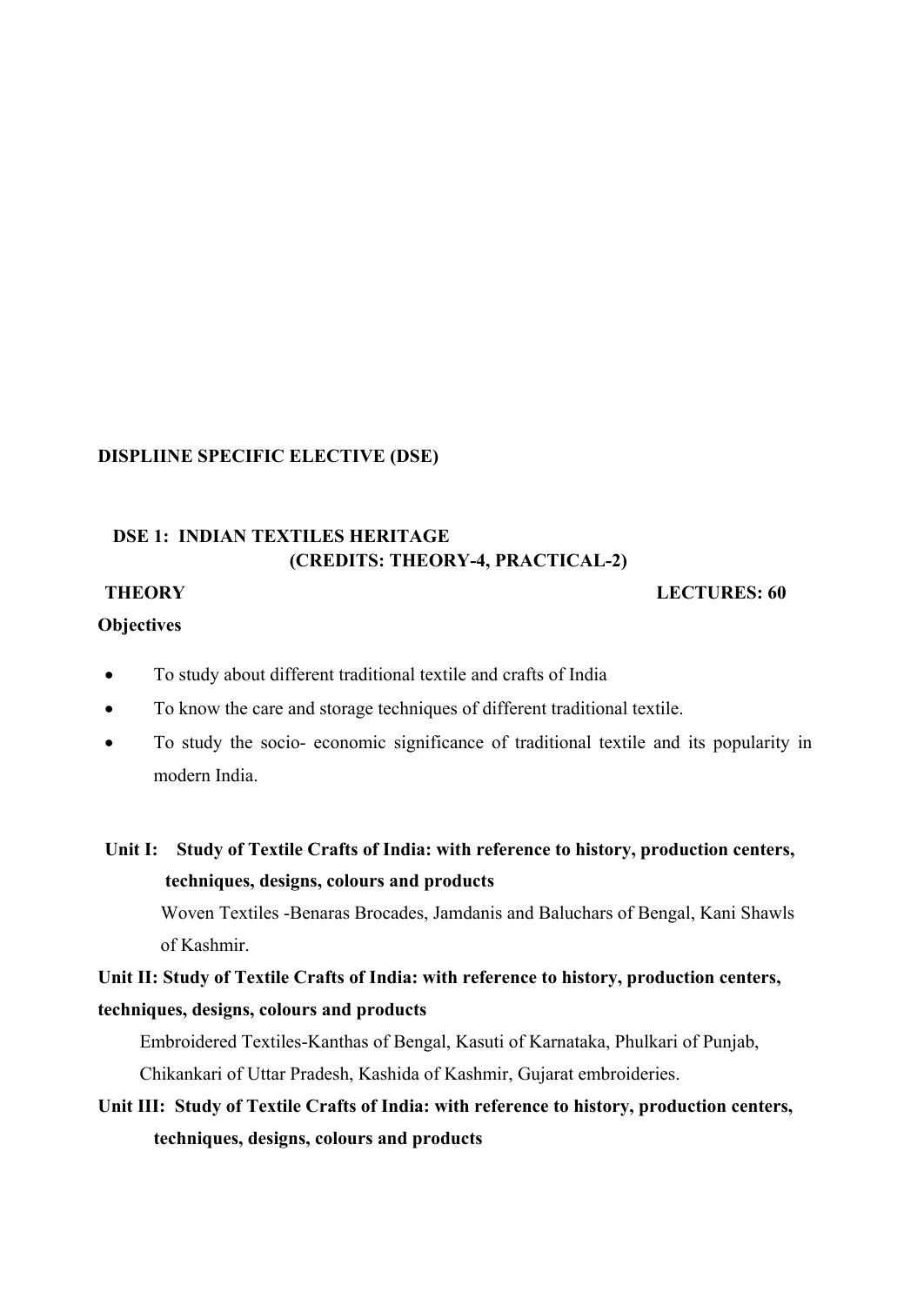- Painted and Printed textiles –Kalamkaris of Andhra Pradesh, Dabu printing of Rajasthan ,Ajarakh prints of Gujarat
- Dyed textiles –Bandhnis of Rajasthan and Gujarat, Ikats- Patola of Gujarat.
- Bandhas of Orissa

## **Unit IV. Conservation of Traditional Textile**

- Evolution and Socio- economic significance of Khadi, Handloom and Handicraft sector
- Sustenance of Traditional textile crafts

#### **PRACTICAL**

- 1. Traditional Embroideries
- 2. Tie and dye

Batik

Block Printing

Stenciling

3. Visit to craft Centers.

#### **Recommended Readings.**

#### **Text Book:**

Chattopadhaya K.D. 1995, Handicrafts of India, Wiley Eastern Limited Delhi

#### **Reference Book:**

Agrawal O.P. 1977 Care and Presentation of Museum Projects –II NRL

Das Shukla, Fabric Art- Heritage of India, Abhinav Publications N.Delhi

## **DSE II: COMMUNICATION SYSTEMS AND MASS MEDIA**

## **(CREDITS: THEORY-4 PRACTICAL-2)**

## **THEORY LECTURES:60**

## **Objectives:**

- To achieve the target of the organization by motivating and influencing the audience.
- To inform the public locally or globally.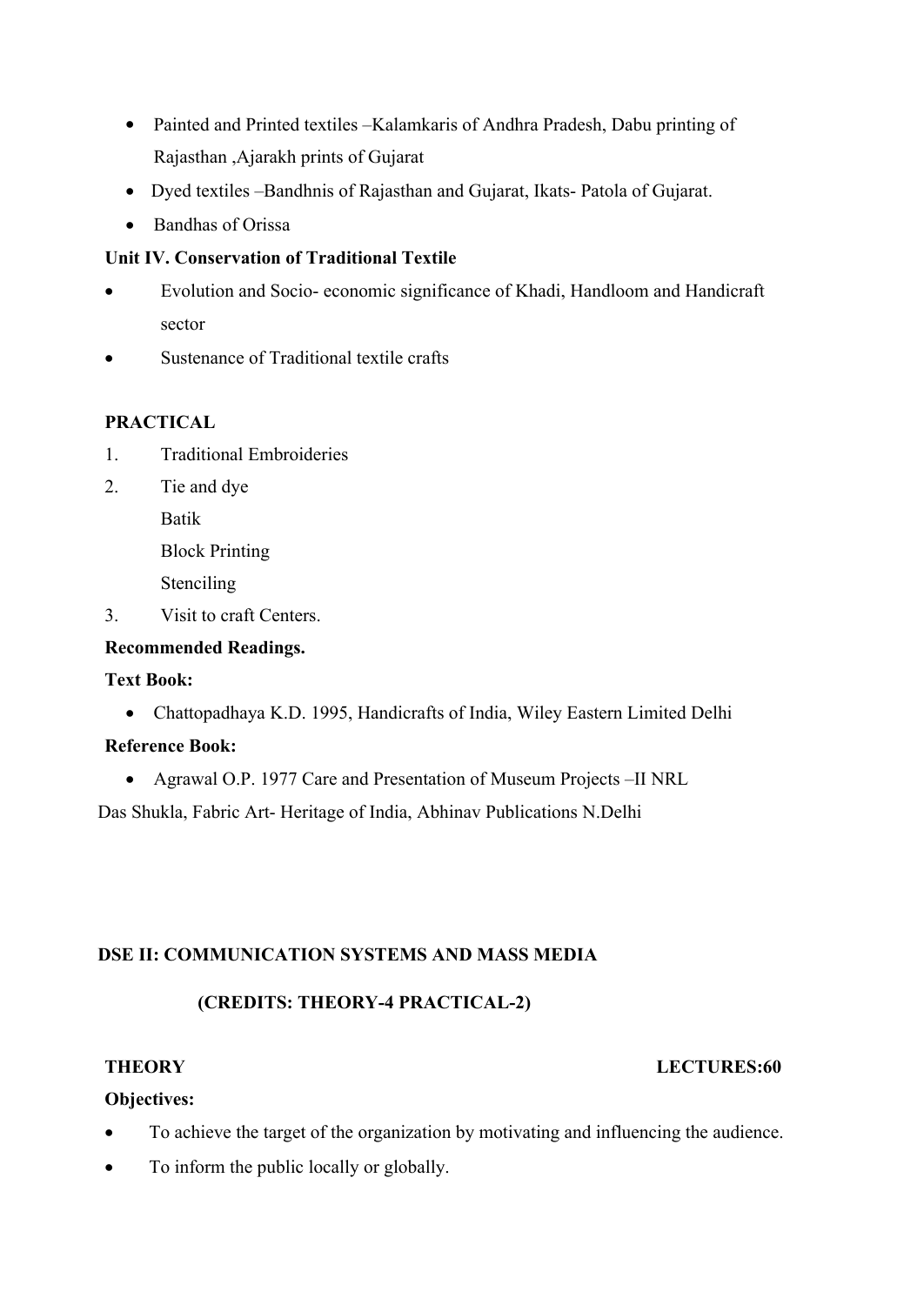## **Unit I: Self and communication**

- Awareness of self in communication
- Intrapersonal communication
- Self-concept and self esteem

## **Unit II: Interpersonal communication**

- Concept, types and functions of interpersonal communication
- Dyadic, small and large group communication
- Stages in human relationship development
- Small group communication: types and functions

## **Unit III: Organization and public communication**

- Organizational communication: concept types, functions and networks
- Public communication- concept and techniques

## **Unit IV: Mass Communication and Mass media**

- Mass communication concept, significance, functions and elements
- Print media: types, nature, characteristics, reach, access.
- Radio: types, nature, characteristics, reach, access.
- Television and cinema: types, nature, characteristics, reach, access.
- ICTs: types, characteristics, reach and access.

## **PRACTICAL**

- 1. Know yourself exercises.(Johari's window)
- 2. Studying group dynamics in organizations- formal and informal
- 3. Audience analysis- Leadership, listenership and viewership studies ,Content analysis of mass media

## **RECOMMENDED READINGS**

## **Text Book:**

Roy, G.L. Extension, Communication and Management.

Devito, J. (1998) Human communication. New York: Harper & Row.

Baran Stanley J (2009). Introduction to mass communication, Mc Graw hill medical

## publishing.

## **Reference Book:**

- Barker, Larry Lee (1990) communication. Eaglewood cliffs, New Jersey: Prentice Hall.
- Mc Quail, D. (2000) Mass communication theories London: sage Publications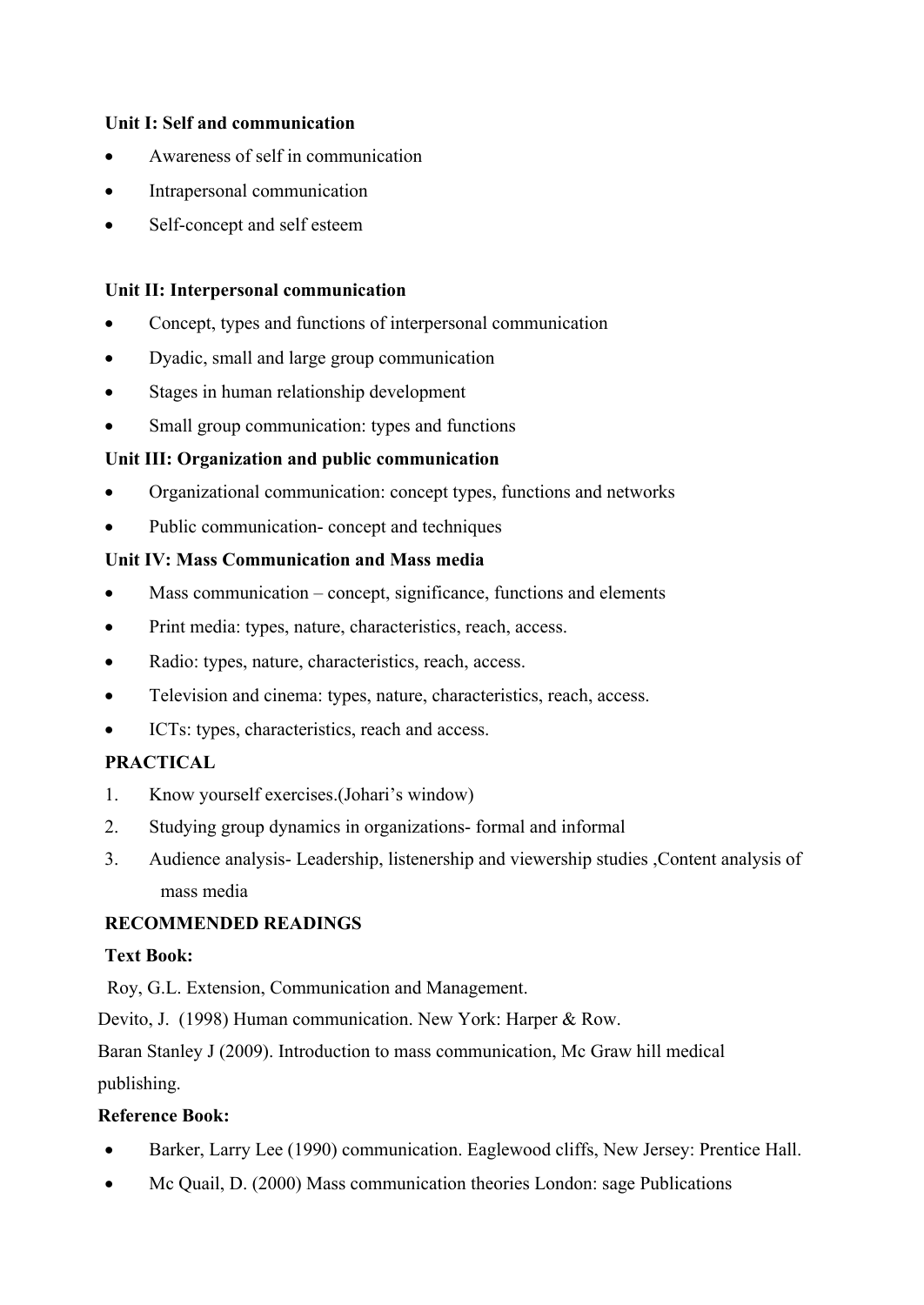- Vivian, J (2012). The Media of mass communication, Pearson.
- Dominick, Joseph R. (2012). Dynamics of mass communication: media in transition , Mc Graw hill education
	- Baran, Stanley J (2014). Mass communication theory, Wadsworth publishing

## **DSE 3: MARRIAGE & FAMILY RELATIONSHIP**

## **(CREDITS: THEORY 4 AND PRACTICAL:2)**

## **THEORY LECTURE:60**

## **Objectives:**

- To understand the concept of marriage  $&$  its importance in family life.
- To acquire knowledge about the different pattern of marriage rituals & ceremonies existing in Indian society.
- To understand the problems of Family & Marital life prevalent in the society.

## **UNIT I: Marriage as an Institution**

- Meaning, definitions, functions& importance of marriage.
- Types of marriages- Monogamy, polygamy, Exogamy, Endogamy, polyandry, Polygyny.
- Marriage in contemporary society.

## **UNIT II: Marriage Rituals & Ceremonies in different Indian Communities**

- Significance of marriage.
- Process of marriage among Hindu, Muslim & Christian Community.
- Adjustments in marriage- Sex, financial, in laws and among working couples.

## **UNIT III: Family, kinship and relationship**

- Meaning, definition, importance, characteristics & functions of family.
- Contemporary Family types prevalent in India.
- Family life Cycle: meaning, importance,  $\&$  stages of family life cycle.
- Family- in- transition- Merits & demerits.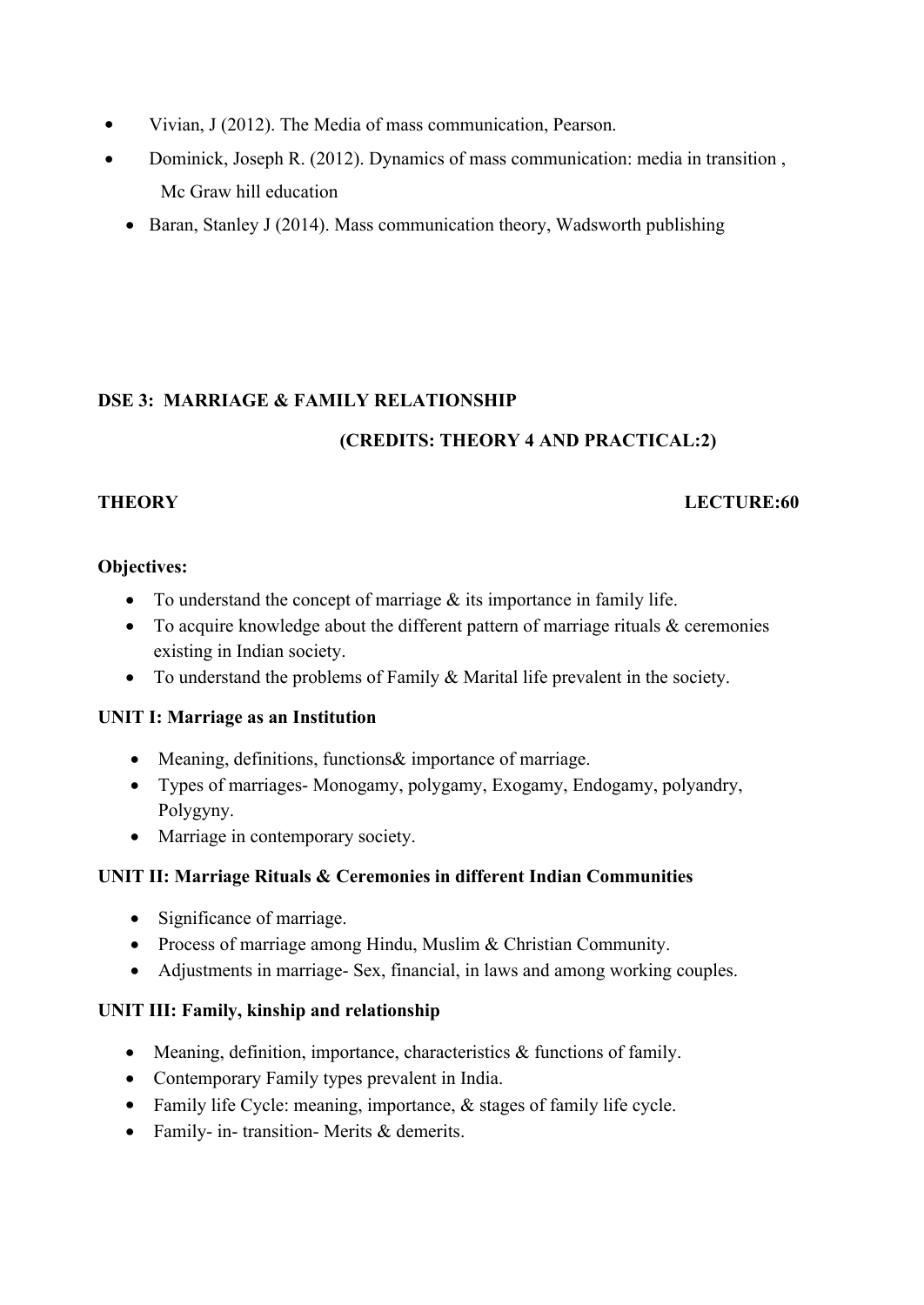## **UNIT IV: Problems of Family**

- Prolonged sickness/illness, accidents widowhood, unemployment, economic distress /poverty, broken family, family with a disables and suicide in the family.
- Marital problems-Marital disharmony & conflict, separation  $&$  divorce, single parenthood, loss of spouse. **Practical**
	- 1. Do a Project work on a topic related to marriage and family.

## **RECOMMEDNED READINGS**

## **Text Book**:

• Marriage and Family in India – Kapadia

## **Reference Books:**

- $\bullet$  The Family Goode, W.J.
- India Social Problems Madan G.R.
- $\bullet$  Sociology Vidya Bhusan
- Indian Society and Social Institutions Nukhi H. R. Surjeet.
- An Introduction to Sociology Vidya Bhusan and Sachadeva.
- $\bullet$  Indian Social Problems. Vol. I and II G.R. Madan.

## **DSE-4: PUBLIC NUTRITION**

## **Objectives:**

- To understand the importance of public health nutrition and its role
- To gain knowledge on different ongoing nutrition programmes.
- To study the different methods for assessment of nutritional status.

## **Unit 1 Concept and scope of public nutrition**

- Definition, Concept and Scope of public health nutrition
- Objectives , principles and scope of nutrition and health education and its promotion
- Role of Public nutritionist

#### **THEORY** LECTURES: 60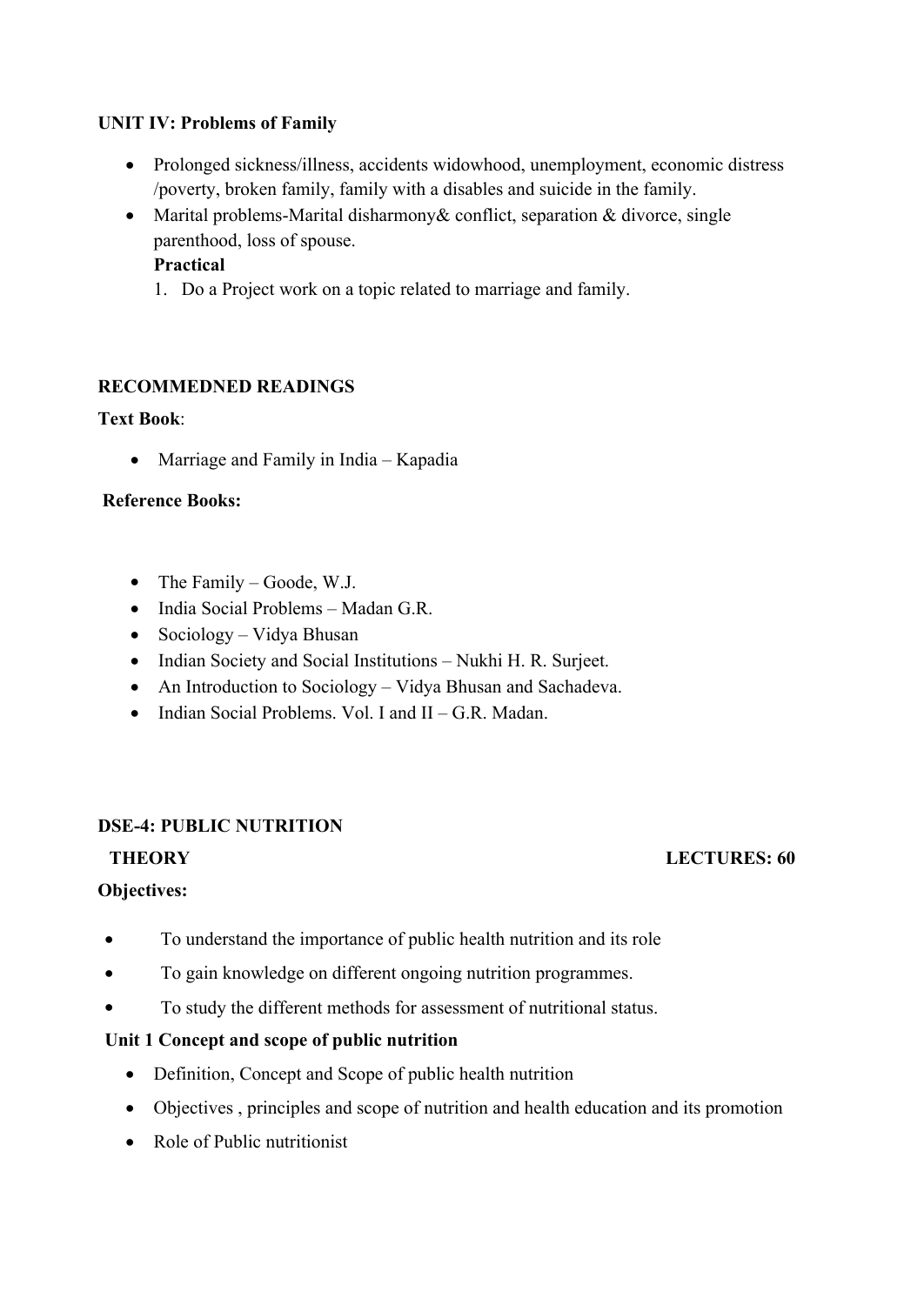## **Unit II: Nutritional problems and their implications**

Etiology, prevalence, clinical features and preventive strategies of Under nutrition -

- Protein energy malnutrition, nutritional anemia, vitamin A deficiency, iodine deficiency disorders.
- Over nutrition- obesity, coronary heart disease, diabetes.
- Fluorosis

## **Unit III: Assessment of nutritional Status**

- Objectives and importance
- Methods of Assessment
- A. Direct- Clinical signs, nutritional anthropometry, biophysical tests.
- B. Indirect- Diet Surveys, Statistics.

## **Unit IV -International and National Nutrition Policy and Programmes:**

- International Agencies and their functions World Health Organization (WHO), Food and Agriculture Organization (FAO), United Nations International Children's Emergency Fund (UNICEF), Cooperatives for Assistance & Relief Everywhere (CARE).
- National Agencies and their functions, Indian Council of Agriculture (ICAR), Indian Council of Medical Research (ICMR), National Institute of Nutrition (NIN). National Institute of Public cooperation & child development(NIPCCD)

## **PRACTICAL**

- 1. Assessment of nutritional status:
- Anthropometry- weight and height measurements
- Interpretation of data on the basis of BMI of ten numbers of adolescents

## **RECOMMENDED READINGS**

## **Text Book:**

- B Srilakshmi, Nutition Science, New Age Publication
- Park K (2011) Park's Text book or Preventive and Social Medicine,  $21^{\text{st}}$  Edition, M/S Banarasidas Bhanot Publisher, Jabalpur, India

## **Reference Book:**

• Wadhwa A and Sharma S (2003) Nutrition in community  $-A$  Text book, Elite Publishing House Pvt. Ltd New Delhi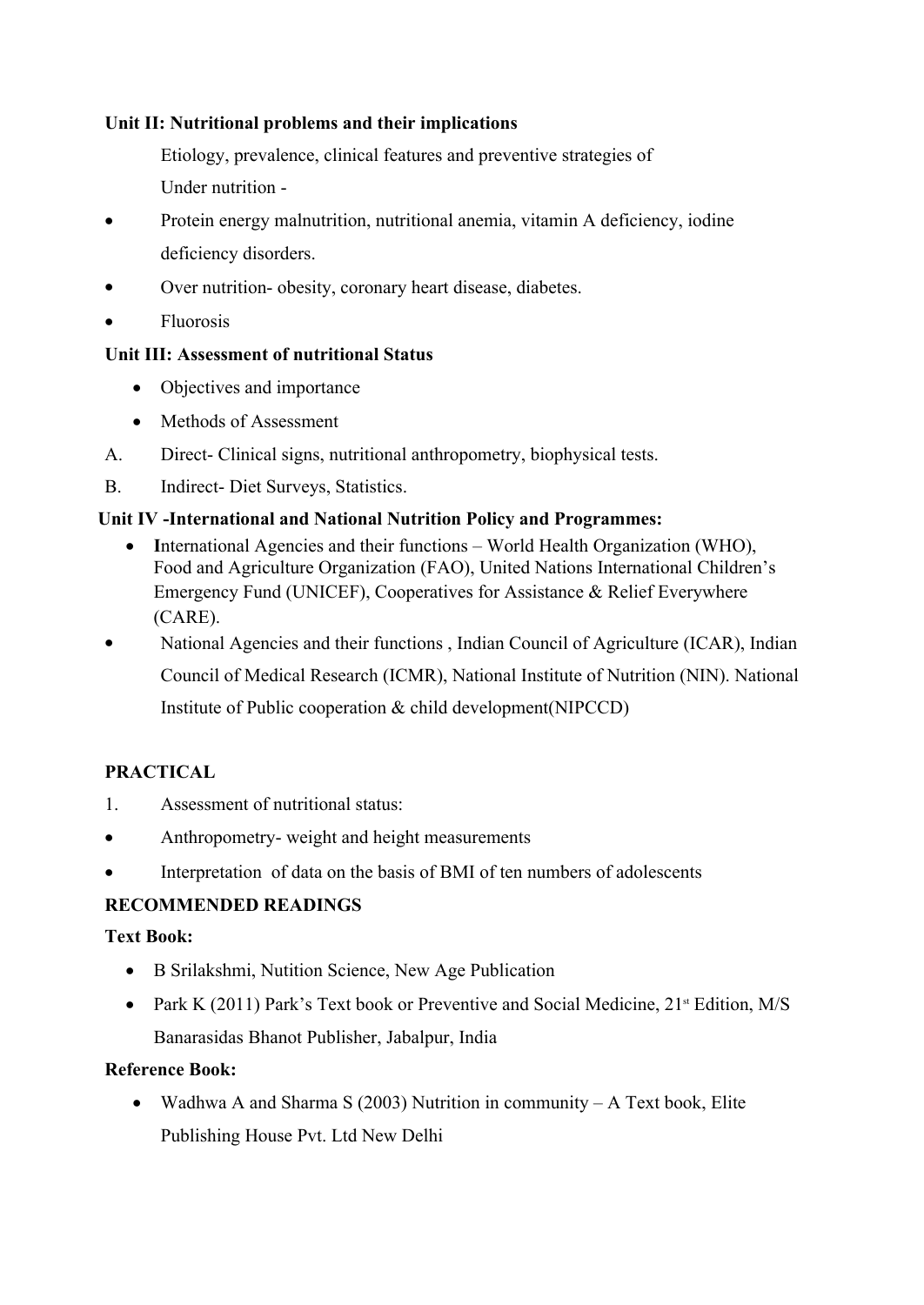- Park K (2011) Park's Text book or Preventive and Social Medicine,  $21$ <sup>st</sup> Edition, M/S Banarasidas Bhanot Publisher, Jabalpur, India
- Bamji MS Krishnaswamy K and Brahman GNC (Eds) (2009), Text Book of Human Nutrition 3rd Edition, Oxford and IBH Publishing Co Pvt Ltd New Delhi,
- ICMR (2011) Dietary Guideline for Indian- A Manual National Institute of Nutrition, Indian Council of Medical Research Hyderabad.
- Bamji MS Krishnaswamy K and Brahman GNC (Eds) (2009), Text Book of Human Nutrition 3rd Edition, Oxford and IBH Publishing Co Pvt Ltd New Delhi,
	- Jeliffe DB, Jeliffe ERP, Zarfar A and NeumananCG(1989) Community Nutritional Assessment with special reference to less technically developed countries, Oxford University Press Oxford.
	- World Health Organization (2006) WHO Child growth Standards. Methods and development , length/height for age, weight of age, weight-for length , weight for height and body mass index for age (http:// who.int/child growth/standards/en/)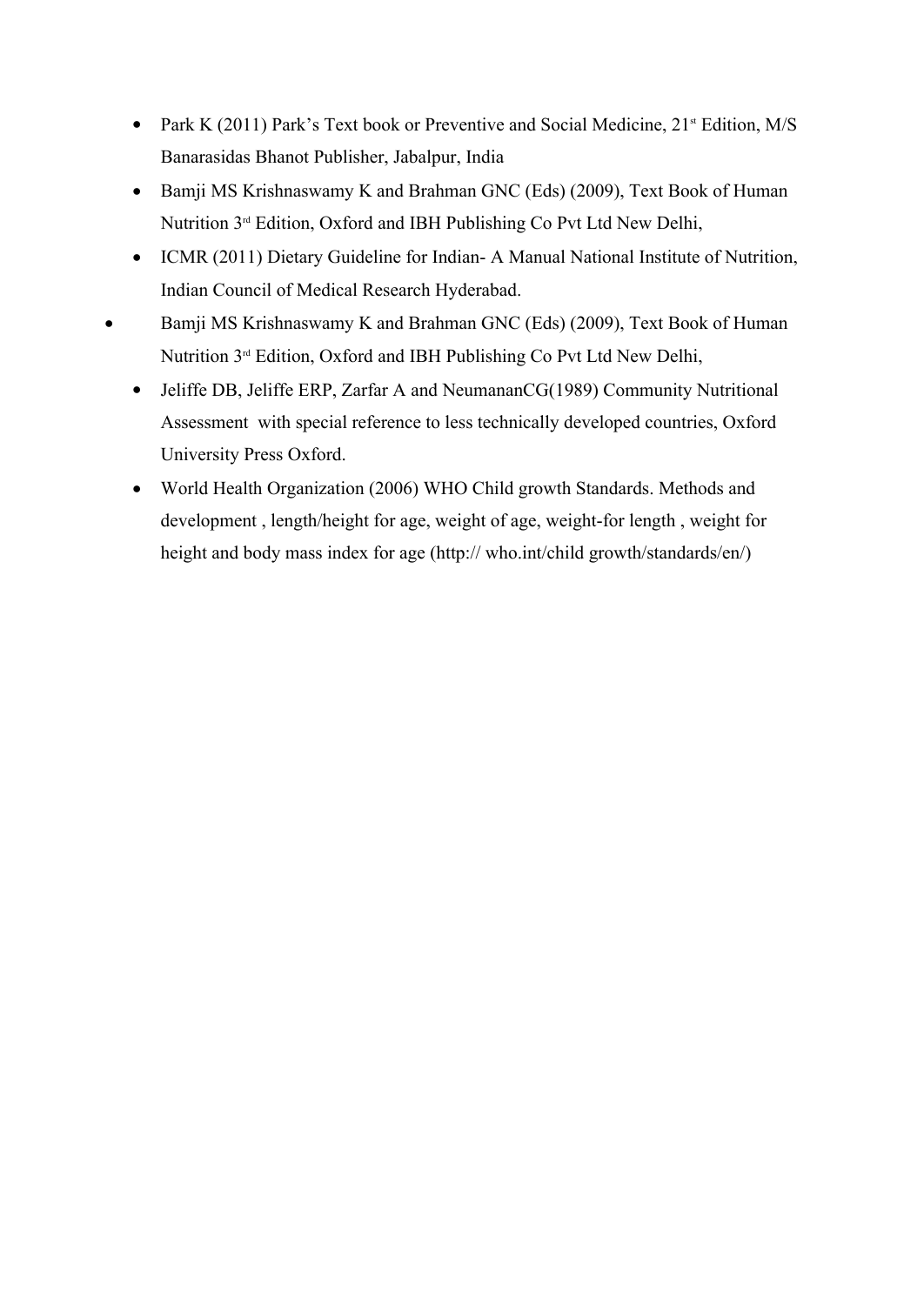## **SKILL ENHANCEMENT COURSES (SEC)**

# **SEC-A: HOME BASED CATERING (CREDITS: THEORY 6)**

## **Objectives:**

#### **THEORY LECTURES: 60**

- To know different type food service unit.
- To study the different-step towards planning and execution of food service unit.

## **Unit I: Introduction of food service**

Types of food service establishments

State and local regulations related to catering.

## **Unit II: Food production**

- Menu planning in food production units Importance of menu
- Factors affecting menu planning in different kinds of food service units
- Quantity food production: Standardization of recipes, quantity food preparation techniques , recipe adjustments and portion control

## **Unit III: Resource management in food service unit**

- Money
- Manpower
- Time
- Facilities and equipment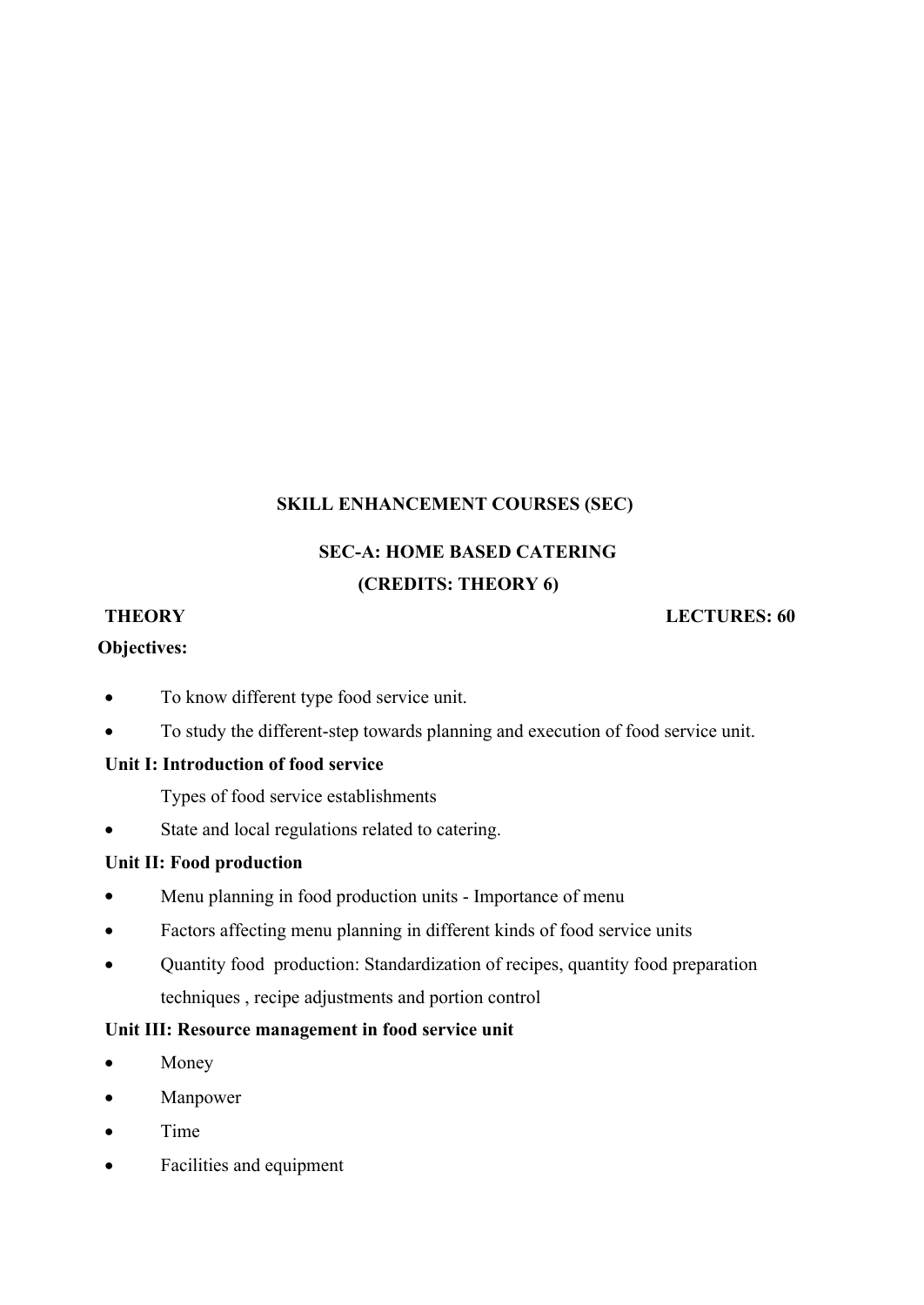Utilities

# **Unit IV: Planning of food service unit**

 Preliminary planning - Survey of types of units, identifying clientele, menu, operations and delivery

# **Unit V: Purchase and storage in food service unit**

• Food purchase and storage

# **Unit VI: Maintenance of hygiene and sanitation in food service unit**

- Hygiene and sanitation
- Packaging

# **Recommended readings:**

# **Text Book:**

Taneja S and Gupta SL (2001) Enterpreneurship development, Galgotia publishing.

# **Reference Book:**

- West B Besie & Wood Levelle (1988) Food service in institutions  $6<sup>th</sup>$  Edition revised By Hargar FV, Shuggart & Palgne Palacio June, Macmillian publishing company.
- SethiMohini (2005) institution food management New age international publishers.
- Knight J.B & Kotschevar LH (2000) quantity food production planning & management  $3^{rd}$  edition John Wiley & Sons.
- Philip E Thangam (2008) Modern Cookery for teaching and Trade Part I & II orient Longman.

# **SEC-B: MATERNAL AND CHILD NUTRITION**

# **(CREDIT: THEORY 6)**

## **THEORY LECTURERS: 60**

# **Objectives:**

- To study the community based health and nutrition programmes for mothers and children.
- To improve the health status of mother and child.

# **Unit-I**: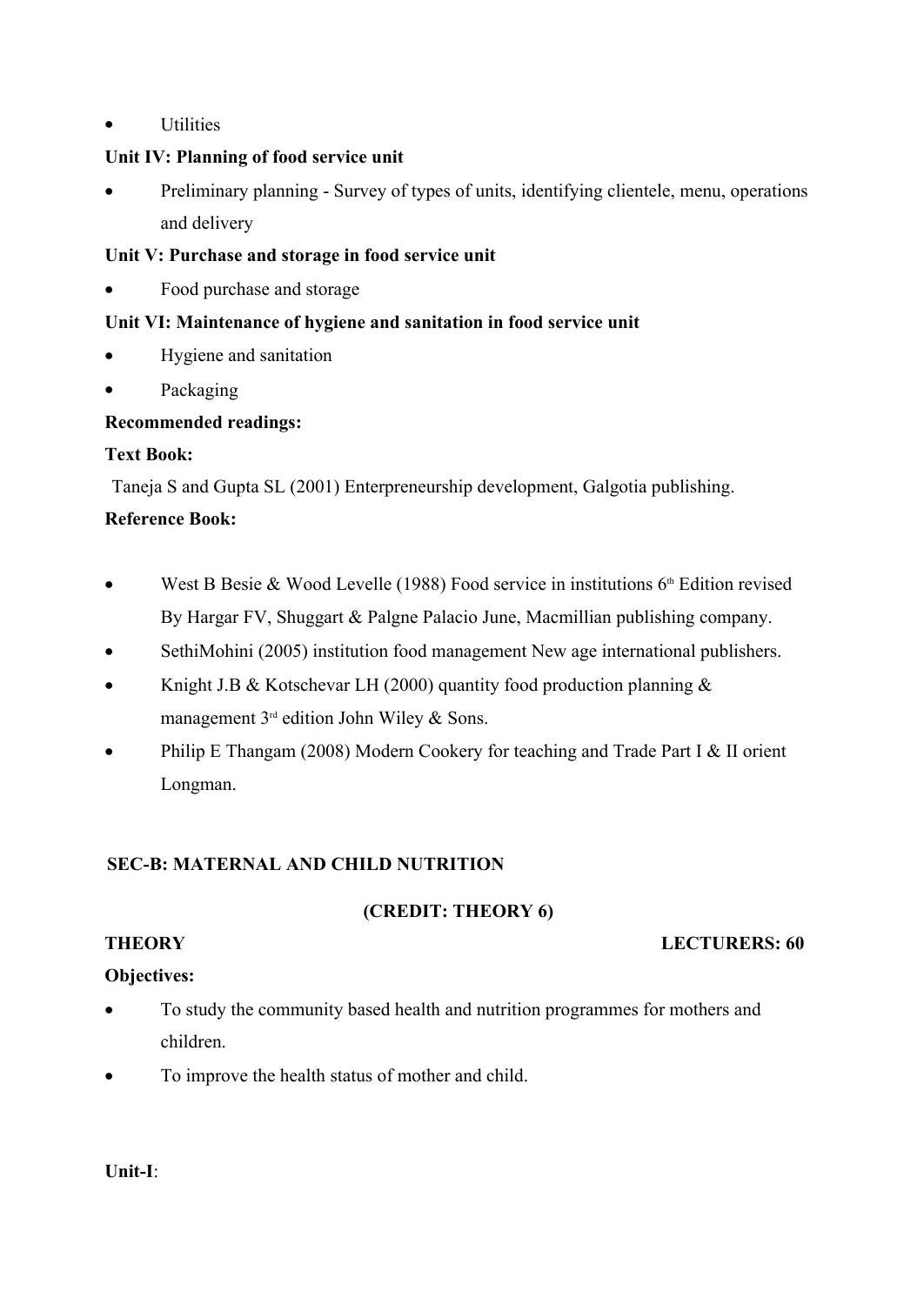- Nutritional needs during pregnancy,
- Relationship between maternal diet and birth outcome.

**Unit II:** Maternal nutritional status:

- Nutritional needs of nursing mothers and infants,
- Determinants of birth weight and consequences of low birth weight,

**Unit III** Child feeding and care-

- Current feeding practices and nutritional concerns, guidelines for feeding, weaning and complementary feeding.
- Ongoing program me on maternal and child health

## **Unit IV**

- Child health and morbidity, neonatal, infant and child mortality, IMR and U5MR, link between mortality and malnutrition
- Overview of maternal and child nutrition policies and programmes.

## **Unit V**

- Common disorder during pregnancy:
- Anemia, pregnancy induced hypertension

## **Unit VI**

- Causes and prevention of Maternal Mortality
- Issues relating to maternal health: Hemorrhage, infection, unsafe abortion

## **RECOMMENDED READINGS**

## **Text Book:**

 Wadhwa A and Sharma S (2003). Nutrition in the community- A Textbook. Elite publishing house Pvt Ltd New Delhi.

## **Reference Book**

• Park K (2011). Park's textbook of preventive and social medicine,  $21^{st}$  edition M/s Banarasidas Bhanot publishers, Jabalpur, India.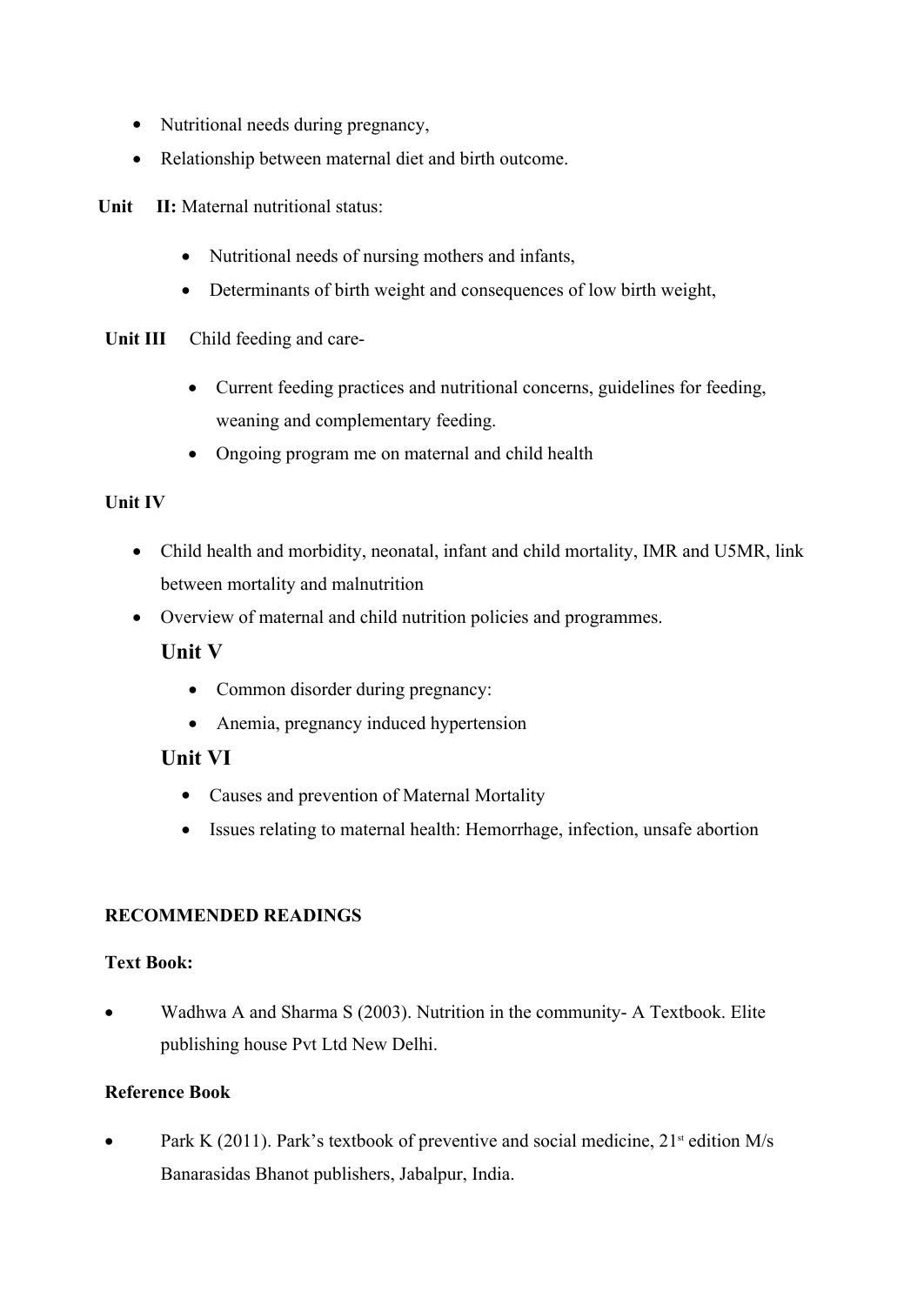- Bamji MS, Krishnaswamy K and Brahman GNV (Eds) (2009). Textbook of human nutrition 3rd edition. Oxford and IBH publishing Co. Pvt Ltd, New Delhi.
- National guidelines on infant and young child feeding (2006). Ministry of women and child development, Government of India.

**Generic Elective Courses (GE)**

## **Generic Elective Paper I**

## **HUMAN NUTRITION**

#### **Objectives:**

1.To gain knowledge about different nutrients, their classification, function, sources, requirement and deficiency diseases.

## **UNIT-1 :**

#### **Basic Concepts of Nutrition:**

- Meaning and definition of Nutrients& Nutrition.
- Guidelines for good health.
- Food: Definition, Classification.
- Functions of Food- Physiological, psychological and socio-cultural. Understanding relationship between food, nutrition and health.
- Basic Food Groups: Basic four, Basic five, Basic seven and their importance.

## **UNIT-II:**

#### **Study of Macro Nutrients**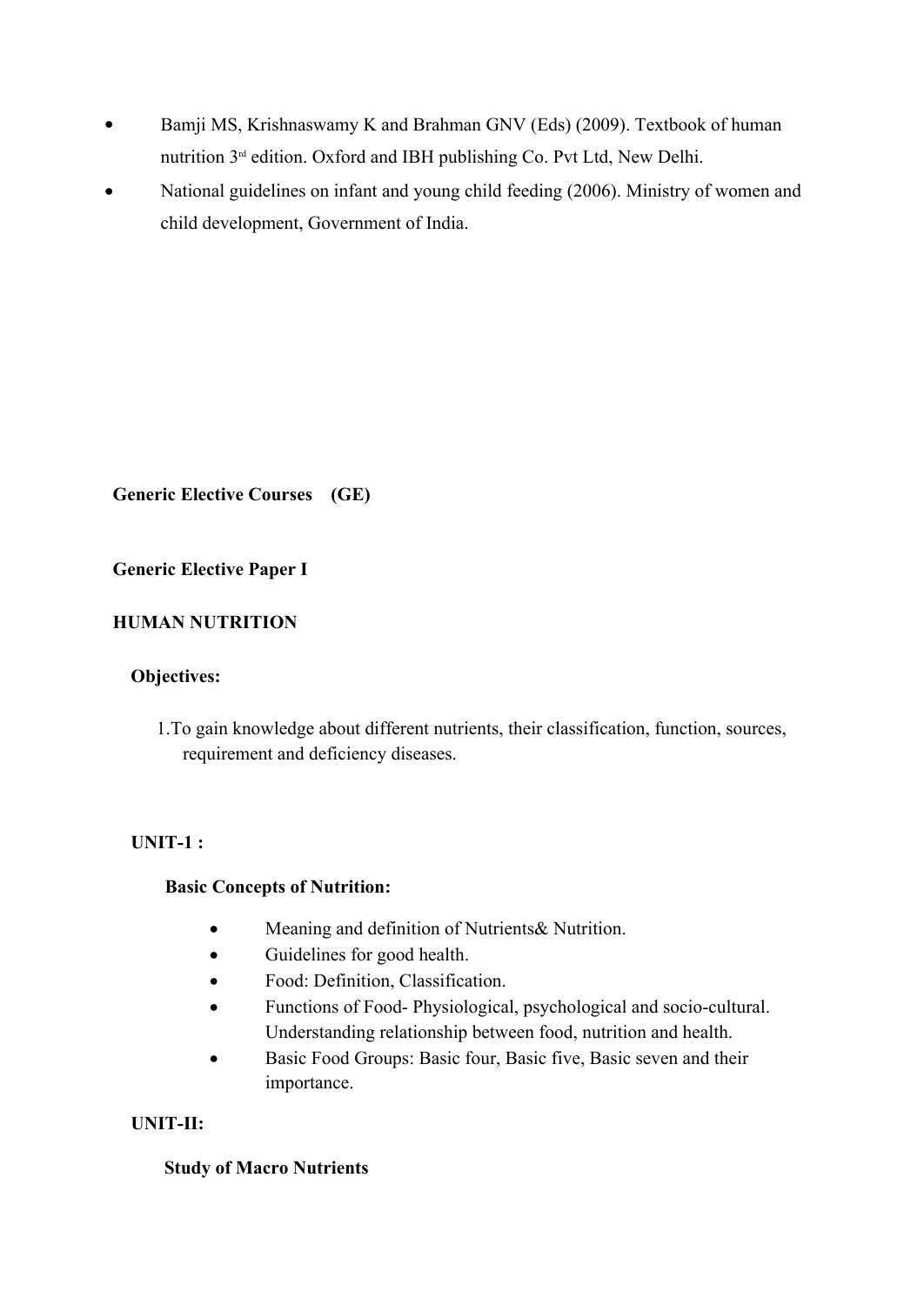- Classification, functions, sources, requirement and
- Deficiency diseases of Carbohydrates, proteins & fats.

## **UNIT-III: Study of Micro-Nutrients:**

- Vitamins- Classification, functions, sources, daily requirement & deficiency diseases of Fat-soluble  $\&$  Water -Soluble Vitamins – B Complex Vitamins and Vitamin C.
- Minerals: Functions, sources, daily requirement & deficiency of Iron, calcium, phosphorous, sodium & Iodine.
- Water & roughage- Functions, sources & deficiency.

## **UNIT IV: Nutrition during different stages of lifecycle:**

- Infants,
- Preschool children,
- School going children,
- Adolescent boys and girls,
- Adult man and woman,
- Pregnant Woman and Lactating Mother.

## **Text Book:**

1. Food & Nutrition- Educational Planning Group, Arya Publication,New Delhi.

## **Reference Books:**

- Fundamental of food and Nutrition- by S.R.Mudambi.
- Srilakshmi B (2012) Nutrtion Science 4<sup>th</sup> Revised Edition, New Age International Publishers.
- Khann K. Gupta , S. Seth R. Passi, SJ, Mahna , R. Puri S( 2013) Textbook of Nutrition and Dietetics, Phonenix Publishing House Pvt Ltd.
- ICMR (2010) Recommended Dietary Allowances for Indias, Published by National Institute of Nutrition, Hyderabad
- Chadha R and Mathur P. cds (2015) Nutrition: A lifecycle Approach, Orient Blackwan, New Delhi.
- Seet V and Singh K (2006) Diet Planning through the life Cycle : Part 1 Normal

Nutrition A Practical Manual, Elite Publishing House Pvt. Ltd. New Delhi.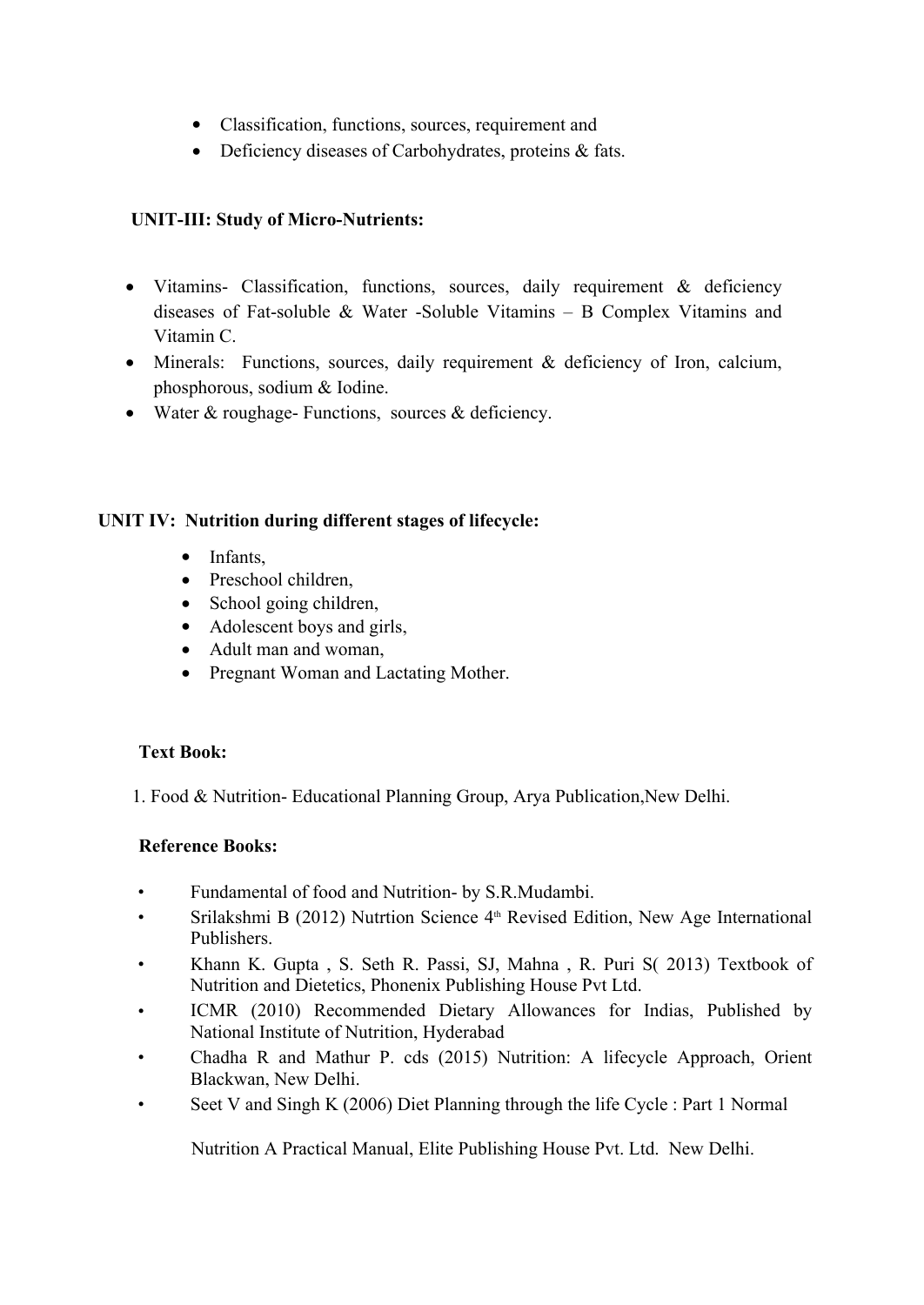• Gopalan C. Rama Sastri BV. Balasubramanian SC (1989) Nutritive Value of Indian

Foods, National Institute of Nutrition, ICMR , Hyderabad.

• Wardlaw and Insle, MG, Insel PM (2004) , Perspectives in Nutrition, Six Edition,

Mr. Graw Hill

## **Generic Elective Paper II**

#### **Human Development & Family Studies**

#### **Objectives:**

- To know the importance of child study and about pre-natal Development.
- To understand the importance of Breast feeding and artificial feeding.
- To know the causes and consequences of infant and maternal mortality in India.

## **UNIT-I:**

- Study of Human Development Meaning and importance of studying human development,
- Stages of Human Development Infancy, early childhood, late childhood, adolescence, adulthood & old age.

## **UNIT-II:**

- Pre-natal development-
- Conception,
- Symptoms
- Complication of pregnancy.
- Different stages of pre- natal development-period of ovum, embryo & foetus.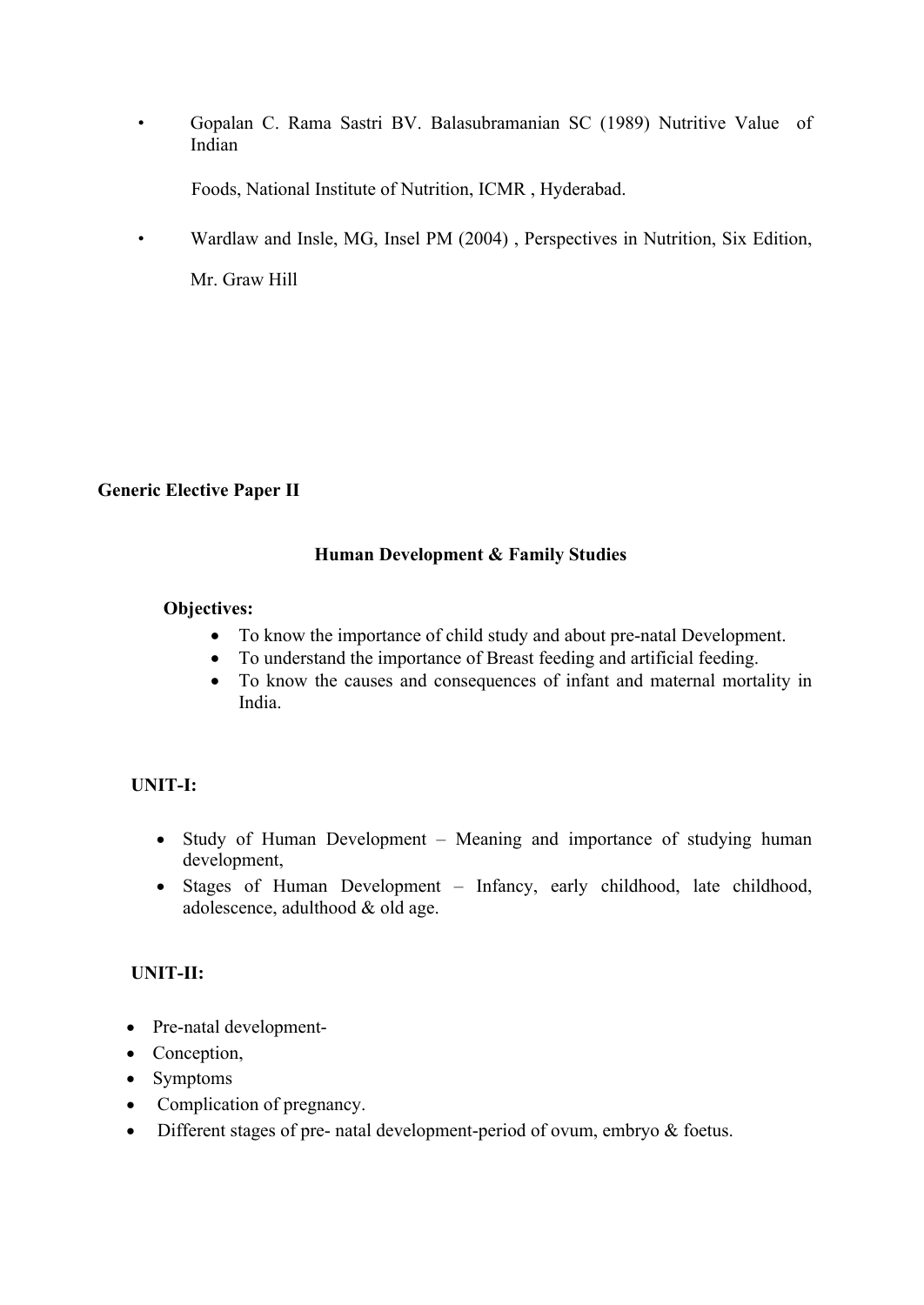Factors affecting pre-natal Development –Age of the Mother, Nutrition, Drugs and Smoking, X-ray, Infection and chronic diseases of mother, Rh-incompatibility, Maternal emotional state.

## **UNIT-III:**

- Neonatal Care Immediate baby cleaning ,diet, temperature regulation , Daily Care of the new born baby, care of umbilicus ,care of the tongue and mouth ,massaging and exercise .
- Weaning, and care of the feeding equipment.
- Common childhood aliments -Vomiting, fever, thrush, Diarrhea, constipation Flatulence (wind), nappy rash.
- Maternal and Infant mortality Causes and prevention

## **UNIT – IV:**

- Family: Meaning, definition, characteristics and functions of family.
- Types of family: Nuclear and joint family, their merits and demerits, causes of disintegration of joint family.

## **Text Book**:

**1.** Marriage and Family in India-K.M.Kapadia

#### **Reference Books:**

- 
- 
- 
- Child Development –E.B. Hurlock<br>
Child Development by K.C. Panda<br>
Principles of sociology R.N. Sahrma

#### **Generic Elective Paper III**

## **TEXTILES**

## **(CREDITS: THEORY-6)**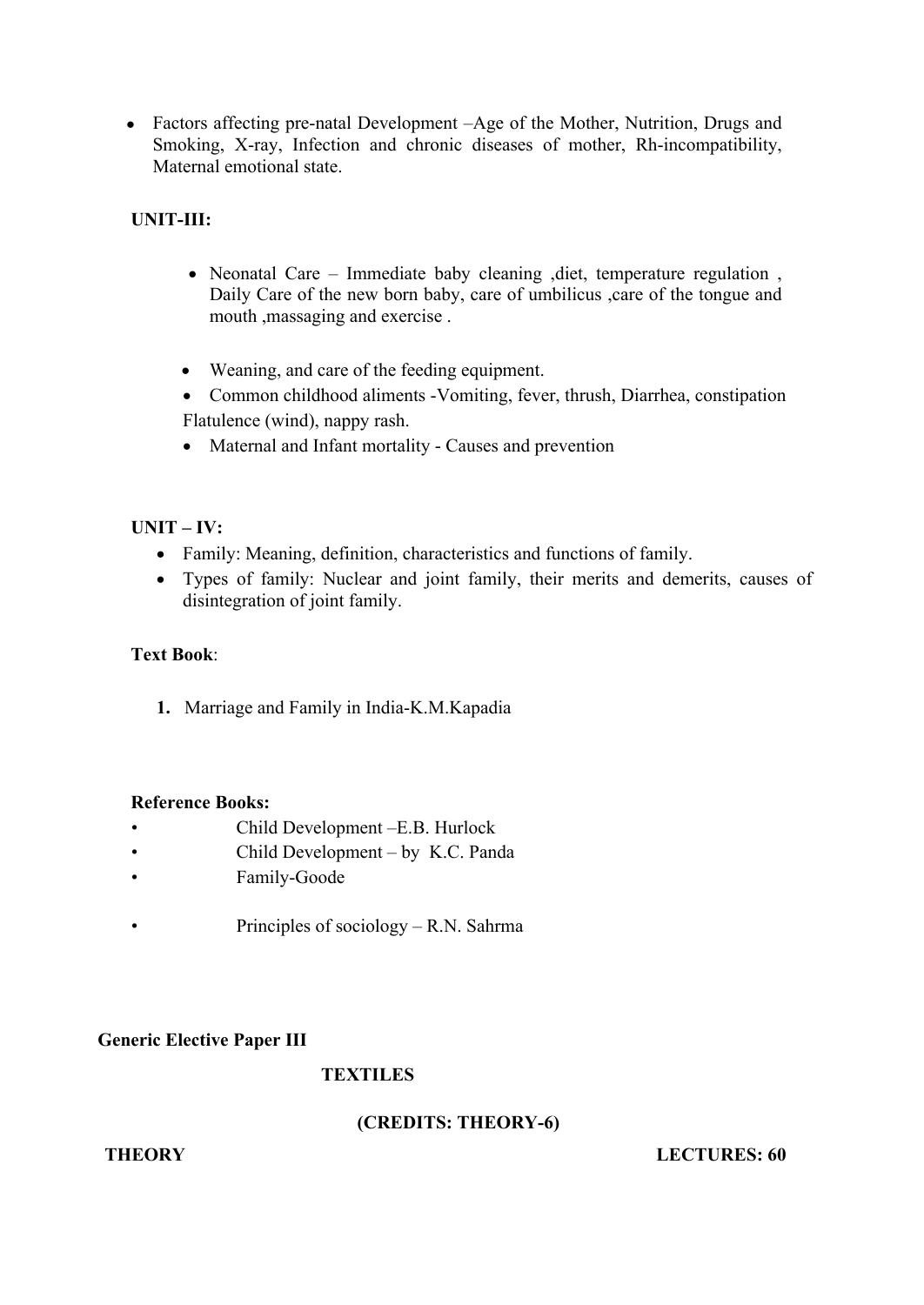## **Objectives:**

- To know the manufacturing process of different types of textile fibers, their structures and uses
- To know the manufacturing process of different types of fabrics.
- To impart knowledge on different textile finishes

#### **Unit I: Introduction to Textile Fibres**

- Meaning and classification of fibres
- Source, composition, manufactureing processes and properties : Natural fibers: cotton, flax, silk and wool

## **Unit II: Yarn making**

- Twist in yarn-S, Z twist
- Types of yarns: Simple an novelty yarns
- **Unit III: Techniques of fabric construction**
- Parts of a loom
- Operations of a loom
- Classification of weaves (Plain, Basket, Ribbed, Twill, Satin, Sateen)- Structure, Properties, usages

## **Unit IV: Finishing**

- Finishing-Mechanical finishes-Beetling, Calendaring, Embossing, Glazing, Napping.
- Chemical Finishes- Mercerization, waterproof and water repellent.
- Dyeing Types of dyes

## **RECOMMENDED READINGS:**

#### **Text Book:**

Corbman P.B. (1985) Textiles- Fiber to fabric ( $6<sup>th</sup>$  Edition), Gregg Division /Mc Graw Hill Book Co, US.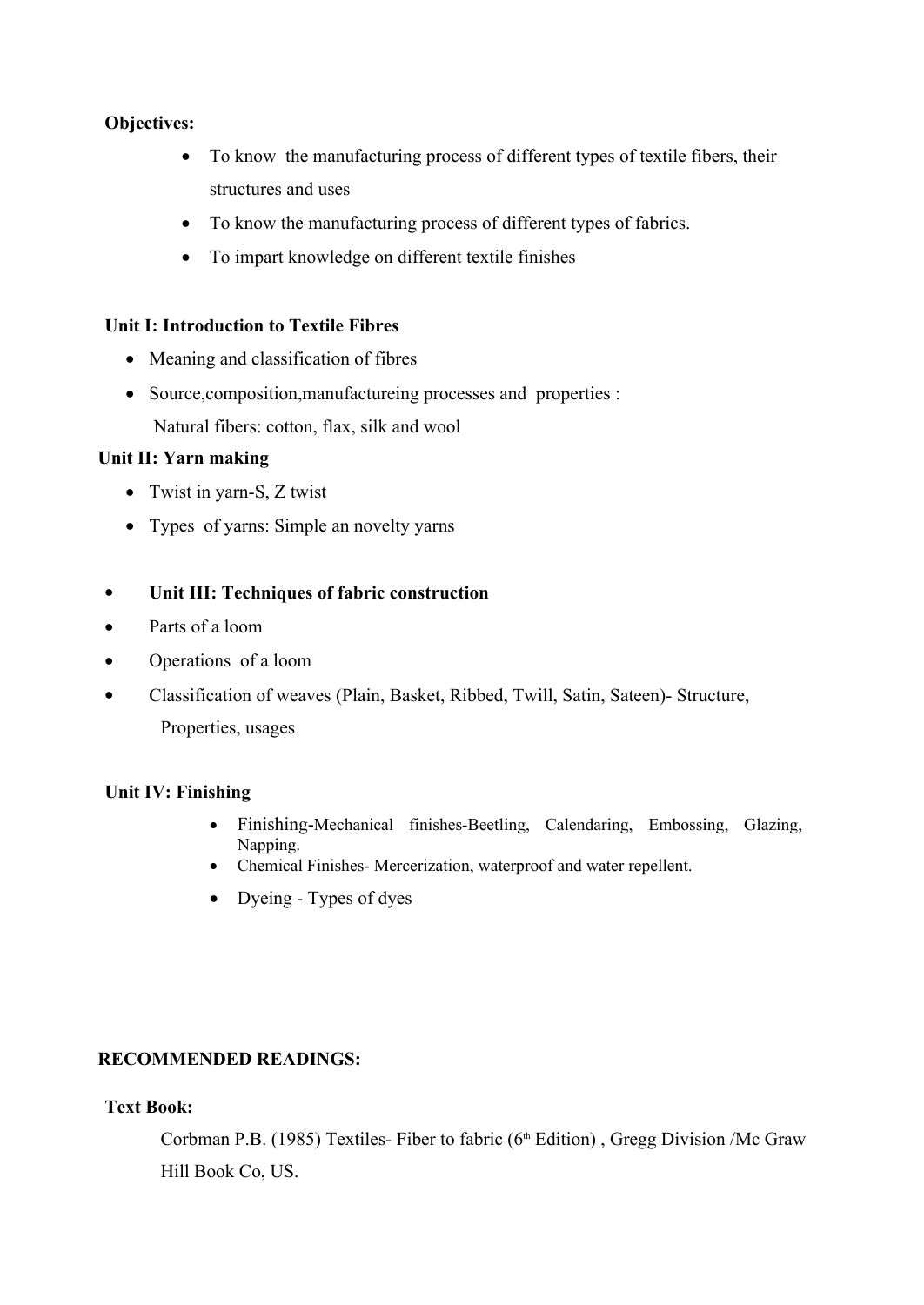#### **Reference Book:**

- 1. Joseph, M.L. (1988) Essentials of Textiles (6th Edition), Holt , Rinehart and Winston Inc, Florida.
- 2. Vilensky G. (1983) Textile science, CBS Publishers and Distributors, Delhi.
- 3. Tortora, G. Phyllis, Understanding Textiles, Mc Millanm Co. USA.
- 4. Sekhri S. (2013) Textbook of Fabric Science: Fundamentals to finishing, PHI Learning, Delhi.

## **Generic Elective Paper -IV**

# **FAMILY RESOURCE MANAGEMENT (CREDITS: THEORY -6)**

#### **THEORY LECTURES: 60**

## **Objectives:**

- To achieve goals in life through judicious resource management
- To utilize the available resources effectively. .

## **Unit I: Introduction to Family Resource Management and its application**

- Concept and scope of family resource management
- Processes in resource Management
- Decision Making

## **Unit II: Resources**

- Meaning, classification and characteristics of family resources, factors affecting utilization of resources.
	- Motivating factors in home management: values, standards and goals and their interrelationship.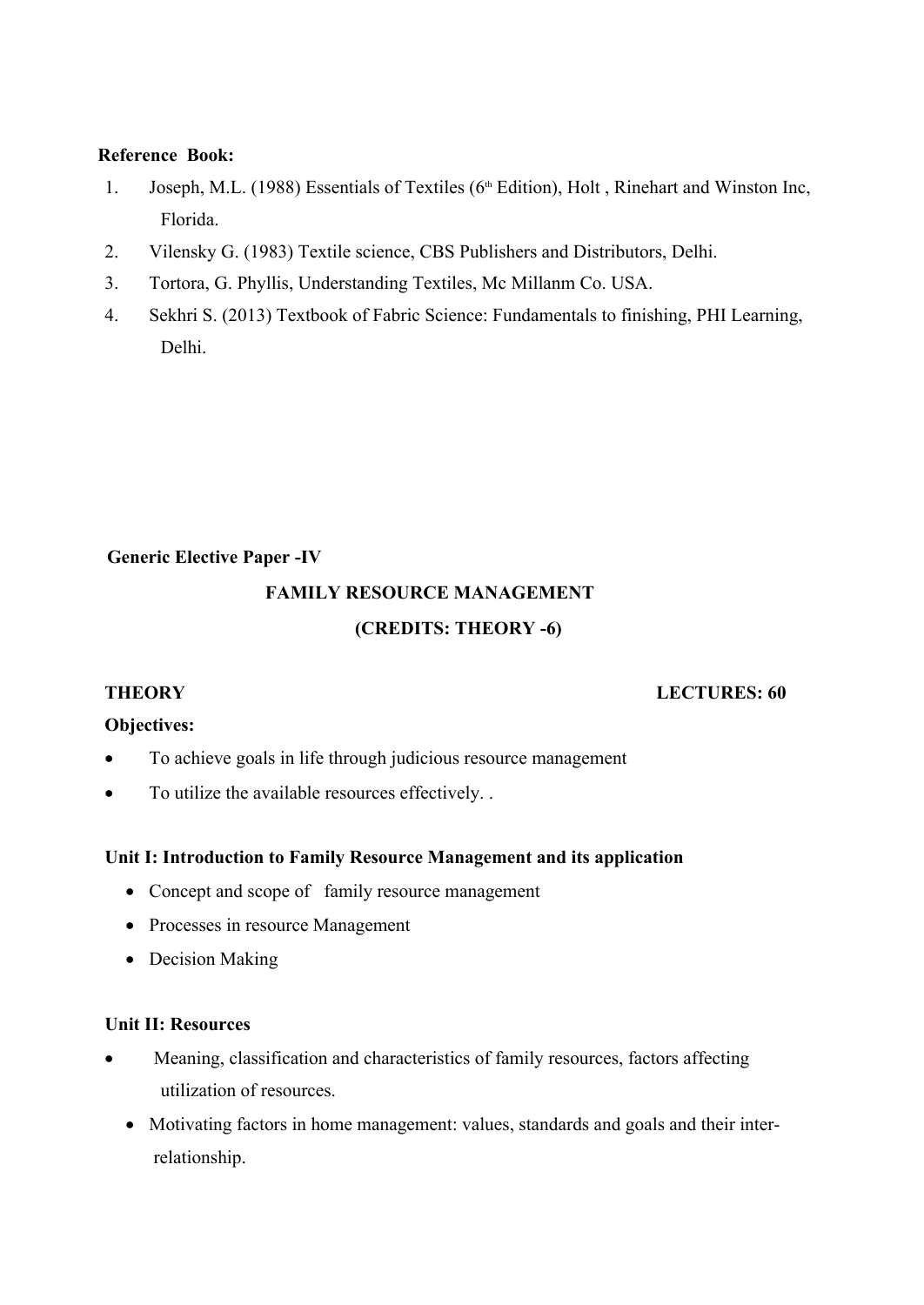## **Unit III: Availability and management of specific resources by an individual/ family**

- Money-Types of income, Supplementing family income
- Time-Concept, Factors and steps in time management

## **Unit IV: Availability and management of specific resources by an individual/ family**

- Energy- Efforts, Fatigue, Work simplification
- Steps in successful event planning—Planning, Budgeting and Evaluating.

## **RECOMMENDED READINGS**

## **Text Book**

- Rao V.S and Narayana P.S., Principles and practices of management, 2007, konark publishers Pvt Ltd.
- Nickell, P and Dorsey, J.M., Management in family living, 2015, CBS Publishers and **Distributors**

## **Reference Book**

- Management for Modern Families I.H.Gross and E.W. Crandall.
- Home Management Vergese, Ogale, Srinivasan
- $\blacksquare$  Home Management Education Planning Group, Arya publishing house,Delhi.
- An Introduction to family Resource management-Premavathy Seetharaman, Sonia Batra & Preeti Mehera
- Koontz H and O'Donnel C, 2005Management-A System and Contingency analysis of Managerial Functions. New York: Mc Graw – Hill Book Company
- Kretiner, 2009, Management Theory and Applications, Cengage Larning : India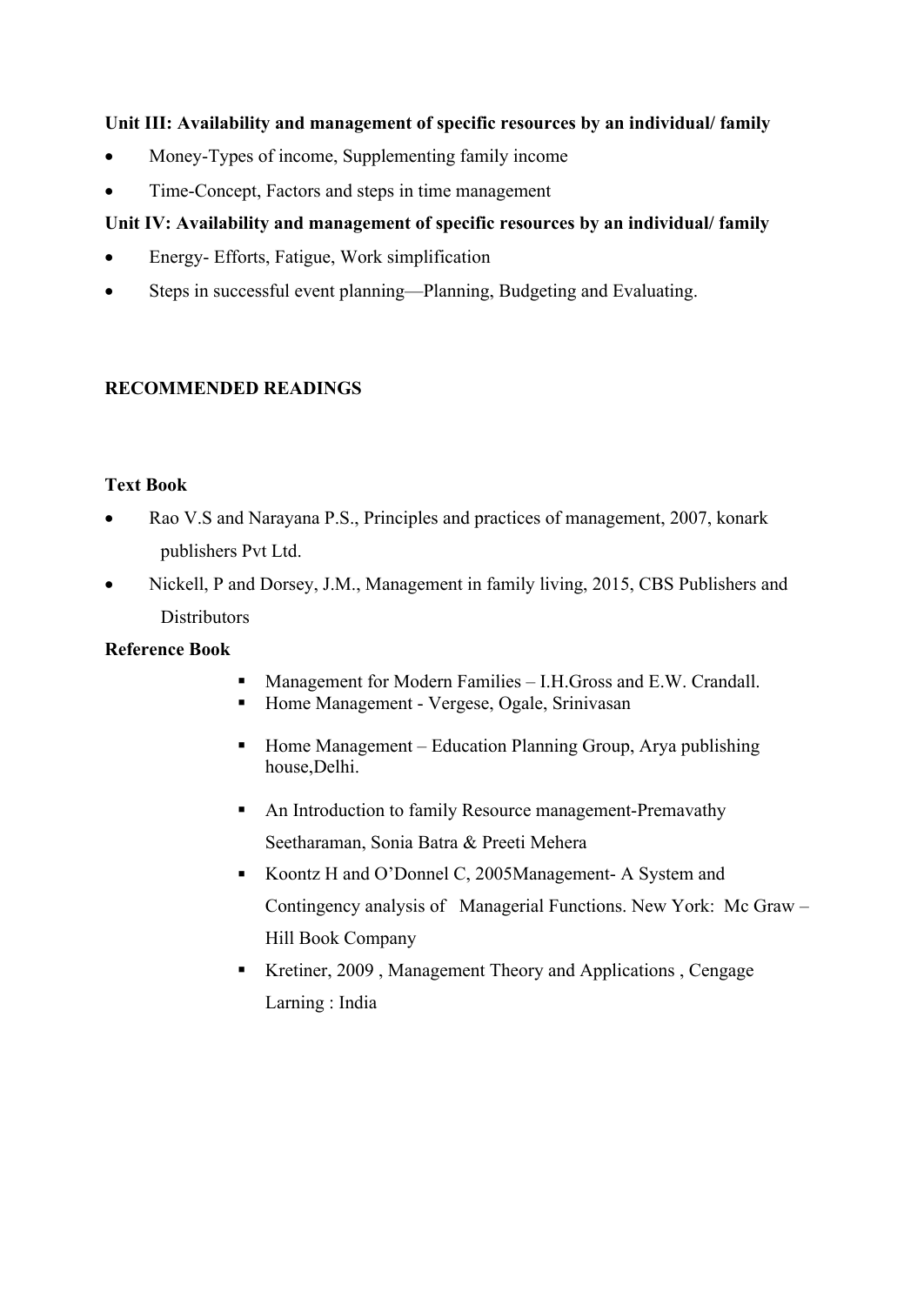## **HOME SCIENCE (PASS) CBCS SYLLABUS**

## **FIRST SEMESTER**

## **CORE-1 FOOD AND NUTRITION**

## **(CREDITS: THEORY-4 PRACTICAL-2)**

## **THEORY LECTURE 60**

## **Objectives:**

- To understand basic concepts of food , nutrition and their related terms
- To study the functions, requirement & deficiency of macro  $\&$  micro nutrients in the human body.
- To examine the difference between weights  $\&$  measures of raw  $\&$  cooked foods.
- To gain knowledge on nutritional contribution of various foods and principles involved in its cooking.

#### **Unit I: Basic concepts in food and nutrition**

- Basic terms used in study of food and nutrition.
- Understanding relationship between food, nutrition and health.
- Classification of food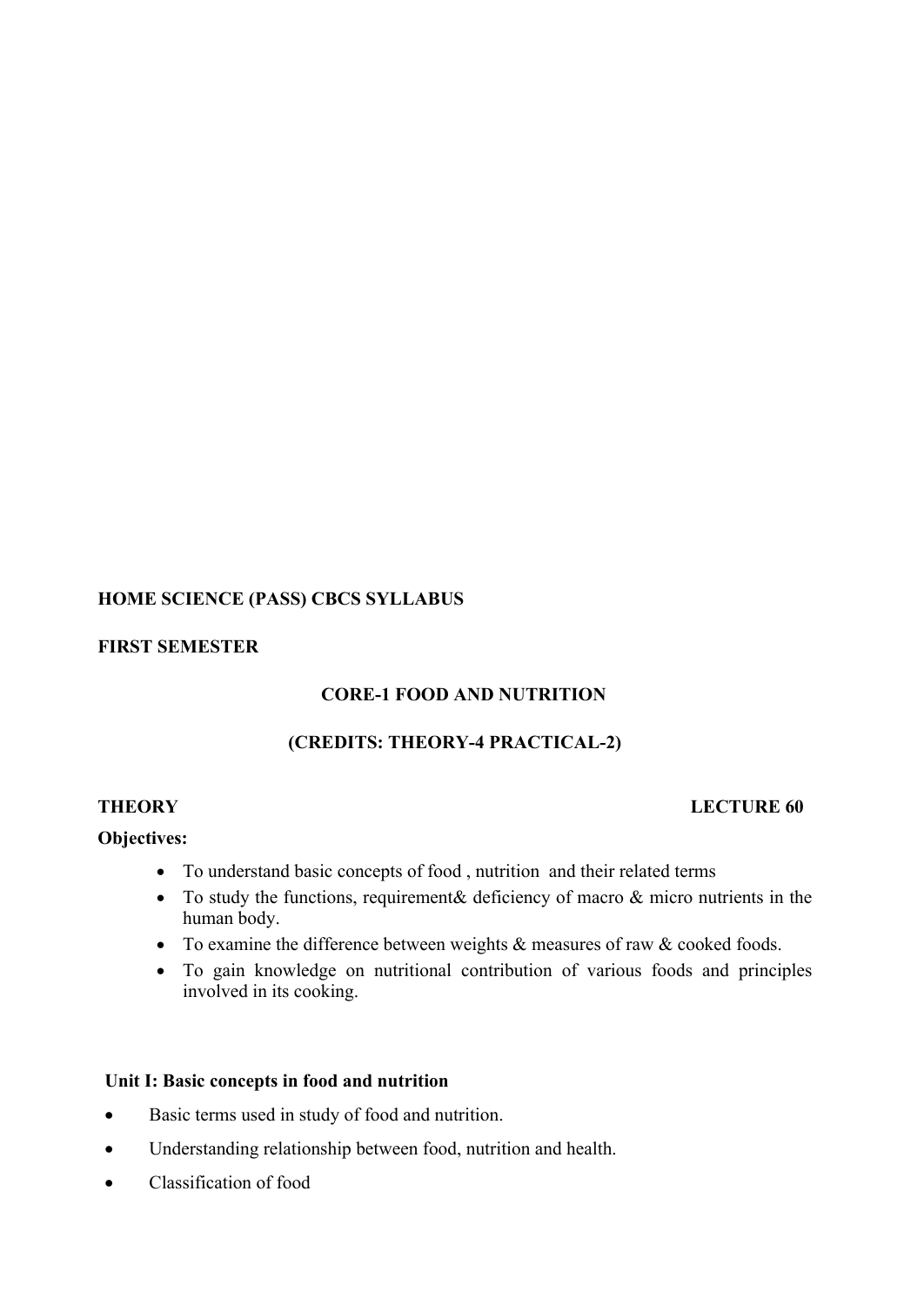Functions of food- physiological, psychological and social.

## **Unit II: Nutrients**

- Classification, Functions, dietary sources, daily requirement and clinical manifestations in deficiency/ excess of the following nutrients:
- Carbohydrates, Proteins and Lipids
- Fat soluble vitamins- A, D, E and K
- Water soluble vitamins- Thiamin, Riboflavin, Niacin ,Folate, Vitamin B12 and Vitamin C,
- Minerals- Calcium, Iron, Zinc and Iodine.

## **Unit III: Food groups**

Nutritional contribution and changes during cooking of the following food groups:

- Cereal
- Pulses
- Fruits and vegetables
- Milk & milk products
- Eggs
- Meat, poultry and fish
- Fat and oils
- Spices and herbs

## **Unit IV: Cooking of food and enhancing the nutritional quality of foods-**

- Methods of cookingDry, moist, frying and microwave cooking---their advantages and disadvantages.
- Enhancing the nutritional quality of foods ---Supplementation, germination, fermentation, fortification and GM foods.

## **PRACTICAL**

- 1. **Weights and measures** Raw and Cooked food (Rice .dal, chapatti, egg, seasonal vegetables)
- **2. Understanding the principles involved and nutritional quality of following foods**
- Cereals: Boiled rice, pulao, chapatti, paratha, puri, pastas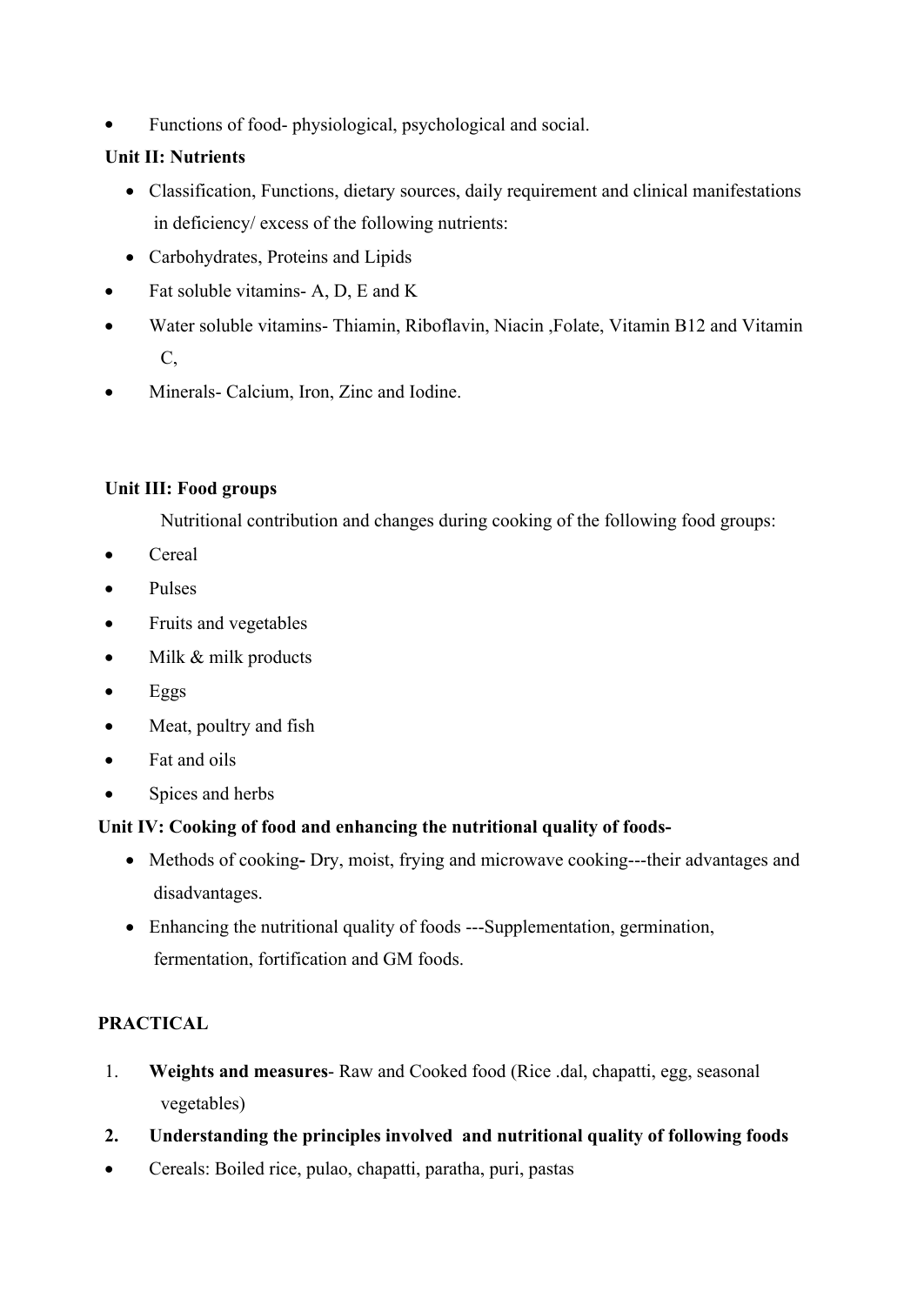- Pulses: whole , dehusked
- Vegetables: curries, dry preparations
- Milk and milk products: Kheer, custard

**3. Understanding the principles involved and nutritional quality of the following foods**.

- Baked products: Biscuits, cookies, cakes, tarts and pies
- Snacks: pakoras, cutlets, samosas ,upma, poha,and sandwiches
- Salads: salads and salad dressings.
- Fermented products : Idli, dosa, appam, kulcha, dhokla etc.

## **RECOMMENDED READINGS**

## **Text Book:**

- Sri lakshmi (2007) .Food science  $.4<sup>th</sup>$  edition. New age international Ltd.
	- Swaminathan, M. Essentials of Food and Nutrition. Ganesh and Company

## **Reference books:**

- Bamji MS, KrishnaswamyK.Brahman GNV (2009). Textbook of Human Nutrition 3<sup>rd</sup> edition. Oxford and IBH publish Co Pvt Ltd.
- Wardlaw and insel MG Insel PM (2004). Perspectives in Nutrition's sixth edition Mosby.
- Chadha R and Mathur P (eds) Nutrition: a lifecycle approach. Orient Blackswan, New Delhi. 2015
- Khanna K, Gupta S, Seth R, Mahhna R, Rekhi T (2004). The art and science of cooking; a practical manual revised edition elite publishing house pvt Ltd.
- Raina U. Kashyap S, Narula V, Thomas S, Suvira, Vir S, Chopra S (2010). Basic food preparation -A complete manual, fourth edition. Orient black swan Ltd.

## **SECOND SEMESTER**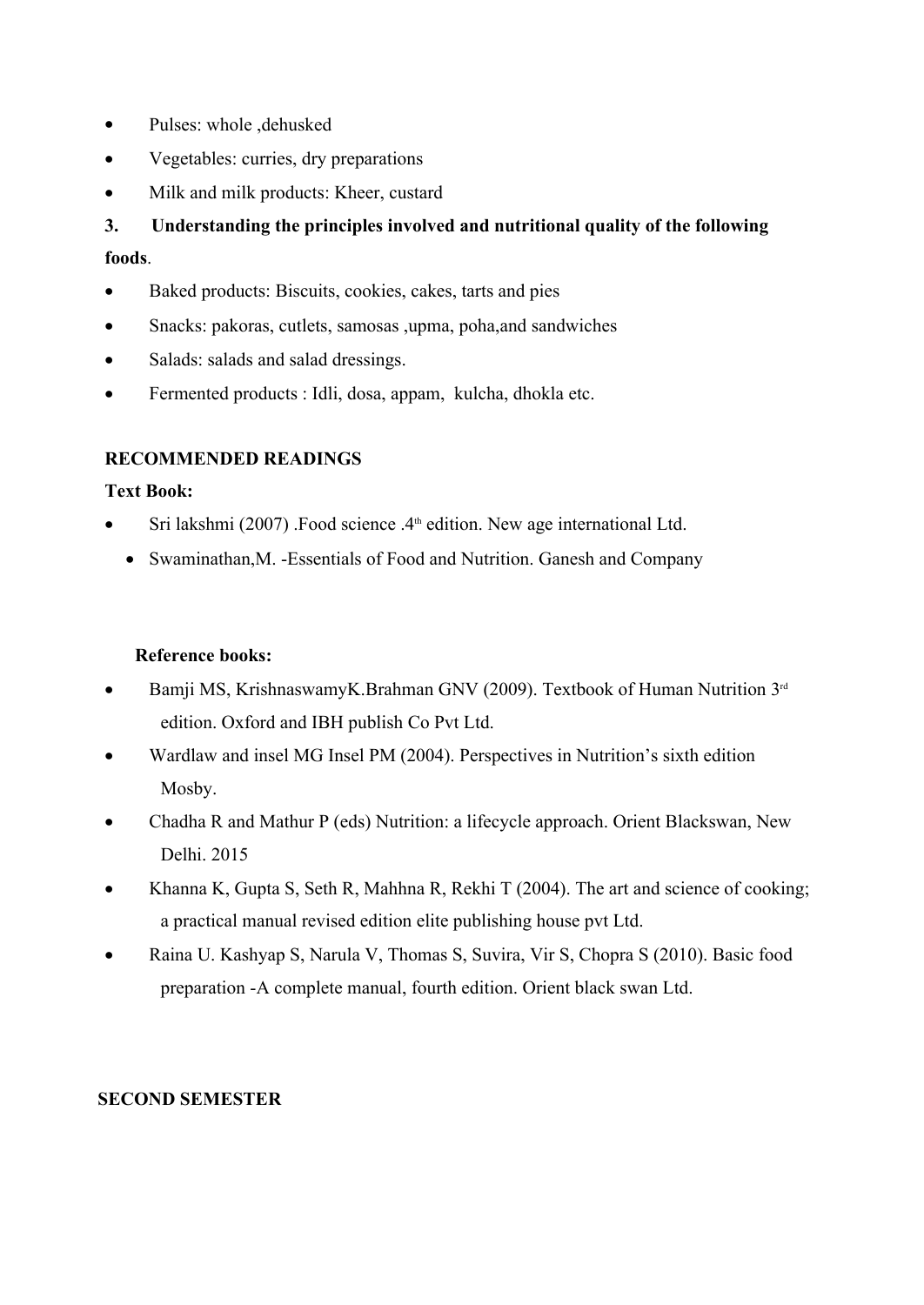# **CORE 2: RESOURCE MANAGEMENT (CREDITS: THEORY -4 PRACTICAL-2)**

#### **THEORY LECTURES: 60**

#### **Objectives:**

- To achieve efficiency and effectiveness in life through resource management
- To utilize the available resources effectively.

#### **Unit I: Introduction to Resource Management and its application**

- Concept, universality and scope of resource management
- Steps in resource Management
- Decision Making
- Event planning and execution

## **Unit II: Resources**

- Understanding meaning, classification and characteristics of family resources, factors affecting utilization of resources.
	- Motivating factors in home management: values, standards and goals and their interrelationship.

## **Unit III: Availability and management of specific resources by an individual/ family**

- Money
- Time

## **Unit IV: Availability and management of specific resources by an individual/ family**

- Energy
- Space

## **PRACTICAL**

1. SWOC analyses

Building decision making abilities through management games

- 2 Preparation of time plan of a day for self and family.
- 3. Event planning management of a birthday party.

#### **RECOMMENDED READINGS**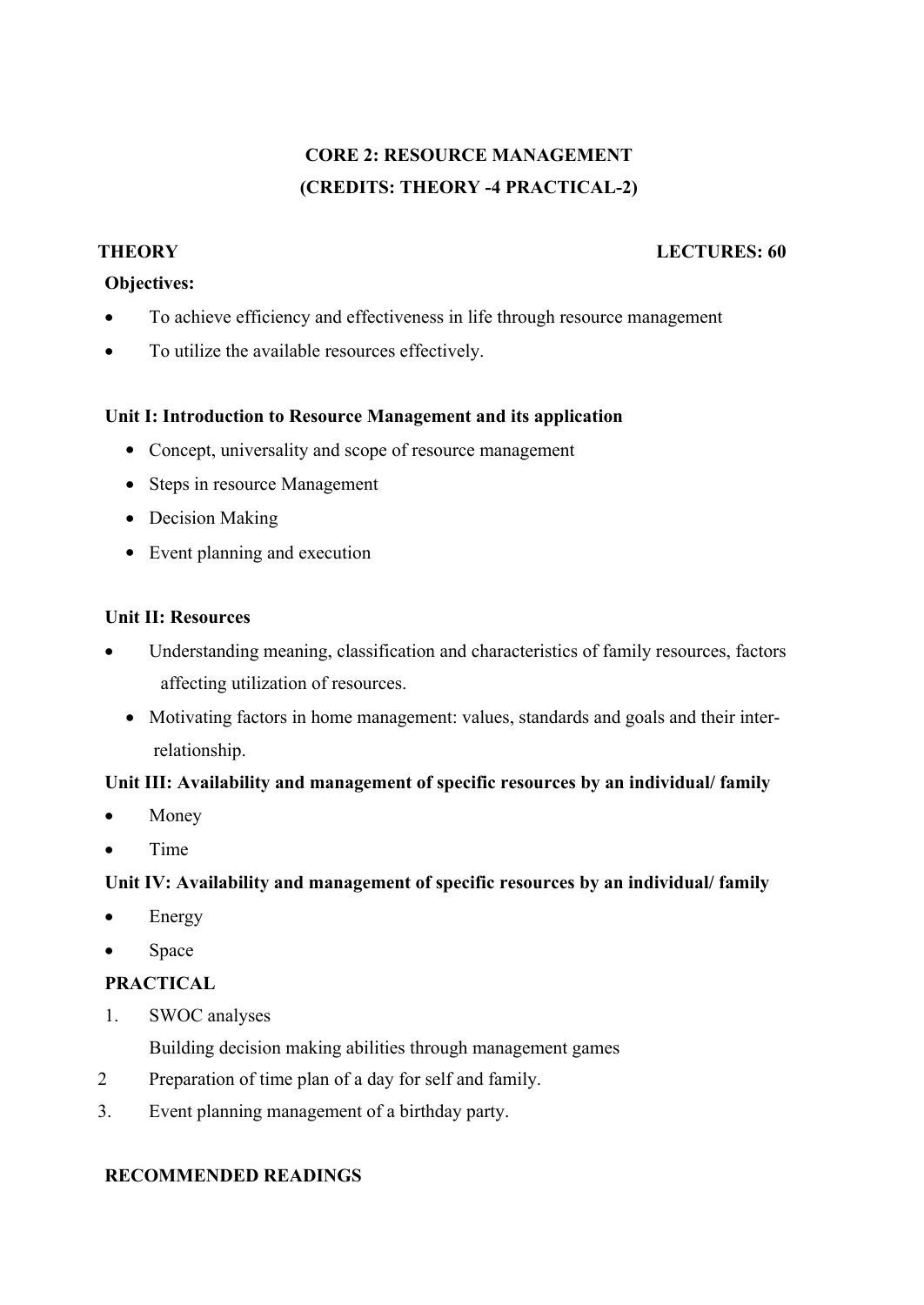#### **Text Book**

- Rao V.S and Narayana P.S., Principles and practices of management, 2007, Konark publishers Pvt Ltd.
- Nickell, P and Dorsey, J.M., Management in family living

#### **Reference Book**

- Koontz H and O'Donnel C, 2005Management- A System and Contingency analysis of Managerial Functions. New York: Mc Graw – Hill Book Company
- Kretiner, 2009, Management Theory and Applications, Cengage Larning : India

## **THIRD SEMESTER**

# **CORE 03: TEXTILES CREDITS: THEORY-4, PRACTICAL-2)**

## **THEORY LECTURES: 60**

## **Objectives:**

- To know the manufacturing process of different types of textile fibers, their structures and uses
- To know the manufacturing process of different types of fabrics.
- To impart knowledge on different textile finishes

## **Unit I: Introduction to Textile Fibres**

- Meaning and classification of fibres
- Production, properties and usage of fibres Natural fibre: cotton, flax, silk and wool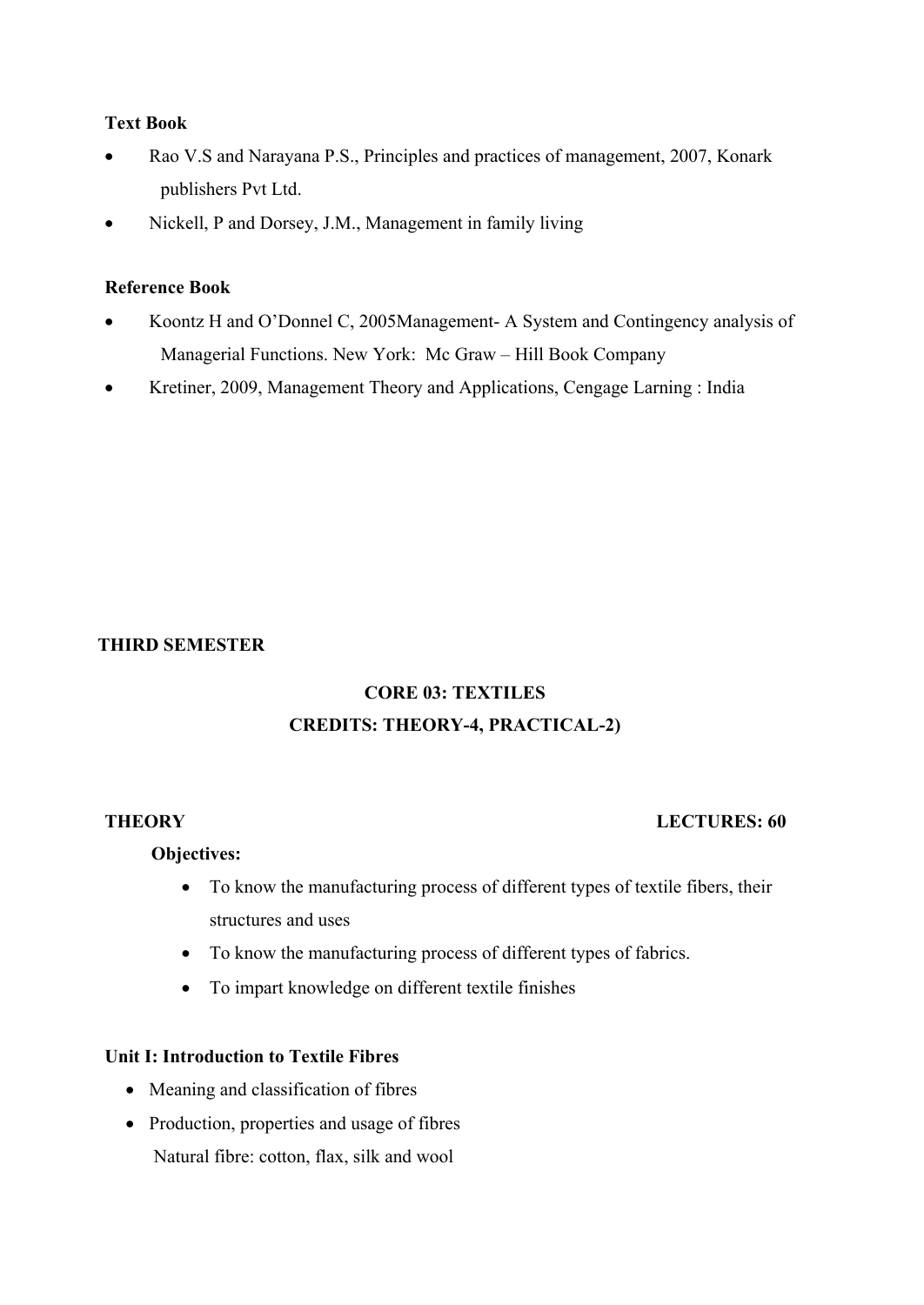Man-made fibers: Rayon(Viscose)

## **Unit II: Yarn construction and their properties**

- Yarn formation
- Mechanical spinning (cotton system, wool system, worsted system) chemical spinning (wet, dry, melt)
- Types of yarns: Staple and filament, simple yarn, complex yarns

## **Unit III: Techniques of fabric construction, finishing, dyeing and printing**

- Parts of a loom
- Operations of a loom
- Classification of weaves (Plain, Basket, Ribbed, Twill, Satin, Sateen)- Structure, Properties, usages

## **Unit IV: Finishing**

- Finishing-Mechanical finishes -Beetling, Calendaring, Embossing, Glazing, Napping.
- Chemical Finishes- Mercerization, Ammoniating.
- Dyeing Types of dyes

## **PRACTICAL**

3. Fiber identification tests- visuals, burning, microscopic

Yarn identification- single, ply, cord, textured, elastic, monofilament, multifilament and spun yarn.

- 4. Thread count and balance, Dimensional stability,
- 3. Weaves- Identification and their design interpretation on graph (any three)

## **RECOMMENDED READINGS:**

## **Text Book:**

Corbman P.B. (1985) Textiles- Fiber to fabric ( $6<sup>th</sup>$  Edition), Gregg Division /Mc Graw Hill Book Co, US.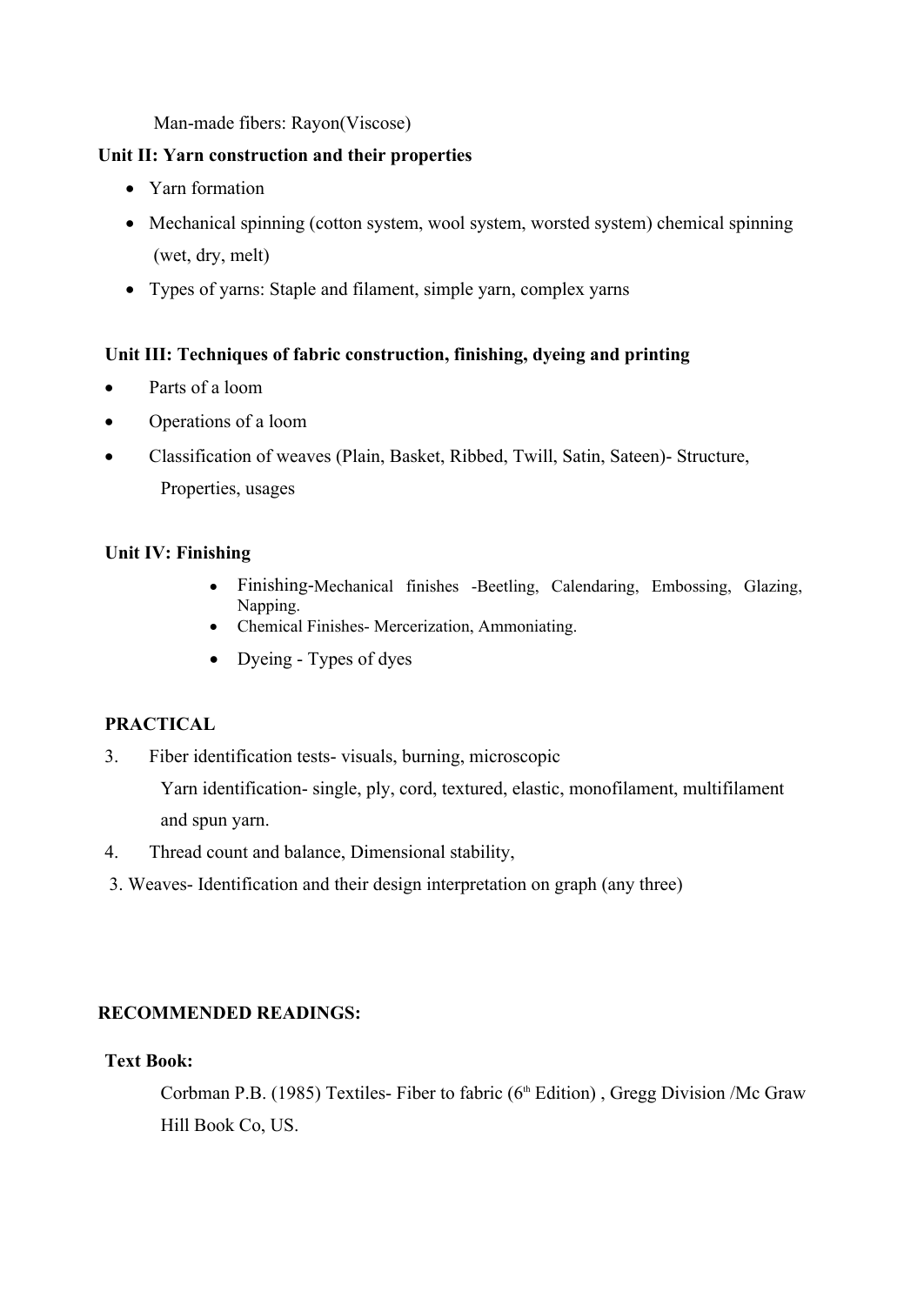## **Reference Book:**

- Joseph, M.L. (1988) Essentials of Textiles ( $6<sup>th</sup>$  Edition), Holt, Rinehart and Winston Inc, Florida.
- Vilensky G. (1983) Textile science, CBS Publishers and Distributors, Delhi.
- Tortora, G. Phyllis, Understanding Textiles, Mc Millanm Co. USA.
- Sekhri S. (2013) Textbook of Fabric Science: Fundamentals to finishing, PHI Learning, Delhi.

## **FOURTH SEMESTER**

## **CORE 04: EXTENSION EDUCATION**

## **Objectives:**

- To enable the student to understand the meaning, principles, philosophy of Home Science Extension Education.
- To enable the student to know about different methods used in Extension Education.
- To enrich the Knowledge of the students about teaching learning process in Extension education.

## **UNIT -I**

- **Extension Education-** Definition needs and objectives.
	-
	- Principles of extension education.<br>• Behavioral changes brought about by extension education.

## **UNIT II**

## **Role of Extension Education in Development –**

- Role of Home Science  $\&$  its inter relationship with Community Development.
- Role & qualities of Home Science extension workers.

## **UNIT III**

## **Methods of teaching in Extension Education**-

- Individual, group & mass methods. Individual Methods: Farm and Home Visits, Office Calls, Telephone Calls, Personal letters. • Group Methods: Method Demonstration, Result Demonstration. Group
- Discussion, Field Trips, Lecture, Seminars and Workshop

#### **THOERY LECTURES 60**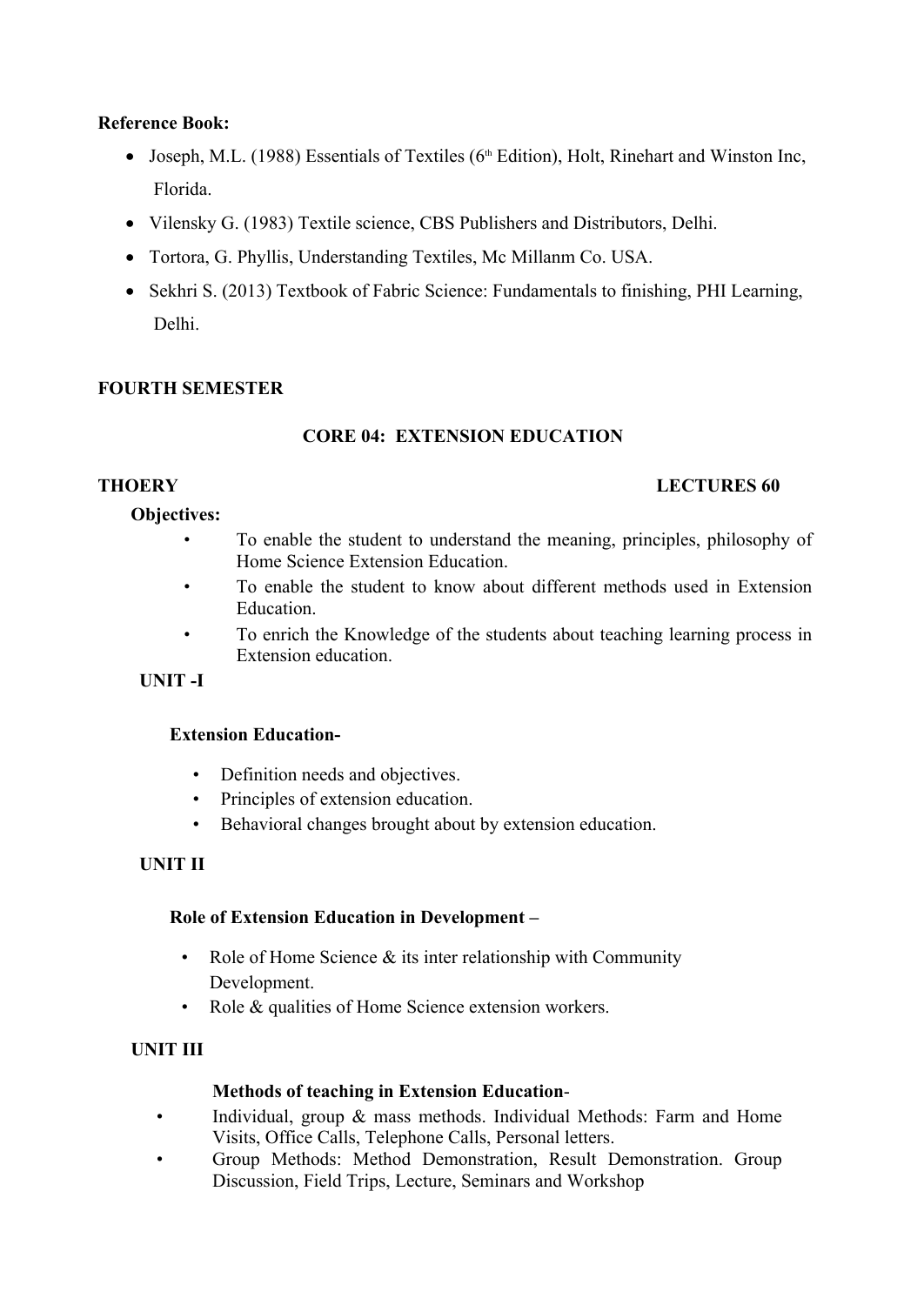• Mass Methods: Leaflets, Circular Letter, Radio, T.V. Bulletins, News Articles, Their advantages & disadvantages.

## **UNIT IV**

- **Teaching-Learning process-**<br>• Meaning, principles & steps in teaching learning process.
	- Criteria for effective extension teaching. Elements of teaching and
	- learning situation. Criteria for effective learning. Principles of learning. Factors affecting learning.

## **Core paper III: Practical**

## **Practical: 25 Marks**

- Prepare posters: women empowerment, violence against women, child  $\&$ maternal health issues, environmental pollution.
- Prepare a project report within one thousand words on any one of the above issues.

## **Text Book:**

- 1.Education and communication for development O.P. Dahama and O.P. Bhatnagar.
- 2.Extension Education and Communication–V.K. Dubey and Indira Bishnoi

## **Reference Books:**

- Extension communication and management G.L. Ray.
- Extension Techniques for Rural Management C. Satapathy & Sabita Mishra.
- Extension Education A. Reddy

## **FIFTH SEMESTER**

# **DISPLIINE SPECIFIC ELECTIVE (DSE) DSE1`: INDIAN TEXTILES HERITAGE**

## **(CREDITS: THEORY-4, PRACTICAL-2)**

## **THEORY LECTURES: 60**

## **Objectives**

To study about different traditional textile and crafts of India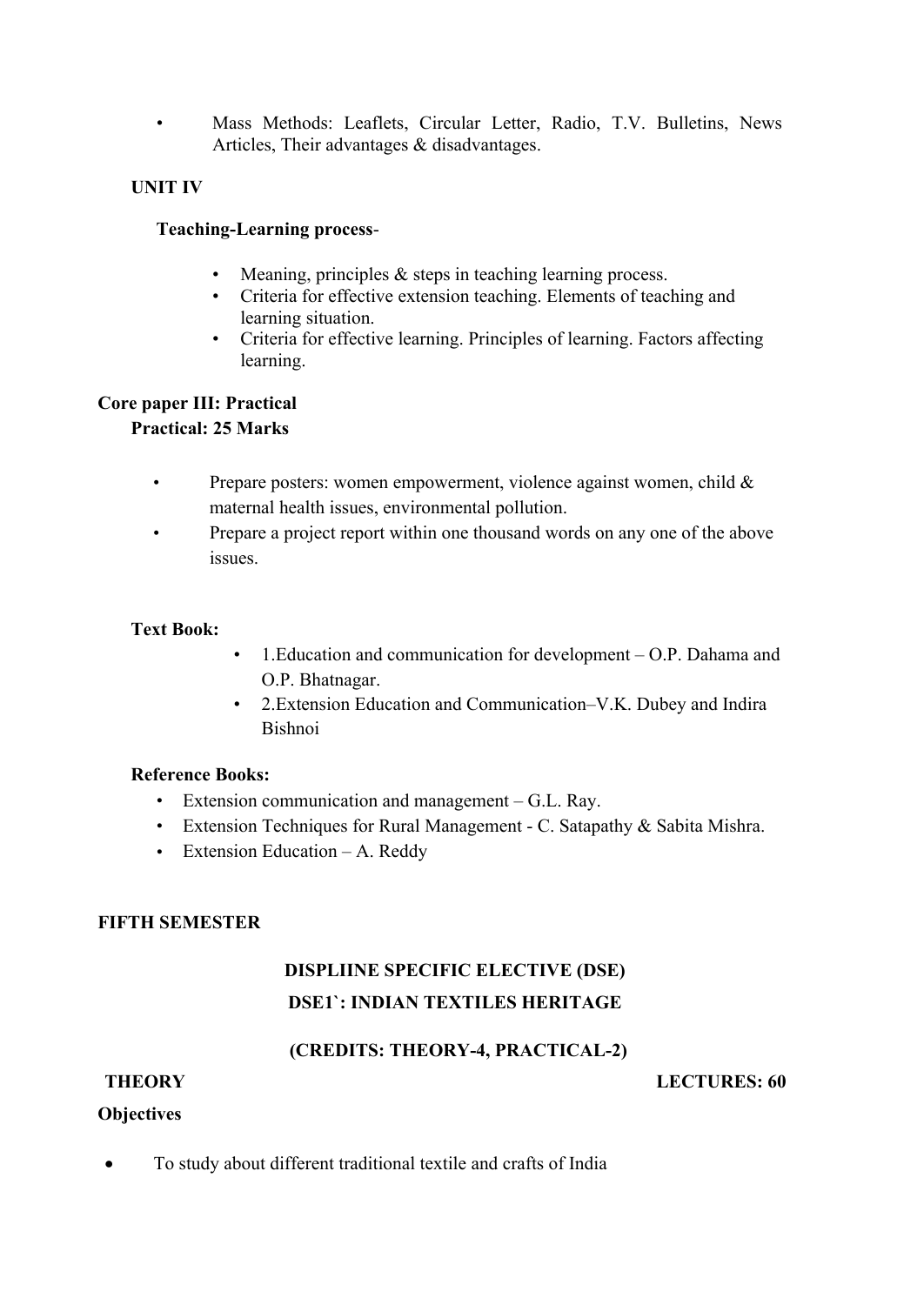- To know the care and storage techniques of different traditional textile.
- To study the socio- economic significance of traditional textile and its popularity in modern India.

# **Unit I: Study of Textile Crafts of India: with reference to history, production centers, techniques, designs, colours and products**

Woven Textiles -Benaras Brocades, Jamdanis and Baluchars of Bengal, Kani Shawls of Kashmir.

# **Unit II: Study of Textile Crafts of India: with reference to history, production centers, techniques, designs, colours and products**

Embroidered Textiles-Kanthas of Bengal, Kasuti of Karnataka, Phulkari of Punjab, Chikankari of Uttar Pradesh, Kashida of Kashmir, Gujarat embroideries.

# **Unit III: Study of Textile Crafts of India: with reference to history, production centers, techniques, designs, colours and products**

- Painted and Printed textiles –Kalamkaris of Andhra Pradesh, Dabu printing of Rajasthan, Ajarakh prints of Gujarat
- Dyed textiles –Bandhnis of Rajasthan and Gujarat, Ikats- Patola of Gujarat.
- Bandhas of Orissa

## **Unit IV. Conservation of Traditional Textile**

- Evolution and Socio- economic significance of Khadi, Handloom and Handicraft sector
- Sustenance of Traditional textile crafts

## **PRACTICAL**

- 4. Traditional Embroideries
- 5. Tie and dye

Batik

Block Printing

Stenciling

6. Visit to craft Centers.

## **Recommended Readings.**

## **Text Book:**

Chattopadhaya K.D. 1995, Handicrafts of India, Wiley Eastern Limited Delhi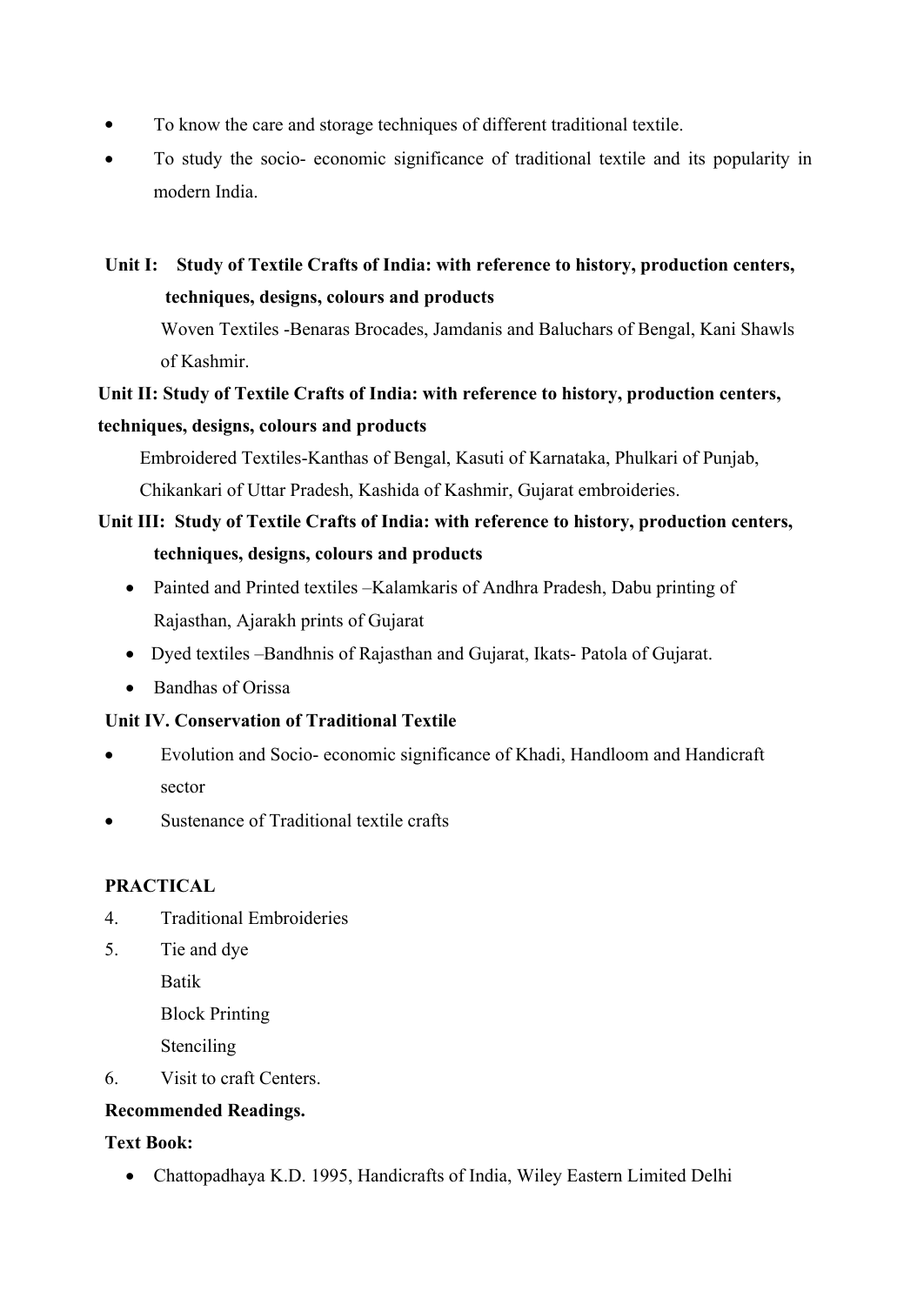## **Reference Book:**

 Agrawal O.P. 1977 Care and Presentation of Museum Projects –II NRL Das Shukla, Fabric Art- Heritage of India, AbhinavPublicatons N.Delhi

#### **SIXTH SEMESTER**

## **DSE-02 : PUBLIC NUTRITION**

## **(CREDITS: THEORY-4, PRACTICAL-2)**

## **THEORY LECTURES:60**

- **Objectives:** To understand the importance of public health nutrition and its role
- To gain knowledge on different ongoing nutrition programmes.
- To study the different methods for assessment of nutritional status.

## **Unit 1 Concept and scope of public nutrition**

- Definition, Concept and Scope of public health nutrition
- Objectives principles and scope of nutrition and health education and its promotion
- Role of Public nutritionist

## **Unit II: Nutritional problems and their implications**

- Etiology, prevalence, clinical features and preventive strategies of Under nutrition -
- Protein energy malnutrition, nutritional anaemias, vitamin A deficiency, iodine deficiency disorders.
- Over nutrition- obesity, coronary heart disease, diabetes.
- Fluorosis

## **Unit III: Assessment of nutritional Status**

- Objectives and importance
- Methods of Assessment
- C. Direct- Clinical signs, nutritional anthropometry, biophysical tests.
- D. Indirect- Diet Surveys, Statistics.

## **Unit IV -International and National Nutrition Policy and Programmes:**

• International Agencies and their functions – World Health Organization (WHO),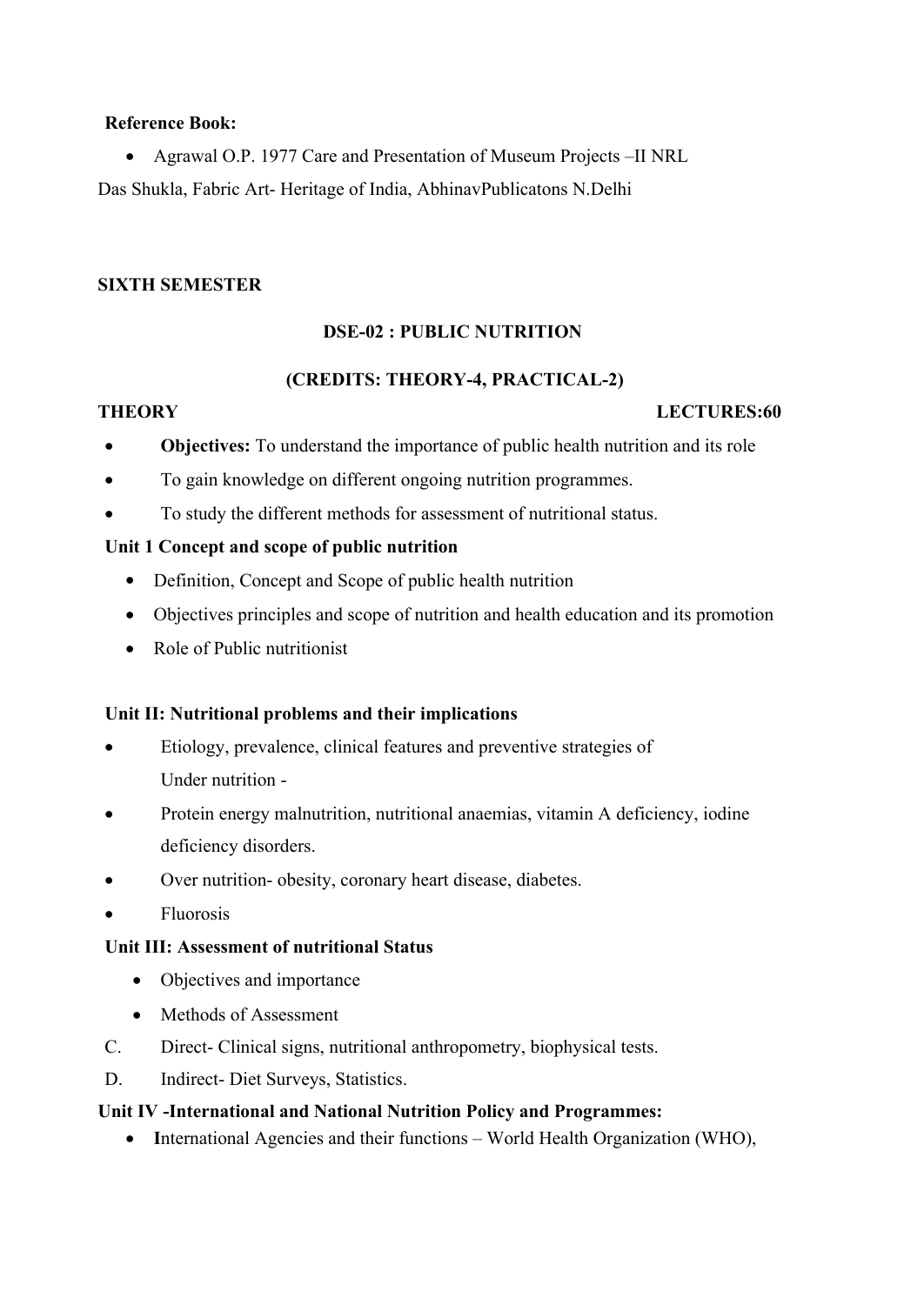Food and Agriculture Organization (FAO), United Nations International Children's Emergency Fund (UNICEF), Cooperatives for Assistance &Relief Everywhere (CARE).

• National Agencies and their functions, Indian Council of Agriculture (ICAR), Indian Council of Medical Research (ICMR), National Institute of Nutrition (NIN). National Institute of Public cooperation &child development(NIPCCD)

## **PRACTICAL**

- 2. Assessment of nutritional status:
- Anthropometry- weight and height measurements
- Plotting and interpretation of growth charts for children below 5 years
- 2. Identification of clinical signs of common nutritional disorders.
- 3. Dietary assessment- FFQ and 24hour diet recall

## **RECOMMENDED READINGS**

**Text Book:**

- Park K (2011) Park's Text book or Preventive and Social Medicine,  $21^{\text{st}}$  Edition, M/S BanarasidasBhanot Publisher, Jabalpur, India
- Bamji MS Krishnaswamy K and Brahman GNC (Eds) (2009), Text Book of Human Nutrition 3rd Edition, Oxford and IBH Publishing Co Pvt Ltd New Delhi,

## **Reference Book:**

.

Wadhwa, A and Sharma, S (2003) Nutrition in community – A Text book, Elite Publishing House Pvt. Ltd New Delhi Park, S K (2011) Park's Text book or Preventive and Social Medicine, 21<sup>st</sup> Edition, M/S Banarasidas Bhanot Publisher, Jabalpur, India Bamji MS Krishnaswamy K and Brahman GNC (Eds) (2009), Text Book of Human Nutrition 3<sup>rd</sup> Edition, Oxford and IBH Publishing Co Pvt Ltd New Delhi,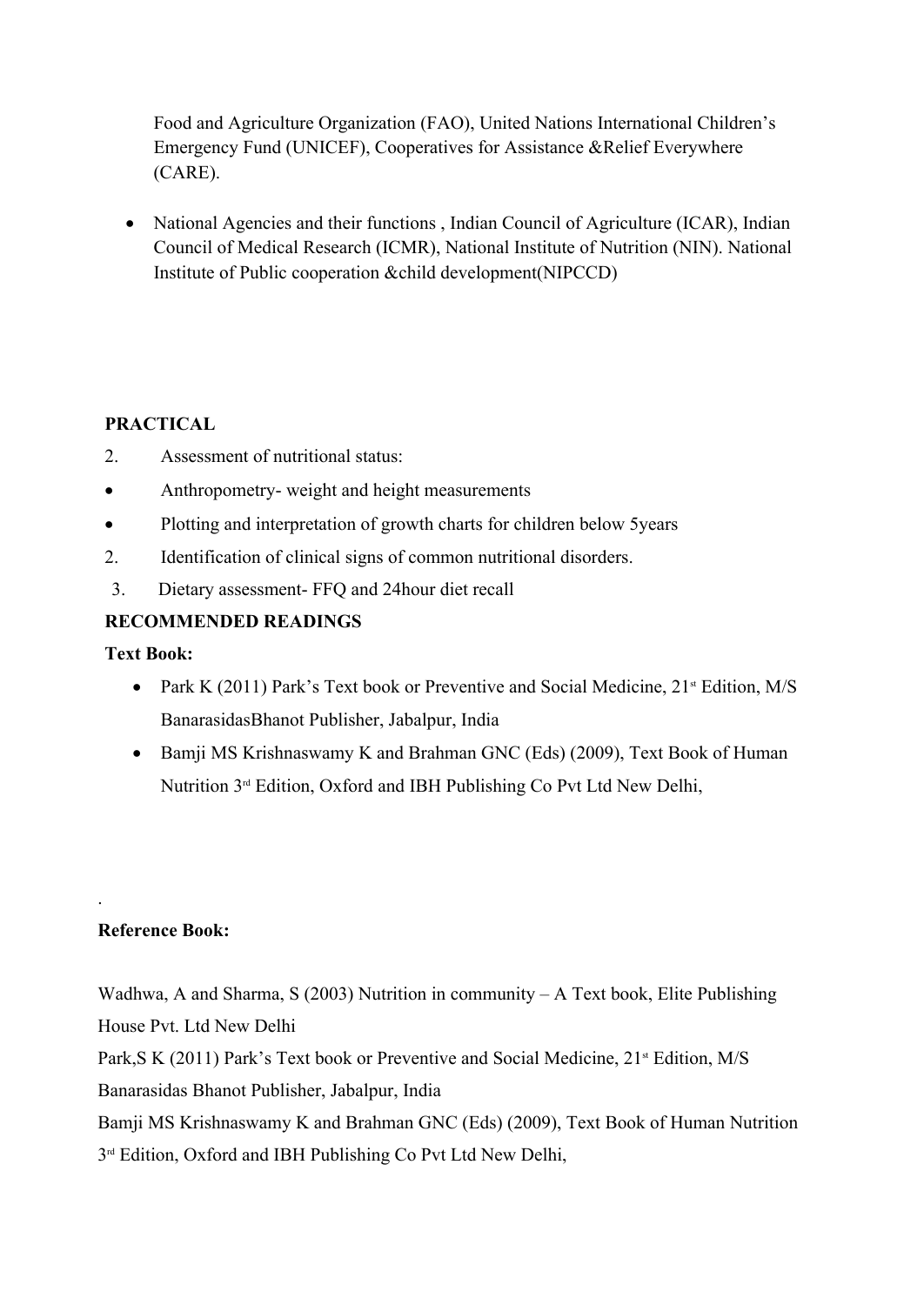Jeliffe, D.B, Jeliffe, ERP, Zarfar A and Neumanan, CG(1989) Community Nutritional Assessment with special reference to less technically developed countries, Oxford University Press Oxford.

World Heath Organization (2006) WHO Child growth Standards. Methods and development, length/height for age, weight of age, weight-for length , weight for height and body mass index for age (http:// who.int/child growth/standars/en/)

## **GENERIC ELECTIVES (GE)**

# **GE 1: HUMAN NUTRITION (CREDITS: THEORY 6)**

## **THEORY LECTURES:60**

## **Objectives**

- To understand the relationship between food, nutrition and health.
- To understand the importance of food and nutrition in different life stages.

#### **Unit-1 : Basic Concepts in Nutrition**

- Basics terms used in nutrition
- Understanding relationship between food, nutrition and health
- Functions of Food-Physiological, psychological and social
- Basic food groups and concept and balanced diet.

#### **Unit II: Nutrients**

- Functions, Recommended Dietary, Allowances, dietary sources, effect of deficiency and or excess consumption on health of the following nutrients.
- Carbohydrates and dietary fiber
- Lipids
- Proteins
- Fat soluble vitamins-A,D,E, and K
- Water soluble vitamins- Thiamin, Riboflavin, Niacin, Pyridoxine, Folate, Vitamin B 12 and Vitamin C
- Minerals- Calcium, Iron, Zinc and lodine

#### **Unit III: Nutrition during lifecycle**

Physiological considerations and nutritional concerns for following life stages.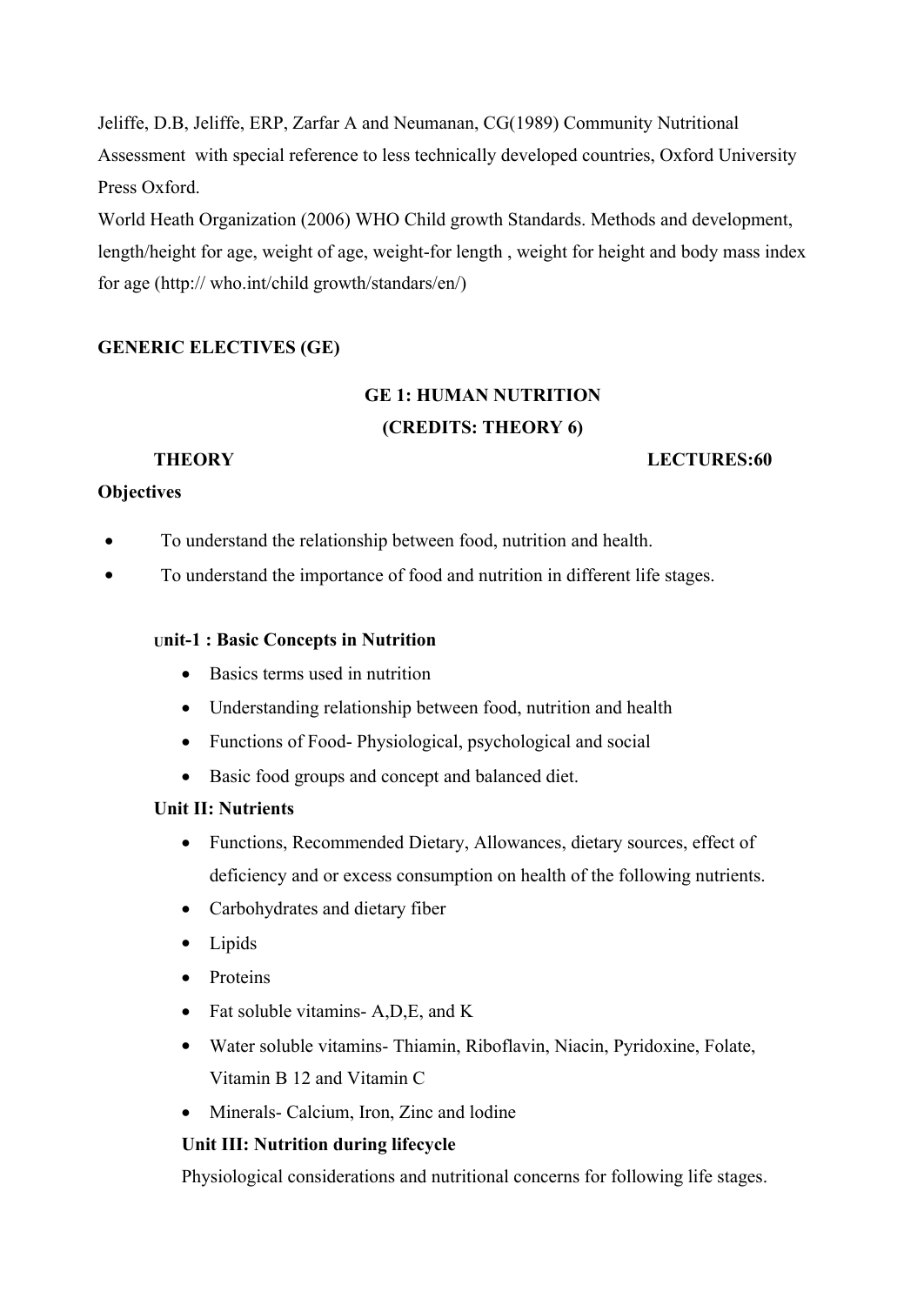- Adult Man/ Woman
- Preschool children
- Adolescent Children
- Pregnant Woman

Nursing Woman and infant

## **RECOMMEDNED READINGS**

#### **Text Book:**

• Srilakshmi B (2012) Nutrtion Science  $4<sup>th</sup>$  Revised Edition, New Age International Publishers.

## **Reference Book:**

- Wardlaw and Insle, MG, Insel PM (2004), Perspectives in Nutrition, Six Edition, McGraw Hill
- Khann K. Gupta, S. Seth R. Passi, SJ, Mahna, R. Puri S (2013) Textbook of Nutrition and Dietetics, Phonenix Publishing House Pvt Ltd.
- ICMR (2010) Recommnded Dietary Allowances for Indias, Published by National Institute of Nutrition, Hyderabad
- Chadha R and Mathur P. cds (2015) Nutrition : A lifecycle Approach, Orient Blackwan, New Delhi.

## **SKILL ENHANCEMENT COURSES (SEC)**

## **THIRD SEMESTER**

# **SEC-A : HOME BASED CATERING (CREDITS: THEORY 2)**

**Objectives:**

#### **THEORY LECTURES:60**

- To know different type food service unit.
- To study the different-step towards planning and execution of food service un

#### **Unit I: Introduction to food service**

• factors contributing to the growth of food service industry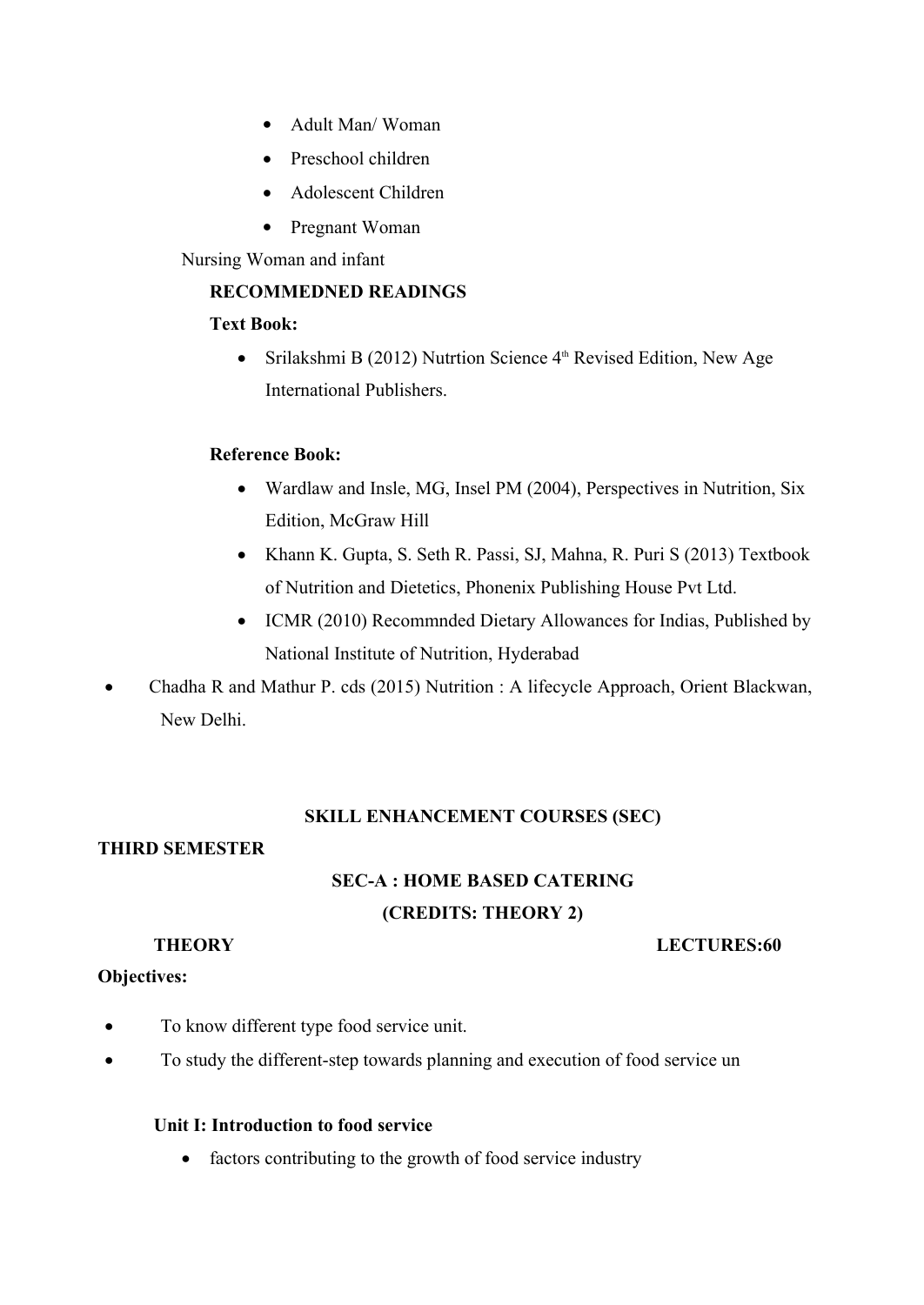• kinds of food service establishments

## **Unit II: Food production**

- Menu planning importance of menu, factors affecting menu planning, menu planning for different kinds of food service units
- Food purchase and storage
- Quantity food production: Standardization of recipes, quantity food preparation techniques, recipe adjustments and portion control
- Hygiene and sanitation

## **Unit III: Resources**

- Money
- Manpower
- $\bullet$  Time
- Facilities and equipment
- Utilities

## **Unit IV: Planning of A food service Unit**

• Preliminary planning - Survey of types of units, identifying clientele, menu, operations and delivery

## **RECOMMENDED READINGS:**

## **Text Book:**

• SethiMohini (2005) institution food management New age international publishers.

## **Reference Book:**

- West B Besie & Wood Levelle (1988) Food service in institutions  $6<sup>th</sup>$  Edition revised By Hargar FV, Shuggart & Palgne Palacio June, Macmillian publishing company.
- Knight J.B & Kotschevar LH (2000) quantity food production planning  $&$  management 3 rd edition John Wiley & Sons.
- Philip E Thangam (2008) Modern Cookery for teaching and Trade Part I & II orient Longman.
- Taneja S and Gupta SL (2001) Enterpreneurship development, Galgotia publishing.

## **FOURTH SEMESTER**

## **SEC-B: MATERNAL AND CHILD NUTRITION**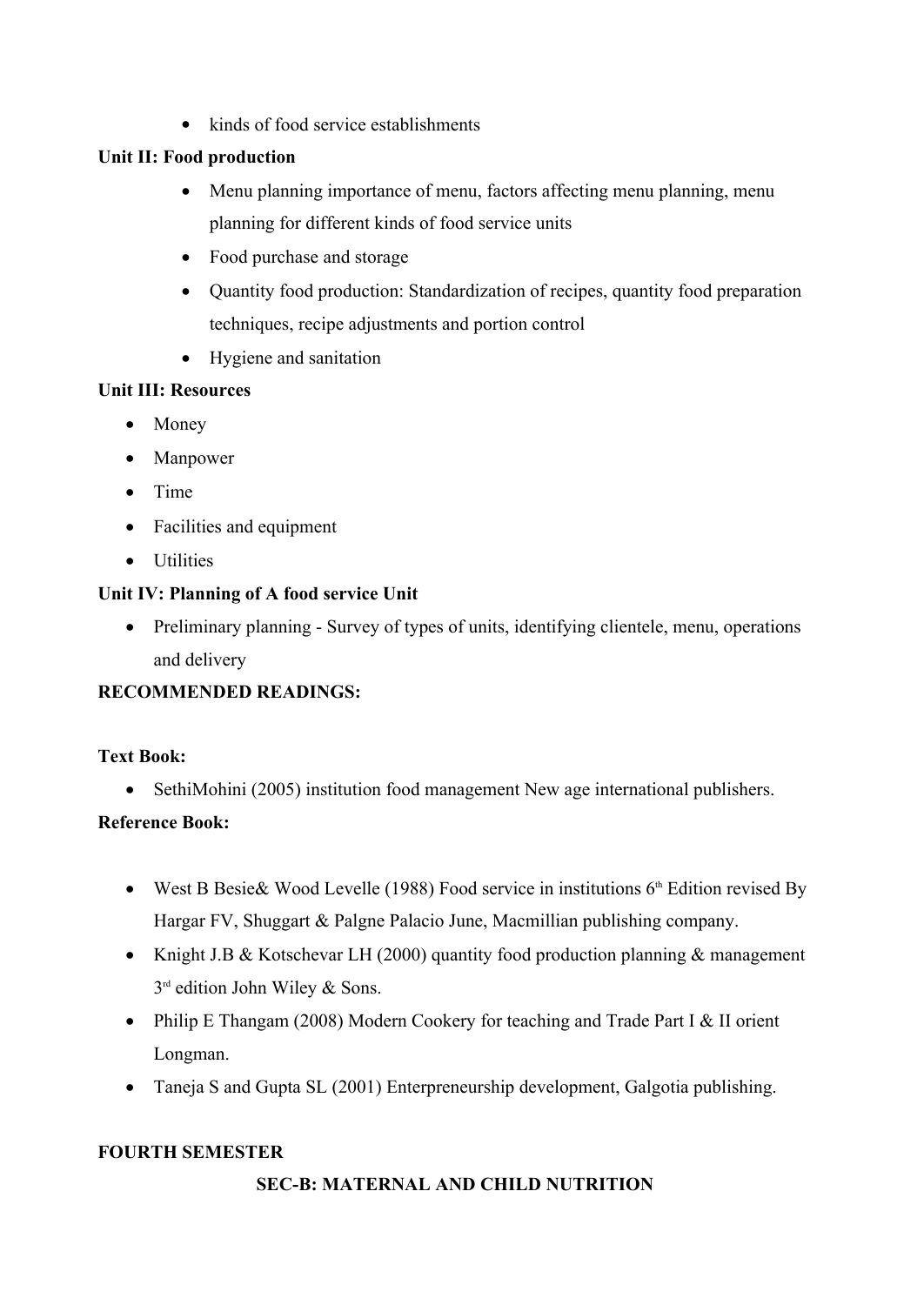## **(CREDIT: THEORY 2)**

## **THEORY** LECTURERS: 30

## **Objectives:**

- To improve utilization of community based health and nutrition for pregnant women and children.
- To improve the health status of mother and child.

## **Unit-I**

- Nutritional needs during pregnancy, common disorder of pregnancy (Anaemia, HIV infection, pregnancy induced hypertension), relationship between maternal diet and birth outcome.
- Maternal health and nutritional status, maternal mortality and issue relating to maternal health.

## **Unit-II**

 Nutritional needs of nursing mothers and infants determinants of birth weight and consequences of low birth weight, breastfeeding support and counseling.

## **Unit-III**

- Infant and young child feeding and care- current feeding practices and nutritional concerns, guidelines for infant and young child feeding, Breast feeding, weaning and complementary feeding.
- Assessment and management of moderate and severe malnutrition among children, Micronutrient malnutrition among preschool children.
- Child health and morbidity, neonatal, infant and child mortality, IMR and U5MR, link between mortality and malnutrition.

## **Unit-IV**

Overview of maternal and child nutrition policies and programmes.

## **RECOMMENDED READINGS**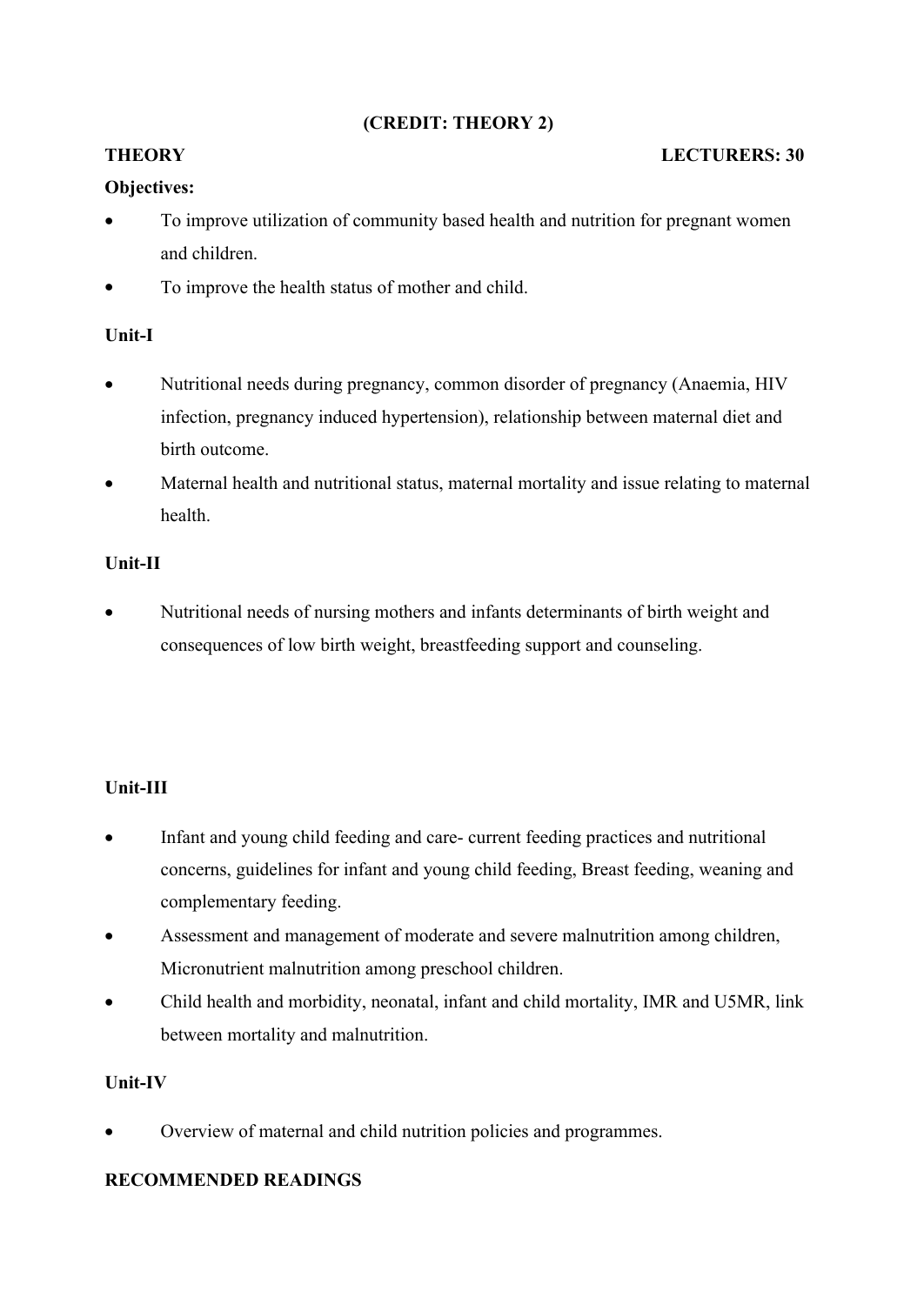## **Text Book:**

Park,  $(2011)$ . Park's textbook of preventive and social medicine,  $21<sup>st</sup>$  edition M/s Banarasidas Bhanot publishers, Jabalpur, India.

## **Reference Book:**

- Wadhwa, A. and Sharma, S. (2003) . Nutrition in the community- A Textbook. Elite publishing house Pvt Ltd New Delhi.
- Bamji, M.S, Krishnaswamy, K and Brahman, GNV (Eds) (2009). Textbook of human nutrition 3rd edition. Oxford and IBH publishing Co. Pvt Ltd, New Delhi.
- National guidelines on infant and young child feeding (2006). Ministry of women and child development, Government of India.

## **FIFTH SEMESTER**

## **SEC – C: SELF DEVELOPMENT AND WELL-BEING**

## **(CREDITS: PRACTICAL -6)**

## **PRACTICAL**

- **1.** Understanding the self Theatre approach
- 2. Interview of two adolescents 1 male, 1 female, about his/ her sense of self
- 3. An exercise In self-reflection from early childhood to adolescence
- 4. Case profile of an adolescent
- 5. Workshop on self development
- 6. Analyzing images in media to understand the self
- 7. Organize small group discussions to arrive at indicators of self of well- being
- 8. Learning about assessment of well-being using a standardized test